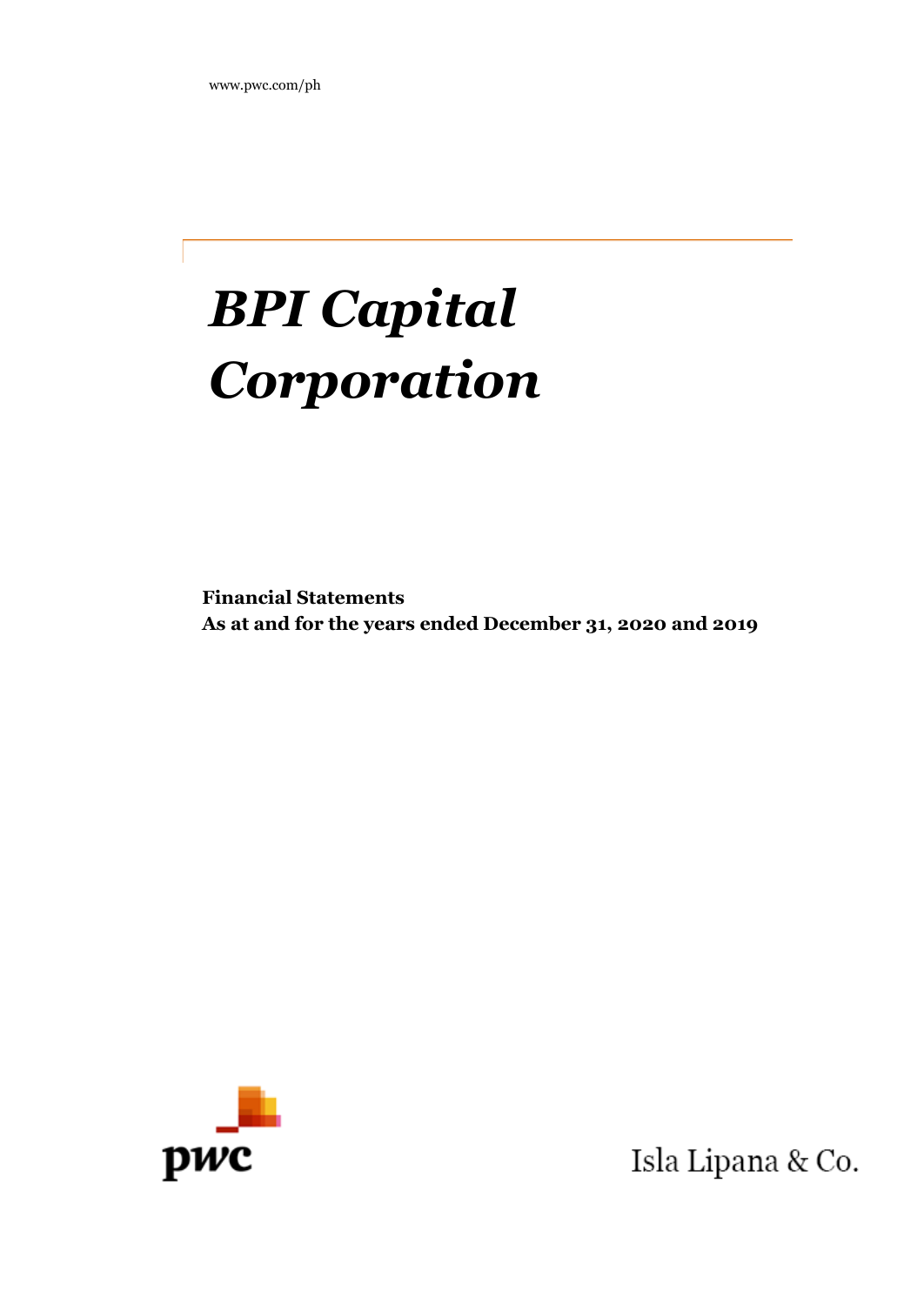

# **Independent Auditor's Report**

To the Board of Directors and Shareholders of **BPI Capital Corporation** 10th Floor, Ayala North Exchange Tower One Ayala Avenue corner Salcedo Street, Legaspi Village Makati City

# **Report on the Audits of the Financial Statements**

# *Our Opinion*

In our opinion, the accompanying financial statements present fairly, in all material respects, the financial position of BPI Capital Corporation (the "Company") as at December 31, 2020 and 2019, and its financial performance and its cash flows for the years then ended in accordance with Philippine Financial Reporting Standards (PFRS).

#### *What we have audited*

The financial statements of the Company comprise:

- the statements of financial position as at December 31, 2020 and 2019;
- the statements of income for the years ended December 31, 2020 and 2019;
- the statements of comprehensive income for the years ended December 31, 2020 and 2019;
- the statements of changes in equity for the years ended December 31, 2020 and 2019;
- the statements of cash flows for the years ended December 31, 2020 and 2019; and
- the notes to financial statements, which include a summary of significant accounting policies.

# *Basis for Opinion*

We conducted our audits in accordance with Philippine Standards on Auditing (PSA). Our responsibilities under those standards are further described in the Auditor's Responsibilities for the Audit of the Financial Statements section of our report.

We believe that the audit evidence we have obtained is sufficient and appropriate to provide a basis for our opinion.

#### *Independence*

We are independent of the Company in accordance with the Code of Ethics for Professional Accountants in the Philippines (Code of Ethics), together with the ethical requirements that are relevant to our audit of financial statements in the Philippines, and we have fulfilled our other ethical responsibilities in accordance with these requirements and the Code of Ethics.

*Isla Lipana & Co., 29th Floor, Philamlife Tower, 8767 Paseo de Roxas, 1226 Makati City, Philippines T: +63 (2) 8845 2728, F: +63 (2) 8845 2806,* www.pwc.com/ph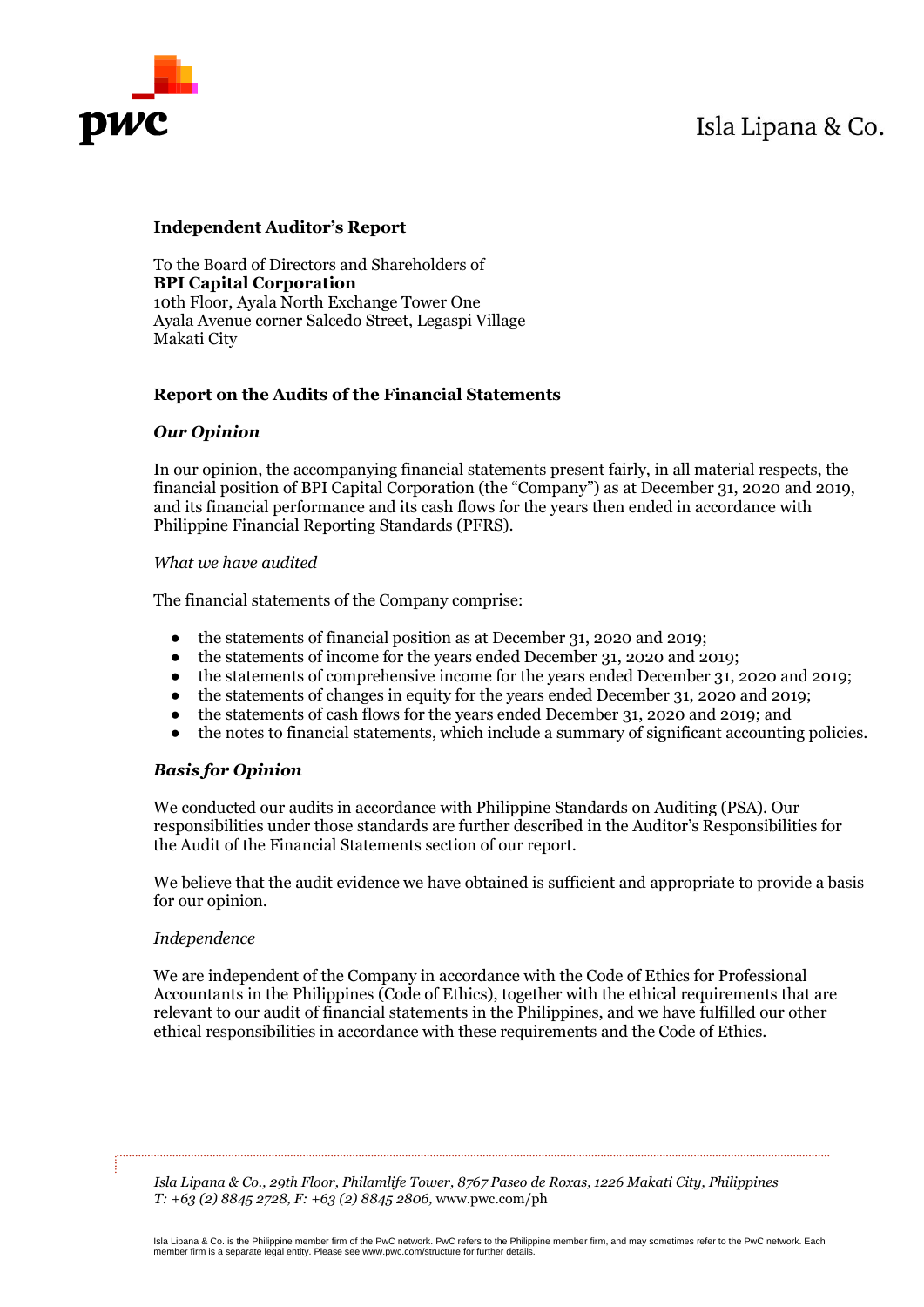# Isla Lipana & Co.



Independent Auditor's Report To the Board of Directors and Shareholders of BPI Capital Corporation Page 2

# *Responsibilities of Management and Those Charged with Governance for the Financial Statements*

Management is responsible for the preparation and fair presentation of the financial statements in accordance with PFRS, and for such internal control as management determines is necessary to enable the preparation of financial statements that are free from material misstatement, whether due to fraud or error.

In preparing the financial statements, management is responsible for assessing the Company's ability to continue as a going concern, disclosing, as applicable, matters related to going concern and using the going concern basis of accounting unless management either intends to liquidate the Company or to cease operations, or has no realistic alternative but to do so.

Those charged with governance are responsible for overseeing the Company's financial reporting process.

# *Auditor's Responsibilities for the Audit of the Financial Statements*

Our objectives are to obtain reasonable assurance about whether the financial statements as a whole are free from material misstatement, whether due to fraud or error, and to issue an auditor's report that includes our opinion. Reasonable assurance is a high level of assurance, but is not a guarantee that an audit conducted in accordance with PSA will always detect a material misstatement when it exists. Misstatements can arise from fraud or error and are considered material if, individually or in the aggregate, they could reasonably be expected to influence the economic decisions of users taken on the basis of these financial statements.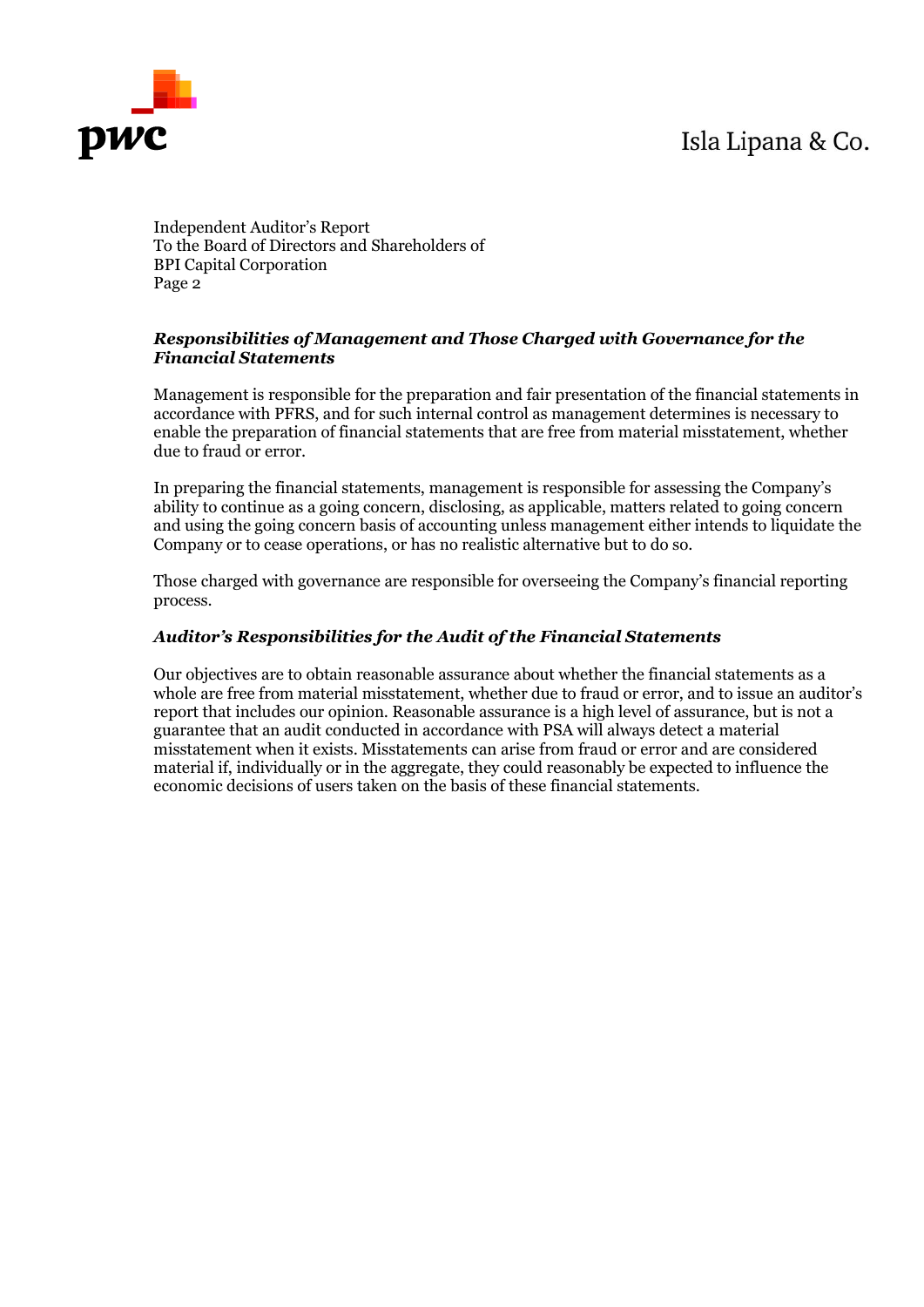# Isla Lipana & Co.



Independent Auditor's Report To the Board of Directors and Shareholders of BPI Capital Corporation Page 3

As part of an audit in accordance with PSA, we exercise professional judgment and maintain professional skepticism throughout the audit. We also:

- Identify and assess the risks of material misstatement of the financial statements, whether due to fraud or error, design and perform audit procedures responsive to those risks, and obtain audit evidence that is sufficient and appropriate to provide a basis for our opinion. The risk of not detecting a material misstatement resulting from fraud is higher than for one resulting from error, as fraud may involve collusion, forgery, intentional omissions, misrepresentations, or the override of internal control.
- Obtain an understanding of internal control relevant to the audit in order to design audit procedures that are appropriate in the circumstances, but not for the purpose of expressing an opinion on the effectiveness of the Company's internal control.
- Evaluate the appropriateness of accounting policies used and the reasonableness of accounting estimates and related disclosures made by management.
- Conclude on the appropriateness of management's use of the going concern basis of accounting and, based on the audit evidence obtained, whether a material uncertainty exists related to events or conditions that may cast significant doubt on the Company's ability to continue as a going concern. If we conclude that a material uncertainty exists, we are required to draw attention in our auditor's report to the related disclosures in the financial statements or, if such disclosures are inadequate, to modify our opinion. Our conclusions are based on the audit evidence obtained up to the date of our auditor's report. However, future events or conditions may cause the Company to cease to continue as a going concern.
- Evaluate the overall presentation, structure and content of the financial statements, including the disclosures, and whether the financial statements represent the underlying transactions and events in a manner that achieves fair presentation.

We communicate with those charged with governance regarding, among other matters, the planned scope and timing of the audit and significant audit findings, including any significant deficiencies in internal control that we identify during our audit.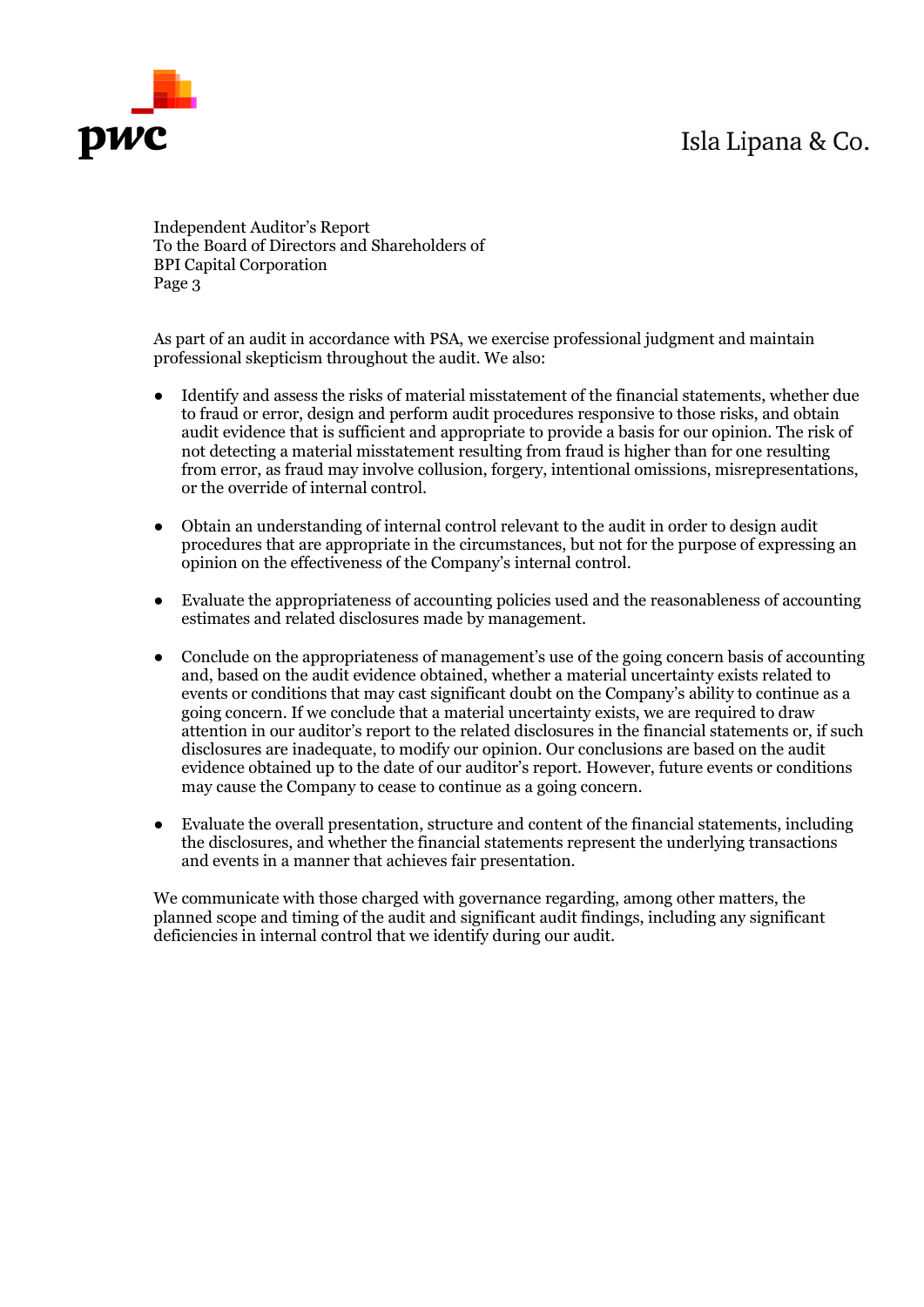# Isla Lipana & Co.



Independent Auditor's Report To the Board of Directors and Shareholder of BPI Capital Corporation Page 4

# *Report on the Bureau of Internal Revenue Requirement*

Our audits were conducted for the purpose of forming an opinion on the basic financial statements taken as a whole. The supplementary information in Note 24 to the financial statements is presented for purposes of filing with the Bureau of Internal Revenue and is not a required part of the basic financial statements. Such supplementary information is the responsibility of management and has been subjected to the auditing procedures applied in our audits of the basic financial statements. In our opinion, the supplementary information is fairly stated in all material respects in relation to the basic financial statements taken as a whole.

# **Isla Lipana & Co.**

aldy D. Aguirre Partner CPA Cert No. 105660 P.T.R. No. 0024447, issued on January 5, 2021, Makati City SEC A.N. (individual) as general auditors 105660-SEC, Category A; valid to audit 2020 to 2024 financial statements SEC A.N. (firm) as general auditors 0142-SEC, Category A; valid to audit 2020 to 2024 financial statements TIN 221-755-698

BIR A.N. 08-000745-077-2020, issued on December 14, 2020; effective until December 13, 2023 BOA/PRC Reg. No. 0142, effective until January 21, 2023

Makati City March 17, 2021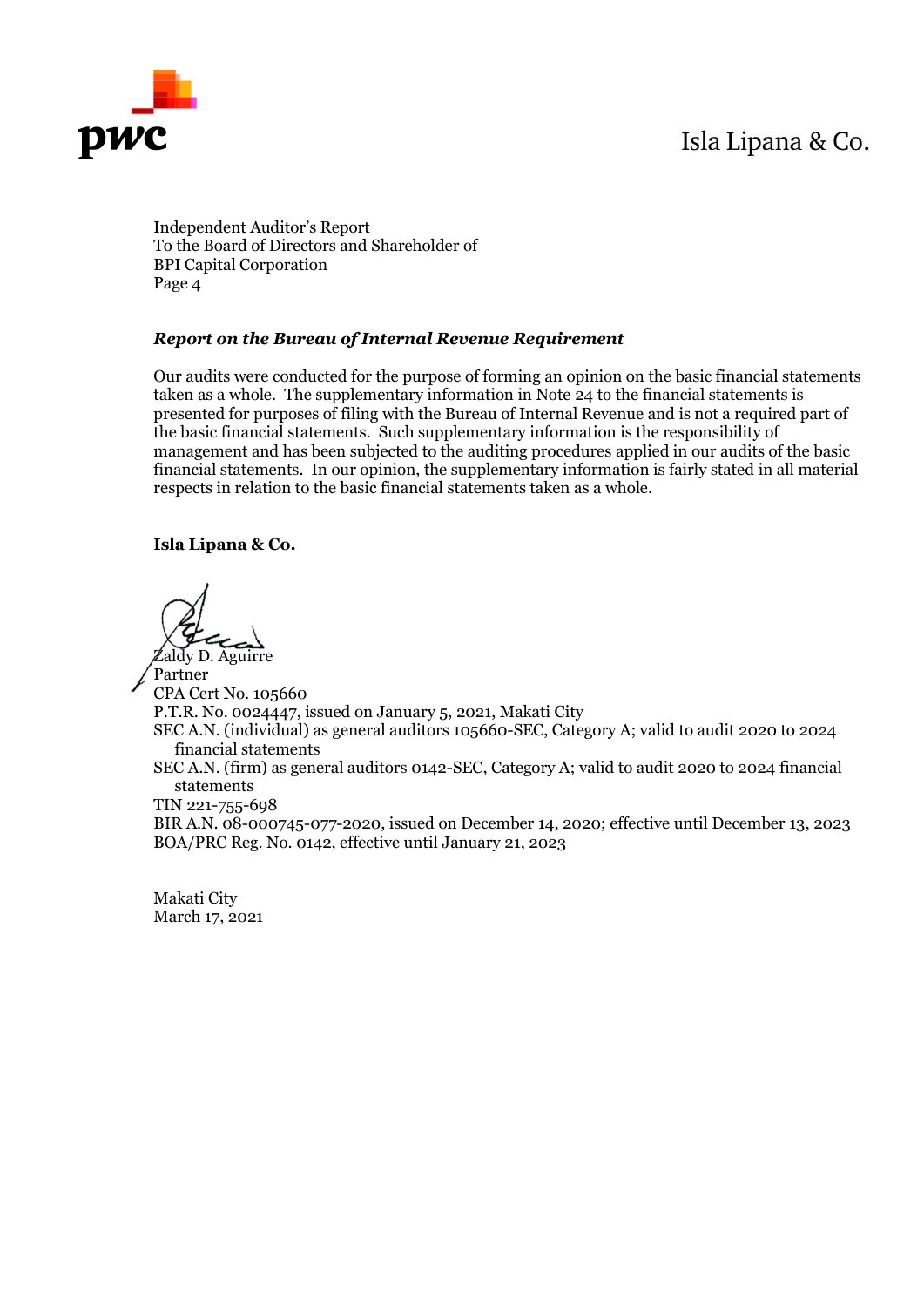Statements of Financial Position December 31, 2020 and 2019 (All amounts in Philippine Peso)

|                                                       | <b>Notes</b>   | 2020           | 2019          |
|-------------------------------------------------------|----------------|----------------|---------------|
|                                                       |                |                |               |
| <b>ASSETS</b>                                         |                |                |               |
| Cash and cash equivalents                             | 2              | 709,552,518    | 1,420,588,863 |
| Financial assets at fair value through profit or loss | 3              | 868,713,502    | 442,928,026   |
| Financial assets at fair value through other          |                |                |               |
| comprehensive income                                  | 4              | 1,476,716,367  | 1,415,400,049 |
| Investment securities at amortized cost, net          | 5              | 561,401,977    | 559,845,877   |
| Trade receivables, net                                | 6              | 26,531,198     | 59,452,354    |
| Property and equipment, net                           | 8              | 37,726,729     | 53,354,283    |
| Investment in subsidiary                              | $\overline{7}$ | 202,361,610    | 202,361,610   |
| Other assets, net                                     | 10             | 37,999,067     | 57,156,315    |
| <b>Total assets</b>                                   |                | 3,921,002,968  | 4,211,087,377 |
|                                                       |                |                |               |
| <b>LIABILITIES AND EQUITY</b>                         |                |                |               |
| <b>Liabilities</b>                                    |                |                |               |
| Accounts payable and other liabilities                | 11             | 90,483,858     | 99,396,956    |
| Lease liability                                       | 20             | 32,747,702     | 44,188,906    |
| Deferred income tax liabilities, net                  | 9              | 31,604,199     | 4,773,105     |
| <b>Total liabilities</b>                              |                | 154,835,759    | 148,358,967   |
|                                                       |                |                |               |
| <b>Equity</b>                                         |                |                |               |
| Share capital                                         | 12             | 506,435,080    | 506,435,080   |
| Share premium                                         |                | 260,364,020    | 260,364,020   |
| <b>Accumulated reserves</b>                           | 12             | (28, 776, 150) | 51,873,094    |
| Retained earnings                                     | 12             | 3,028,144,259  | 3,244,056,216 |
| <b>Total equity</b>                                   |                | 3,766,167,209  | 4,062,728,410 |
| <b>Total liabilities and equity</b>                   |                | 3,921,002,968  | 4,211,087,377 |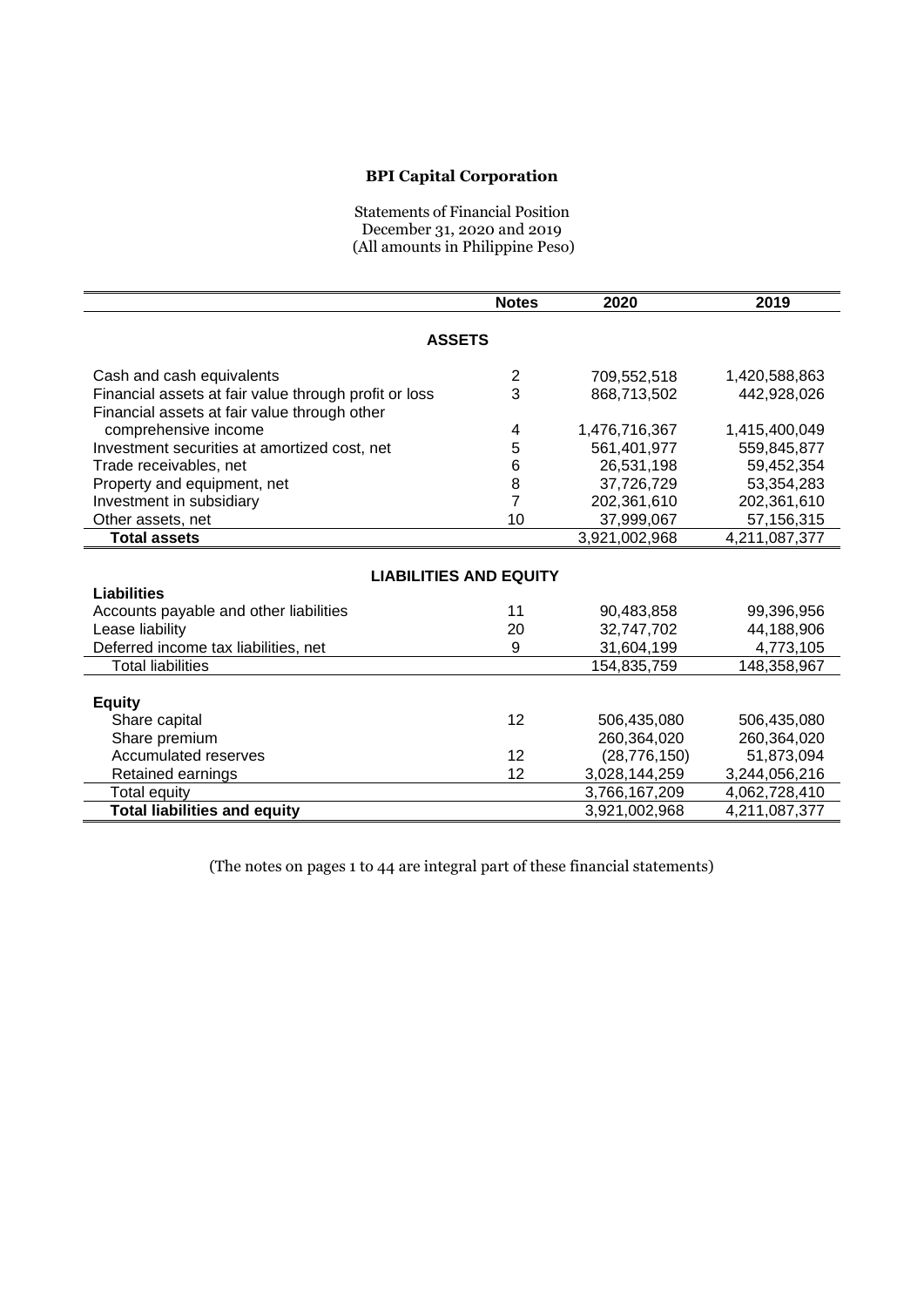#### Statements of Income For the years ended December 31, 2020 and 2019 (All amounts in Philippine Peso)

|                                         | <b>Notes</b> | 2020        | 2019          |
|-----------------------------------------|--------------|-------------|---------------|
| <b>Income</b>                           |              |             |               |
| Fees and commissions                    | 13           | 634,838,648 | 445,207,654   |
| Interest income                         | 14           | 40,488,730  | 67,080,660    |
| Dividend income                         | 3,4,7        | 28,955,962  | 16,404,826    |
| Trading gain, net                       | 3            | 16,051,666  | 63,077,210    |
| Miscellaneous income                    |              | 5,734,419   | 957,019       |
|                                         |              | 726,069,425 | 592,727,369   |
| <b>Expenses</b>                         |              |             |               |
| Compensation and fringe benefits        | 18           | 144,330,675 | 204,641,093   |
| Gross receipts tax                      |              | 38,176,834  | 33,316,284    |
| Occupancy and equipment-related expense | 8,20         | 31,335,595  | 24,856,933    |
| Foreign exchange loss (gain), net       | 21           | 8,959,146   | (6,832,131)   |
| Brokerage and underwriting fees         |              | 5,782,705   | 5,340,137     |
| <b>Taxes and licenses</b>               |              | 1,674,707   | 2,067,702     |
| Management and other professional fees  |              | 603,793     | 3,269,143     |
| Other operating expenses                | 16           | 85,407,905  | 94,487,269    |
|                                         |              | 316,271,360 | 361,146,430   |
| Profit before income tax                |              | 409,798,065 | 231,580,939   |
| Income tax expense                      | 17           |             |               |
| Current                                 |              | 103,417,129 | 54,510,155    |
| Deferred                                | 9            | 21,925,807  | (9, 169, 877) |
|                                         |              | 125,342,936 | 45,340,278    |
| Net income for the year                 |              | 284,455,129 | 186,240,661   |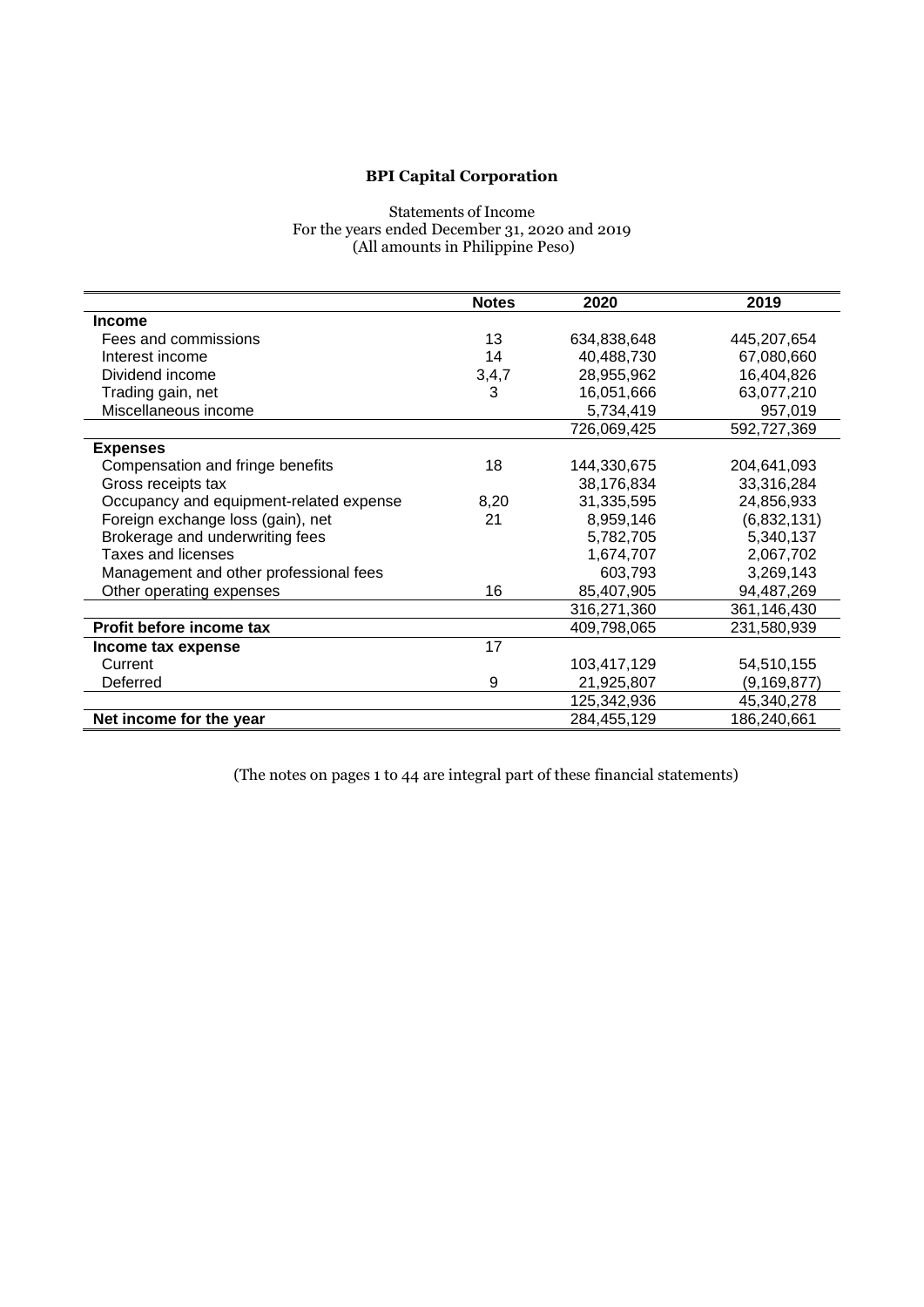#### Statements of Comprehensive Income For the years ended December 31, 2020 and 2019 (All amounts in Philippine Peso)

|                                                                                               | <b>Note</b> | 2020         | 2019        |
|-----------------------------------------------------------------------------------------------|-------------|--------------|-------------|
| Net income for the year                                                                       |             | 284,455,129  | 186,240,661 |
| Other comprehensive (loss) income                                                             | 12          |              |             |
| Item that will not be subsequently reclassified to profit<br>or loss                          |             |              |             |
| Net change in fair value reserve on equity securities<br>measured at fair value through other |             |              |             |
| comprehensive income, net of tax                                                              | 4           | (66,480,508) | 68,802,476  |
| Remeasurement of defined benefit obligation, net of                                           |             |              |             |
| tax                                                                                           |             | (15,586,047) | 1,268,336   |
| Total other comprehensive (loss) income, net of tax                                           |             |              |             |
| effect                                                                                        |             | (82,066,555) | 70,070,812  |
| Total comprehensive income for the year                                                       |             | 202,388,574  | 256,311,473 |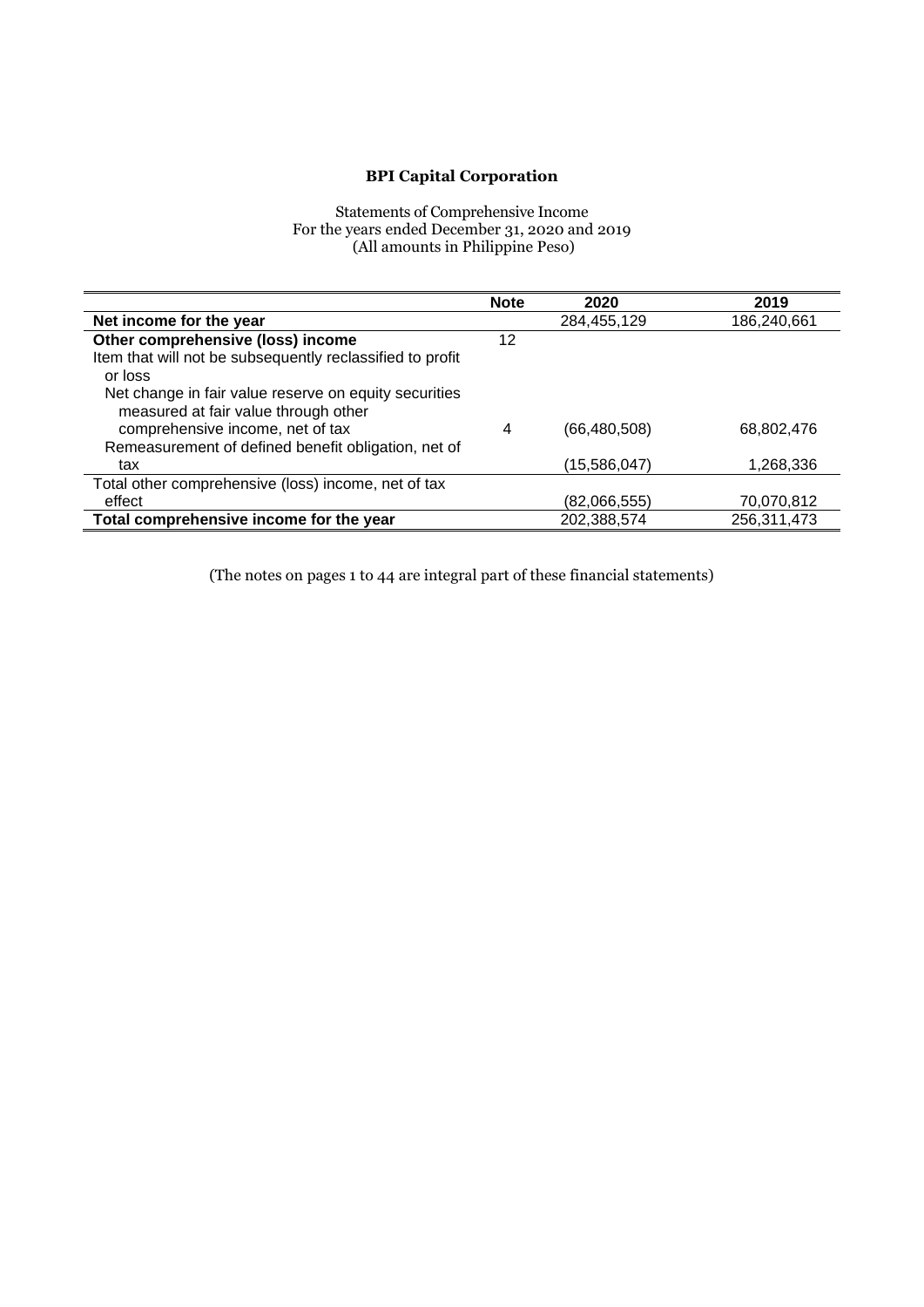#### Statements of Changes in Equity For the years ended December 31, 2020 and 2019 (All amounts in Philippine Peso)

|                                   |                      |              | <b>Accumulated</b> | <b>Retained</b> |                     |
|-----------------------------------|----------------------|--------------|--------------------|-----------------|---------------------|
|                                   | <b>Share capital</b> | <b>Share</b> | reserves           | earnings        |                     |
|                                   | (Note 12)            | premium      | (Note 12)          | (Note 12)       | <b>Total equity</b> |
| Balances at January 1, 2019       | 506,435,080          | 260,364,020  | (11, 330, 938)     | 3,068,601,468   | 3,824,069,630       |
| <b>Comprehensive income</b>       |                      |              |                    |                 |                     |
| Net income for the year           |                      |              |                    | 186,240,661     | 186,240,661         |
| Other comprehensive income        |                      |              | 70,070,812         |                 | 70,070,812          |
| <b>Total comprehensive income</b> |                      |              | 70,070,812         | 186,240,661     | 256,311,473         |
| <b>Transaction with owners</b>    |                      |              |                    |                 |                     |
| Exercise of stock options         |                      |              | 1,528,783          |                 | 1,528,783           |
| Property dividends distribution   |                      |              | (8,395,563)        | (10,785,913)    | (19,181,476)        |
| Transaction with owners           |                      |              | (6,866,780)        | (10,785,913)    | (17,652,693)        |
| Balances at December 31, 2019     | 506,435,080          | 260,364,020  | 51,873,094         | 3,244,056,216   | 4,062,728,410       |
| <b>Comprehensive income</b>       |                      |              |                    |                 |                     |
| Net income for the year           |                      |              |                    | 284,455,129     | 288,455,129         |
| Other comprehensive loss          |                      |              | (82,066,555)       |                 | (82,066,555)        |
| Total comprehensive income        |                      |              | (82,066,555)       | 284,455,129     | 202,388,574         |
| <b>Transaction with owners</b>    |                      |              |                    |                 |                     |
| Exercise of stock options         |                      |              | 1,417,311          |                 | 1,417,311           |
| Cash dividends declared and paid  |                      |              |                    | (500,000,000)   | (500,000,000)       |
| Other adjustments                 |                      |              |                    | (367,086)       | (367,086)           |
| <b>Transaction with owners</b>    |                      |              | 1,417,311          | (500,367,086)   | (498, 949, 775)     |
| Balances at December 31, 2020     | 506,435,080          | 260,364,020  | (28,776,150)       | 3,028,144,259   | 3,766,167,209       |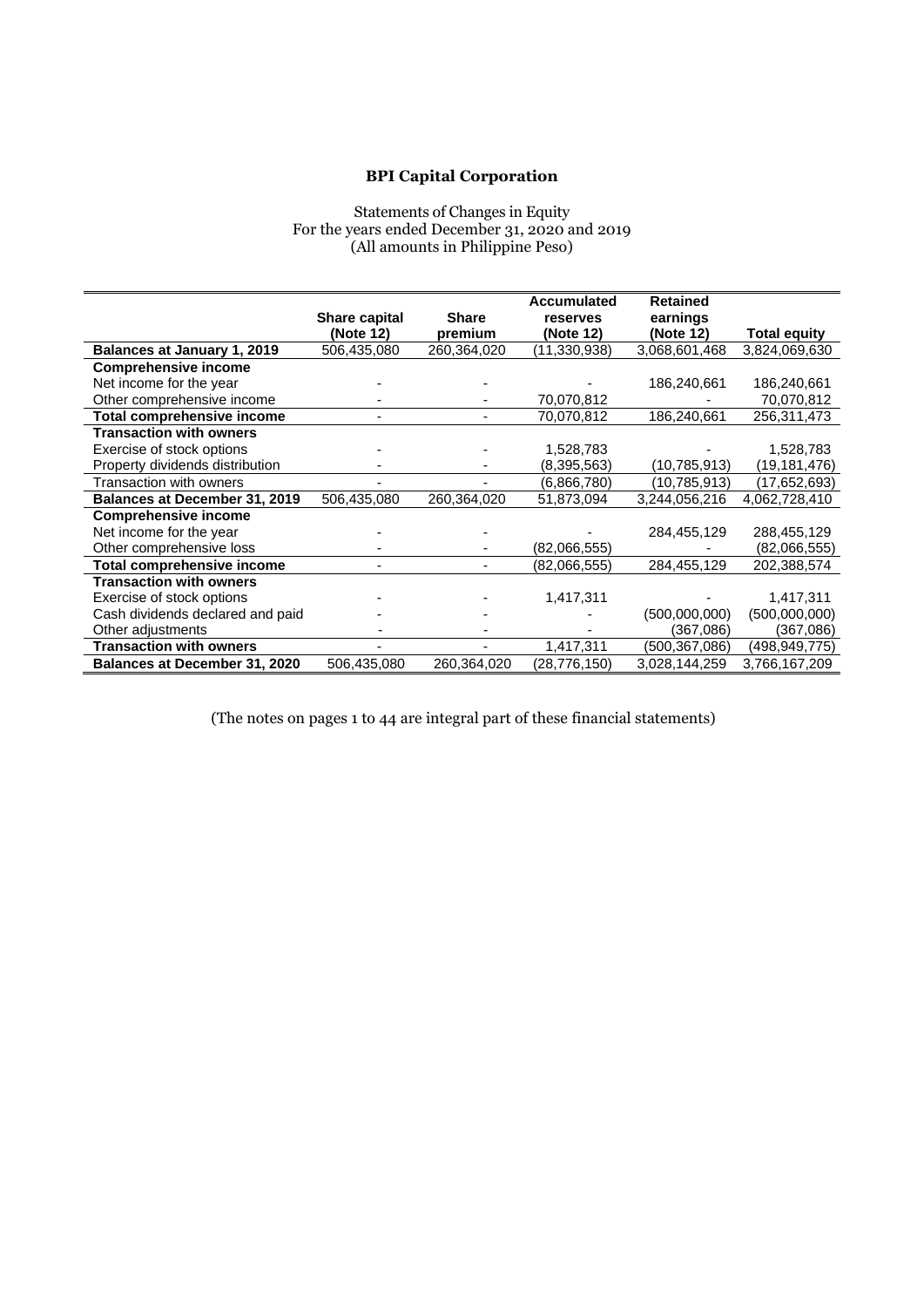#### Statements of Cash Flows For the years ended December 31, 2020 and 2019 (All amounts in Philippine Peso)

|                                                        | <b>Notes</b>   | 2020            | 2019            |
|--------------------------------------------------------|----------------|-----------------|-----------------|
| Cash flows from operating activities                   |                |                 |                 |
| Profit before income tax                               |                | 409,798,065     | 231,580,939     |
| Adjustments for:                                       |                |                 |                 |
| Unrealized fair value gain on financial assets at fair |                |                 |                 |
| value through profit or loss                           | 3              | (5, 179, 924)   | (34, 012, 754)  |
| Depreciation                                           | 8              | 16,209,582      | 15,484,170      |
| Reversal of provision for impairment of trade and      |                |                 |                 |
| other receivables                                      | 6              | (4,600,000)     |                 |
| Reversal of provision for impairment of other          |                |                 |                 |
| assets                                                 | 10             |                 | (7,087,666)     |
| Amortization of financial assets at amortized cost     | 5              | (1,556,100)     | (1,490,671)     |
| Stock option plan amortization                         | 12             | 1,417,311       | 1,528,783       |
| Interest expense                                       | 20             | 2,675,426       | 2,790,417       |
| Interest income                                        | 14             | (40, 488, 730)  | (67,080,660)    |
| Dividend income                                        | 3,4,7          | (28, 955, 962)  | (16, 404, 826)  |
| Provision for impairment of trade receivables          | 6              | 127,851         |                 |
| Changes in operating assets and liabilities            |                |                 |                 |
| Decrease (increase) in:                                |                |                 |                 |
| Financial assets at fair value through profit or loss  |                | (409, 885, 192) | 217,015,585     |
| Trade and other receivables                            |                | 37,405,804      | (25, 371, 185)  |
| Other assets                                           |                | (2,610, 959)    | 1,210,954       |
| (Increase) decrease in accounts payable and other      |                |                 |                 |
| liabilities                                            |                | (49, 558, 247)  | 13,996,852      |
| Cash (used in) generated from operations               |                | (75, 201, 075)  | 332,159,938     |
| Interest received                                      |                | 40,476,230      | 67,080,660      |
| Payment of interest portion of lease liability         | 20             | (2,675,426)     | (2,790,417)     |
| Income taxes paid                                      |                | (62, 771, 980)  | (78, 414, 782)  |
| Net cash (used in) generated from operating activities |                | (100, 172, 251) | 318,035,399     |
| Cash flows from investing activities                   |                |                 |                 |
| Acquisition of financial assets at fair value through  |                |                 |                 |
| other comprehensive income                             | 4              | (133, 736, 826) | (575, 546, 325) |
| Proceeds from disposal of financial assets at fair     |                |                 |                 |
| value through other comprehensive income               | 4              | 5,940,000       | 265,200         |
| Dividends received                                     | 3,4,7          | 28,955,962      | 16,404,826      |
| Acquisitions of property and equipment                 | 8              | (2,460,000)     | (5,612,770)     |
| Proceeds from disposals of property and equipment      | 8              | 1,877,972       | 2,346,000       |
| Net cash used in investing activities                  |                | (99, 422, 892)  | (562, 143, 069) |
| Cash flows from financing activities                   |                |                 |                 |
| Payment of principal portion of lease liability        | 20             | (11, 441, 204)  | (8,481,795)     |
| Cash dividends paid                                    | 12             | (500,000,000)   |                 |
| Net cash used in financing activities                  |                | (511,441,204)   | (8,481,795)     |
| Net decrease in cash and cash equivalents              |                | (711, 036, 345) | (252, 589, 465) |
|                                                        |                |                 |                 |
| Cash and cash equivalents at January 1                 |                | 1,420,588,863   | 1,673,178,328   |
| Cash and cash equivalent at December 31                | $\overline{2}$ | 709,552,518     | 1,420,588,863   |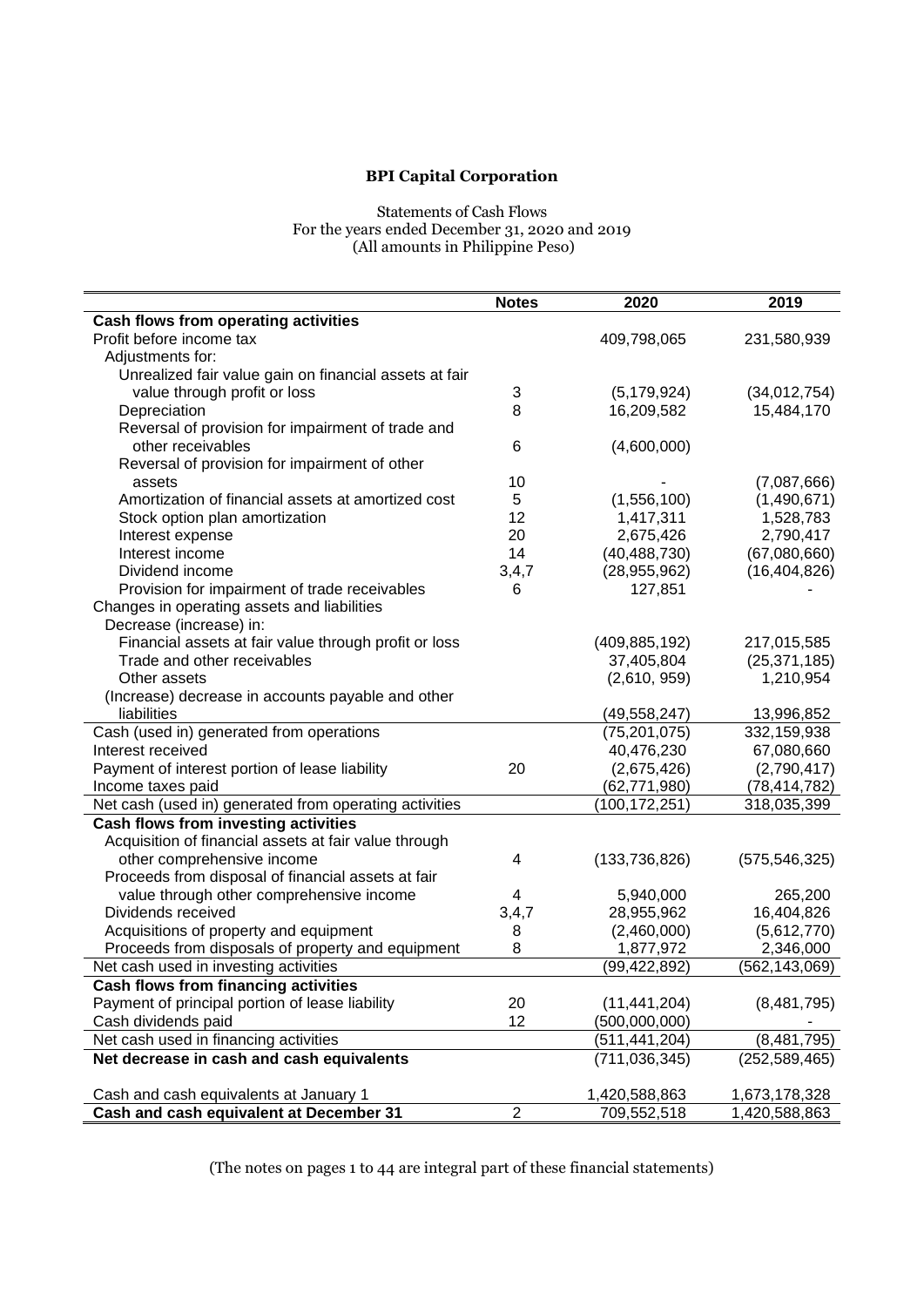Notes to Financial Statements As at and for the years ended December 31, 2020 and 2019 (Amounts are shown in Philippine Peso unless otherwise stated)

#### **Note 1 - General Information**

BPI Capital Corporation (the "Company" or "BCC") was incorporated in the Philippines and registered with the Securities and Exchange Commission (SEC) on February 5, 1976 primarily to act as an institutional vehicle by and through which the business of financial intermediation may be provided by carrying out and exercising the powers, rights, privileges, and attributes of an investment house as may be allowed under applicable laws.

The Company is a wholly-owned subsidiary of Bank of the Philippine Islands (the "Parent Bank" or "BPI"), a commercial bank with an expanded banking license registered in the Philippines and listed in the Philippine Stock Exchange.

The Company's office address, which also serves as its principal place of business is at 10th Floor Ayala North Exchange Tower One, Ayala Avenue corner Salcedo Street, Legaspi Village, Makati City.

On September 5, 2019, the Monetary Board of the Bangko Sentral ng Pilipinas (BSP) approved the voluntary surrender of Quasi-Banking License of the Company.

The Company has 56 employees as at December 31, 2020 (2019 - 53 employees).

#### **Coronavirus pandemic**

The pandemic which broke out in March 2020 forced governments all over the world, including the Philippines, to implement community lockdowns and quarantines to mitigate the spread of the virus. Unfortunately, these lockdowns caused the demands for goods and services to plummet which ultimately led to the contraction of both the global and domestic economies.

As of report date, the pandemic remains the topmost concern of the government and businesses alike. The Philippine economy is gradually opening with the imposition of less stringent community quarantine protocols. Likewise, the vaccination program of the government already commenced in the first quarter of 2021 and is expected to ramp up, which is hoped to slow down the spread of the virus and boost confidence among businesses and consumers. While the pandemic still poses some risks and uncertainties, the Company, however, remains confident on its ability to absorb some conceivable financial shocks that may arise due to volatile economic conditions.

#### **Approval and authorization for issuance of financial statements**

These financial statements have been approved and authorized for issuance by the Company's Board of Directors (BOD) on March 17, 2021.

# **Note 2 - Cash and cash equivalents**

The account at December 31 consists of:

|               | 2020        | 2019          |
|---------------|-------------|---------------|
| Cash in banks | 309,552,518 | 220,588,863   |
| Time deposits | 400,000,000 | 1,200,000,000 |
|               | 709,552,518 | 1,420,588,863 |

Interest income earned from cash and cash equivalent is disclosed in Note 14.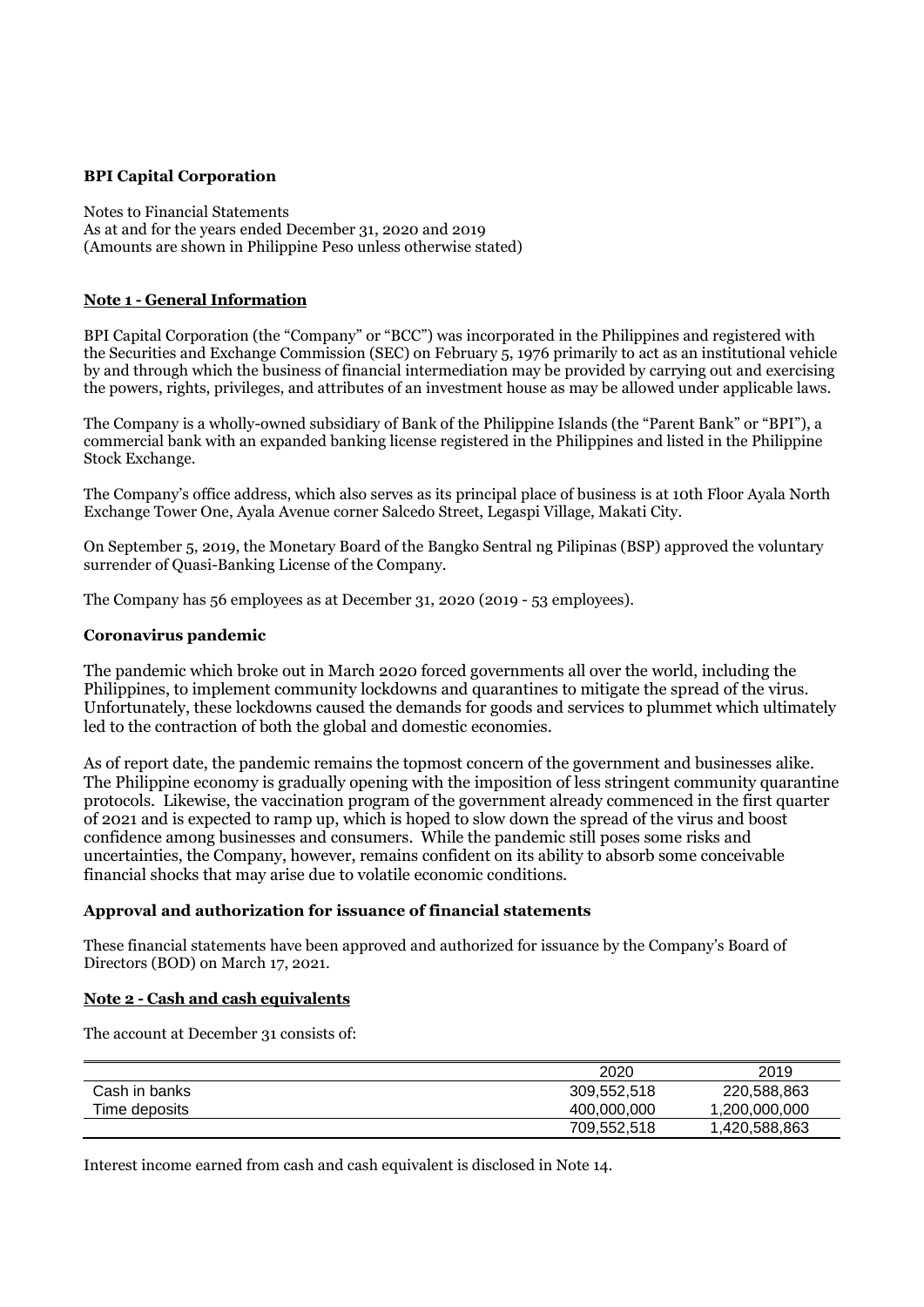As at December 31, 2020, time deposits have maturities of 9 to 19 days (2019 - 63 days) with interest rate of 0.125% (2019 - 3.75%).

# **Note 3 - Financial assets at fair value through profit or loss (FVTPL)**

The account at December 31 consists of:

|                                  | 2020        | 2019          |
|----------------------------------|-------------|---------------|
| Debt securities                  |             |               |
| Philippine government securities | 787,827,921 | 354, 397, 734 |
| Philippine corporate bonds       | ٠           | 5,698,995     |
| Listed equity securities         | 69,552,394  | 71,828,940    |
| Unit investment trust funds      | -           | 1,200,098     |
| Derivatives                      | 11,333,187  | 9,802,259     |
|                                  | 868,713,502 | 442,928,026   |

Listed equity securities are issued by Philippine corporations and traded in the Philippine Stock Exchange (PSE). Dividend income earned from investments in equity securities for the year ended December 31, 2020 amounted to P20,654,443 (2019 - P10,150,870).

Details of net trading gain for the years ended December 31 on financial assets at FVTPL are summarized below:

|                            | 2020       | 2019       |
|----------------------------|------------|------------|
| Realized gain              | 10.871.742 | 29,064,456 |
| Unrealized fair value gain | 5.179.924  | 34.012.754 |
|                            | 16,051,666 | 63,077,210 |

Financial assets at FVTPL are expected to be realized within one year from reporting dates.

# **Note 4 - Financial assets at fair value through other comprehensive income (FVOCI)**

The Company has designated some of its equity securities from listed and unlisted private corporations as financial assets at FVOCI. The Company adopted this presentation as the investments were made for strategic purposes rather than with a view to profit on a subsequent sale.

The account as of December 31 consists of:

|                   | 2020          | 2019          |
|-------------------|---------------|---------------|
| Debt securities   | 767,001,202   | 700,522,745   |
| Equity securities |               |               |
| Listed            | 315,110,440   | 410,472,810   |
| Unlisted          | 394.604.725   | 304.404.494   |
|                   | 1,476,716,367 | 1,415,400,049 |

Debt securities consist of mutual funds and money market placements managed by the Company's fund manager.

Listed equity securities are issued by Philippine corporations and traded in PSE.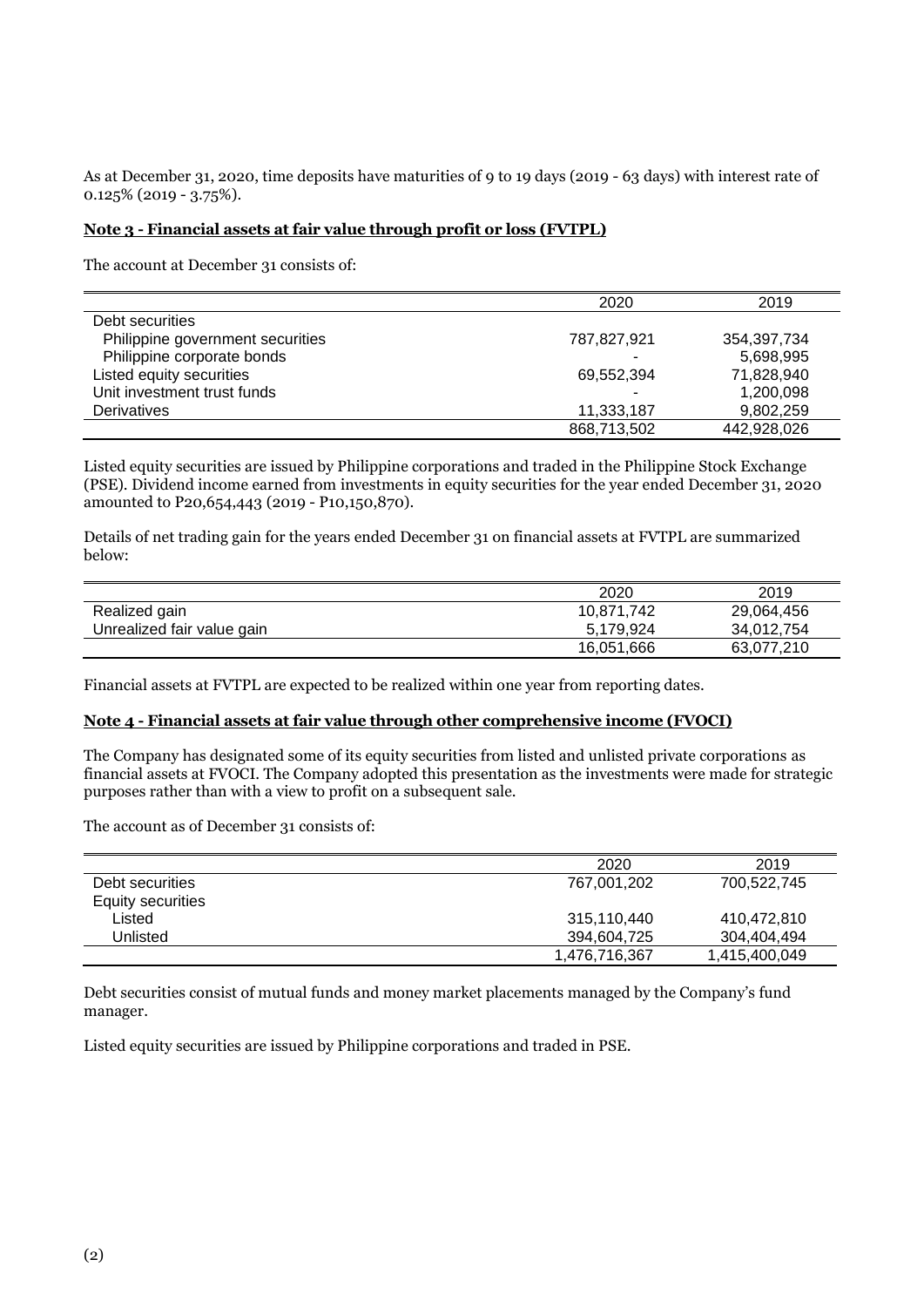For the year ended December 31, 2020, dividend income earned from investments in equity securities amounted to P8,301,519 (2019 - P6,253,956).

The movements of the account for the years ended December 31 are summarized as follows:

|                          | 2020           | 2019          |
|--------------------------|----------------|---------------|
| Beginning                | 1,415,400,049  | 771,316,448   |
| Acquisitions             | 133,736,826    | 575,546,325   |
| <b>Disposals</b>         | (5,940,000)    | (265, 200)    |
| Net change in fair value | (66, 480, 508) | 68,802,476    |
| Ending                   | 1,476,716,367  | 1,415,400,049 |

*Critical accounting estimate - Fair value of unquoted financial instruments*

The fair values of financial instruments that are not quoted in active markets are determined by using generally accepted valuation techniques. Where valuation techniques (for example, discounted cash flow models) are used to determine fair values, they are validated and periodically reviewed by qualified personnel independent of the area that created them. Inputs used in these models are from observable data and quoted market prices in respect of similar financial instruments.

All models are approved by the BOD before they are used, and models are calibrated to ensure that outputs reflect actual data and comparative market prices. Changes in assumptions about these factors could affect reported fair value of financial instruments. The Company considers that it is impracticable to disclose with sufficient reliability the possible effects of sensitivities surrounding the fair value of financial instruments that are not quoted in active markets.

# **Note 5 - Investment securities at amortized cost**

The account as at December 31 consists of:

|                             | 2020        | 2019        |
|-----------------------------|-------------|-------------|
| Government debt securities  |             |             |
| Face amount                 | 554,355,000 | 554,355,000 |
| Unamortized discount        | (1,752,678) | (3,308,778) |
|                             | 552,602,322 | 551,046,222 |
| Accrued interest receivable | 8,799,655   | 8,799,655   |
|                             | 561,401,977 | 559,845,877 |

Interest income from investment securities at amortized cost as at December 31, 2020 amounted to P24,070,018 (2019 - 24,004,591) (Note 14).

#### *Critical accounting judgment - Impairment of investment securities at amortized cost*

Government securities at amortized cost are deemed by the Company to have low credit risk. Debt instruments are considered as low credit risk when they have a low risk of default and the issuer has a strong capacity to meet its contractual cash flow obligations in the near term. The Company uses external ratings in assessing the credit risk arising from these exposures. Low credit risk assets are at the minimum subject to 12 month expected credit loss (ECL). Based on management's assessment, the corresponding 12-month ECL is not material.

The detailed accounting policy for credit losses is disclosed in Note 23. Likewise, information on the credit quality of investment securities at amortized cost is presented in Note 21.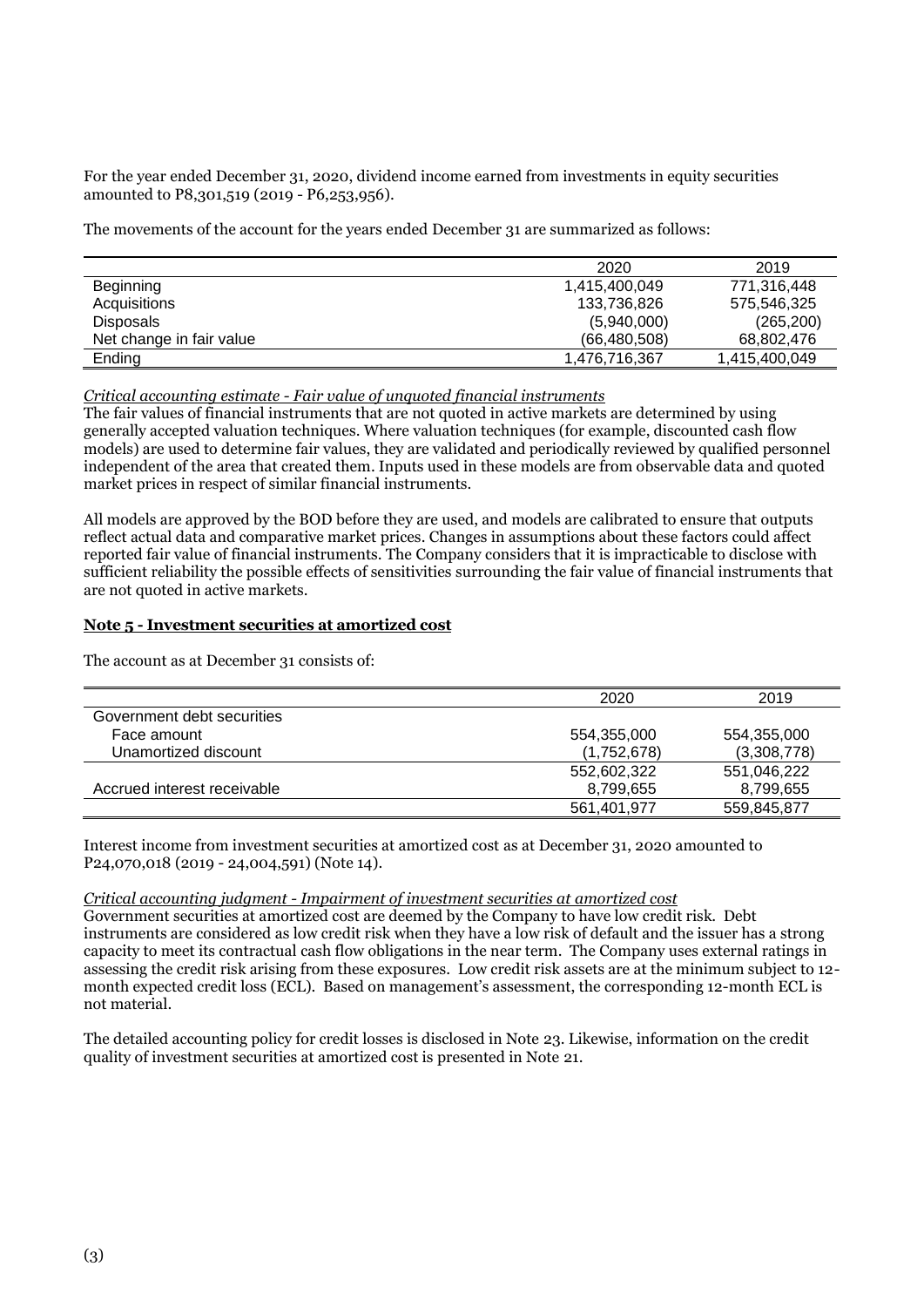# **Note 6 - Trade receivables, net**

The account at December 31 consists of:

|                                 | 2020       | 2019         |
|---------------------------------|------------|--------------|
| Trade receivables               | 26,680,339 | 132,852,759  |
| Allowance for impairment losses | (149.141)  | (73.400.405) |
|                                 | 26.531.198 | 59.452.354   |

Trade receivables are expected to be realized within one year from reporting dates.

The movement in allowance for impairment of trade receivables for the years ended December 31 are as follows:

|                   | <b>Note</b> | 2020           | 2019       |
|-------------------|-------------|----------------|------------|
| Beginning of year |             | 73,400,405     | 73,400,405 |
| Provisions        | 16          | 127.851        | ٠          |
| Write-off         |             | (68, 779, 115) | -          |
| Reversal          |             | (4,600,000)    | ۰          |
| End of year       |             | 149.141        | 73,400,405 |

In 2015, management provided full impairment on the receivable from a third-party customer amounting to P72,897,324 arising from an executed and completed financial advisory services. Management's judgment to fully impair the said receivable stemmed from the significant disagreement between the Company and the third-party customer as to the fees on the services rendered. In 2020, the Company was able to collect P4,600,000 out of this impaired receivables in a compromise settlement. Consequently, the remaining uncollected balance was written-off.

# *Critical accounting judgment - Trade receivables ECL*

The Company applies the simplified approach allowed by Philippine Financial Reporting Standards (PFRS) 9, *Financial instruments*, in determining the recoverable amount of trade and other receivables based on the expected credit losses of the portfolio of receivables, as a whole. In arriving at the expected credit loss for a particular period, management considers both historical loss experience and certain macroeconomic factors of the countries of the related parties to which it renders services.

In these cases, management uses judgments based on the best available facts and circumstances, including but not limited to the length of relationship with the related parties and whether there had been payment defaults in the past. An evaluation of receivables designed to identify potential charges to the provision is performed on a continuous basis throughout the year. The carrying value of receivables at the end of each reporting period and the amount and timing of recorded provision for any period could differ based on actual experience and changes in judgments made.

The detailed accounting policy for credit losses is disclosed in Note 23. Likewise, information on the credit quality of investment securities at amortized cost is presented in Note 21.

# **Note 7 - Investment in subsidiary**

The account pertains to the Company's 100% equity ownership of BPI Securities Corporation (BSC). BSC is primarily engaged in the brokerage business of purchase and sale of any and all kinds of shares, bonds, debentures, securities and any and all kinds of properties, either in the Philippines or in any foreign country; to underwrite and distribute securities issued by another person, firm, corporation or association, whether domestic or foreign; and to sell the aforesaid securities to customers and/or to act as broker and/or dealer of securities.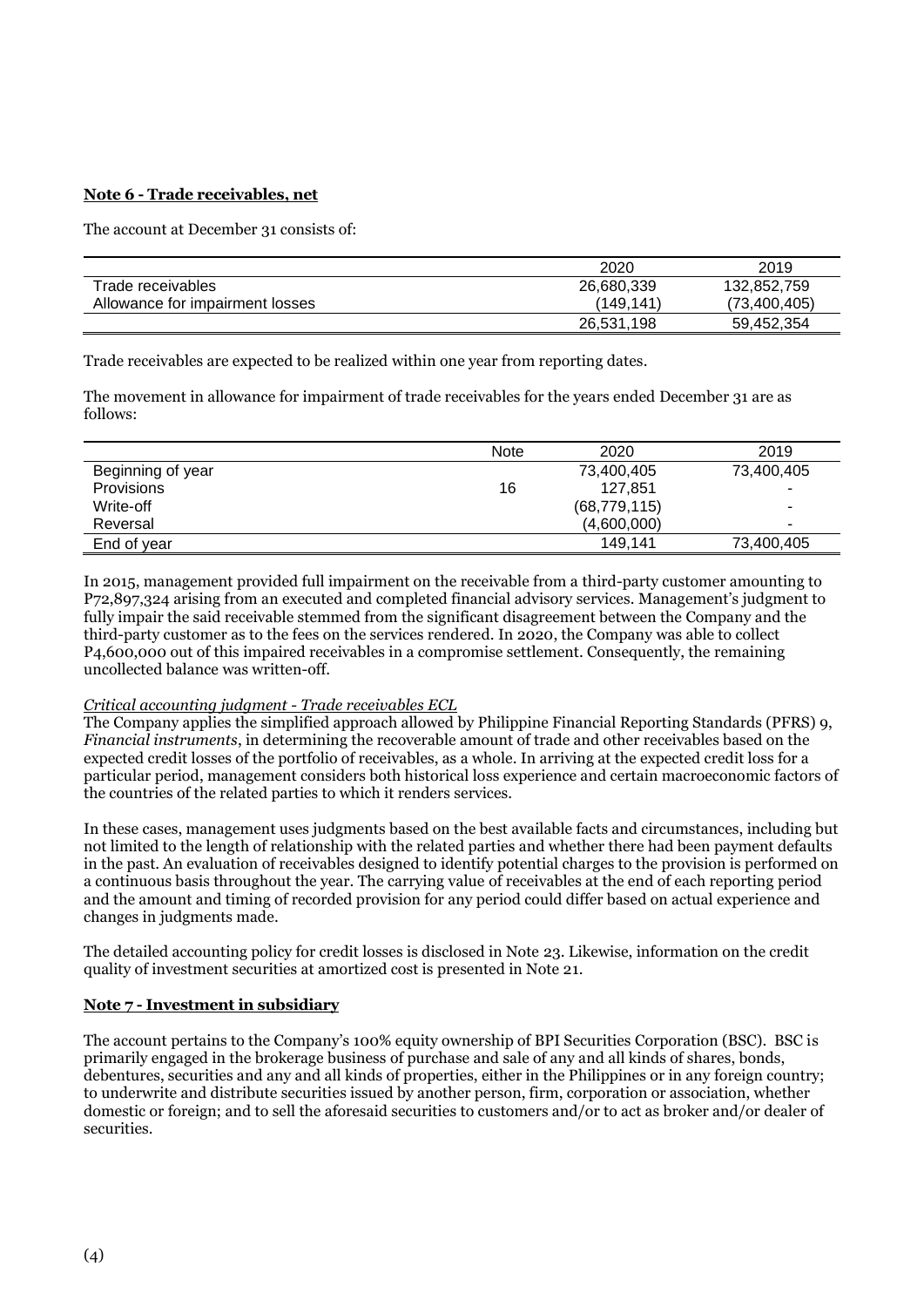The investment is carried at cost as at December 31, 2020 and 2019 in accordance with Philippine Accounting Standards (PAS) 27, *Separate financial statements*. See Note 23.7 for the related accounting policy.

The summarized financial information of BSC as at and for the years ended December 31 are as follows:

|                                   | 2020          | 2019           |
|-----------------------------------|---------------|----------------|
| Total current assets              | 1,232,639,993 | 943,988,052    |
| Total non-current assets          | 179,492,738   | 181,570,461    |
| Total assets                      | 1,412,132,731 | 1,125,558,513  |
|                                   |               |                |
| Total current liabilities         | 813,317,513   | 532,687,931    |
| Total non-current liabilities     | 12,305,195    | 20,192,200     |
| Total liabilities                 | 825,622,708   | 552,880,131    |
| Net assets                        | 586,510,023   | 572,678,382    |
|                                   |               |                |
|                                   | 2020          | 2019           |
| Revenues                          | 268,144,802   | 231,960,102    |
| <b>Expenses</b>                   | 240.838.936   | 245,912,440    |
| Income (loss) before income tax   | 27,305,866    | (13,952,338)   |
| Income tax expense                | 7,957,430     | 241,725        |
| Net income (loss)                 | 19,348,436    | (14, 194, 063) |
| Other comprehensive (loss) gain   | (5,516,795)   | 1,480,820      |
| Total comprehensive income (loss) | 13,831,641    | (12,713,243)   |

There was no dividend income earned from BSC recognized in the statement of income for the year ended December 31, 2020 and 2019.

# *Critical accounting judgment - Impairment of investment in subsidiary*

Impairment assessment on investment in subsidiary is performed whenever events or changes in circumstances indicate that the carrying amount of an asset may not be recoverable. Impairment loss is recognized whenever the carrying amount of the asset exceeds its recoverable amount. The recoverable amount is computed based on the higher of the asset's fair value less cost to sell or value-in-use. Management has not identified any indicators of impairment as at December 31, 2020 and 2019.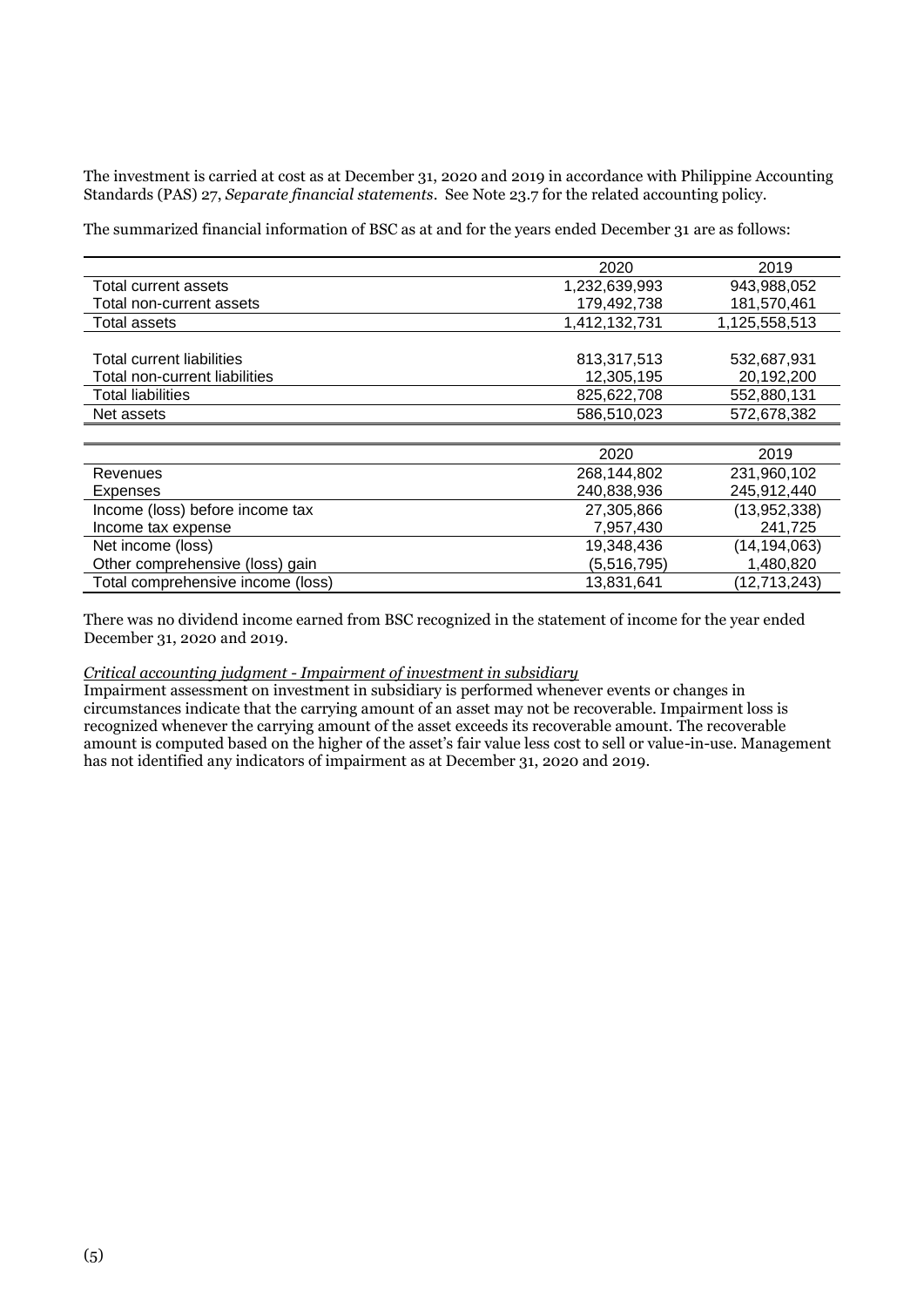# **Note 8 - Property and equipment, net**

Details and movements of the account follow:

|                                         |              |             | Office space  |                |
|-----------------------------------------|--------------|-------------|---------------|----------------|
|                                         | Furniture,   |             | and leasehold |                |
|                                         | fixtures and | Computer    | improvement   |                |
|                                         | equipment    | equipment   | (Note 20)     | Total          |
| Cost                                    |              |             |               |                |
| At January 1, 2019                      | 38,684,304   | 3,405,327   |               | 42,089,631     |
| <b>Additions</b>                        | 5,612,770    |             | 52,670,701    | 58,283,471     |
| Disposals                               | (5,760,000)  |             |               | (5,760,000)    |
| Transfers                               | (6,896,700)  |             |               | (6,896,700)    |
| December 31, 2019                       | 31,640,374   | 3,405,327   | 52,670,701    | 87,716,402     |
| <b>Additions</b>                        | 2,460,000    |             |               | 2,460,000      |
| <b>Disposals</b>                        | (15,080,930) | (2,665,505) |               | (17, 746, 435) |
| December 31, 2020                       | 19,019,444   | 739,822     | 52,670,701    | 72,429,967     |
| Accumulated depreciation                |              |             |               |                |
| January 1, 2019                         | 21,285,261   | 3,094,850   |               | 24,380,111     |
| Depreciation                            | 4,744,419    | 205,611     | 10,534,140    | 15,484,170     |
| <b>Disposals</b>                        | (3,414,000)  |             |               | (3, 414, 000)  |
| Transfers                               | (2,088,162)  |             |               | (2,088,162)    |
| December 31, 2019                       | 20,527,518   | 3,300,461   | 10,534,140    | 34,362,119     |
| Depreciation                            | 3,463,759    | 104,854     | 12,640,969    | 16,209,582     |
| <b>Disposals</b>                        | (13,202,958) | (2,665,505) |               | (15,868,463)   |
| December 31, 2020                       | 10,788,319   | 739,810     | 23,175,109    | 34,703,238     |
| Net carrying value at December 31, 2019 | 11,112,856   | 104,866     | 42,136,561    | 53,354,283     |
| Net carrying value at December 31, 2020 | 8,231,125    | 12          | 29,495,592    | 37,726,729     |

Proceeds from disposals of properties are equal to the net book value, hence, no gain or loss was recognized.

Depreciation is included in Occupancy and equipment-related expenses in the statement of income.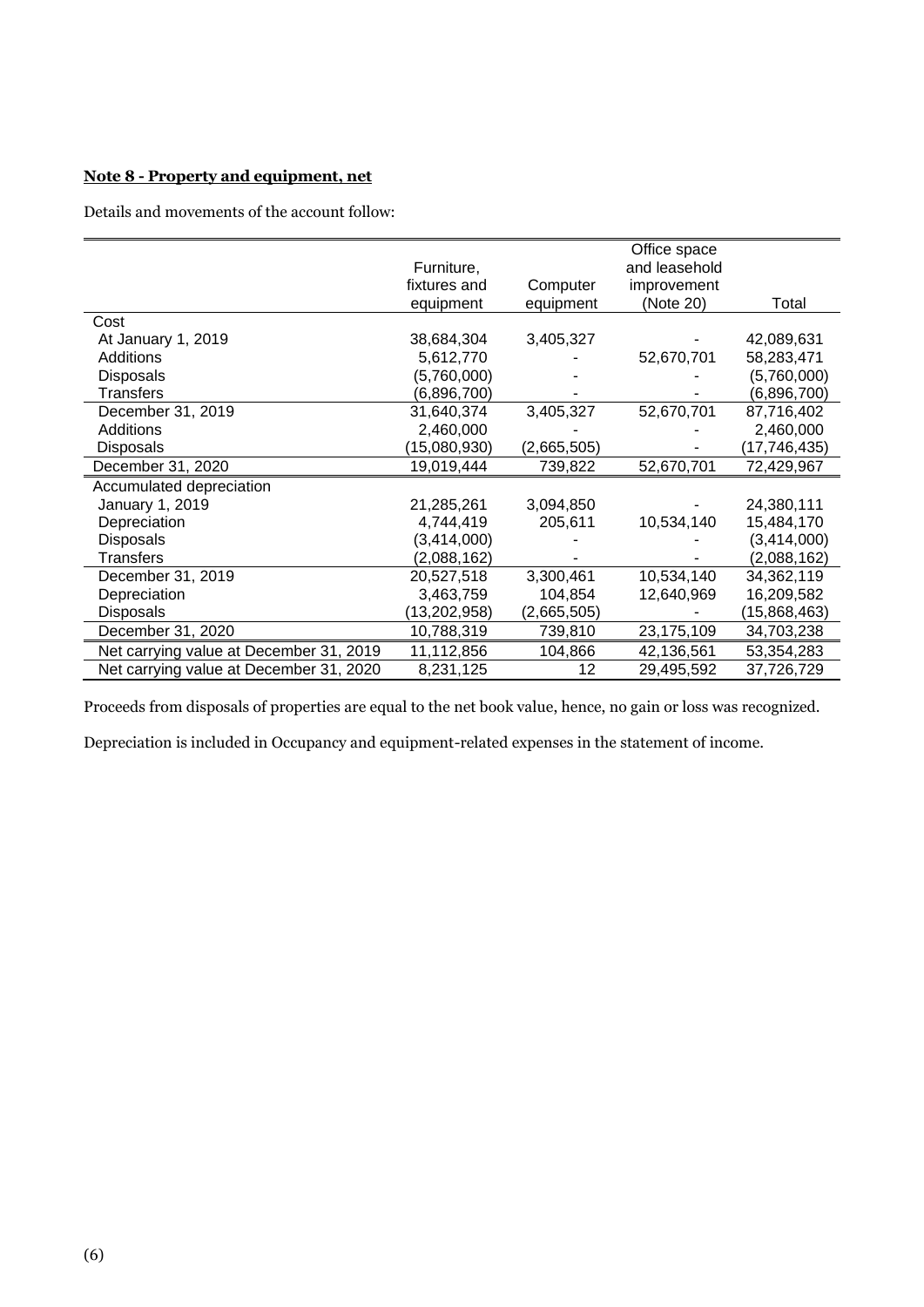# **Note 9 - Deferred income taxes, net**

Deferred income taxes (DIT) as at December 31 represent the tax effects of the following temporary differences, including the period in which the temporary differences are expected to be recovered or settled:

|                                                          | 2020           | 2019          |
|----------------------------------------------------------|----------------|---------------|
| DIT assets                                               |                |               |
| Allowance for impairment losses                          | 75,342         | 24,177,022    |
| Provision for short-term employee benefits               | 4,162,805      | 8,401,763     |
| Stock options plan                                       | 2,563,695      | 2,128,455     |
| Past service cost                                        | 3,902,821      | 3,753,922     |
| <b>Total DIT assets</b>                                  | 10,704,663     | 38,461,162    |
| <b>DIT</b> liabilities                                   |                |               |
| Retirement benefit asset                                 | (493,091)      | (12,505,941)  |
| Unrealized fair value gains on financial assets at FVOCI | (41,815,771)   | (21,182,116)  |
| <b>Total DIT liabilities</b>                             | (42, 308, 862) | (33,688,057)  |
| DIT liabilities, net                                     | (31,604,199)   | (4, 773, 105) |

The movements in DIT liabilities, net for the years ended December 31 are as follows:

|                                                   | 2020         | 2019          |
|---------------------------------------------------|--------------|---------------|
| Beginning of year                                 | (4,773,105)  | 7,377,307     |
| Charged against (credited to) statement of income | 21,925,807   | (9, 169, 877) |
| Credited to other comprehensive income (OCI)      | (48,756,902) | (2,980,534)   |
| End of year                                       | (31,604,199) | (4,773,105)   |

#### *Significant judgment - Realization of DIT assets*

The recognition of DIT assets depends on management's assessment of adequate future taxable income against which the temporary differences can be applied. The Company reviews the carrying amounts of DIT assets at the end of each reporting period and reduces the amounts to the extent that it is no longer probable that sufficient taxable profit will allow all or part of its DIT assets to be utilized. The Company's management believes that the DIT assets at the end of each reporting period will be fully realized.

# **Note 10 - Other assets, net**

The account at December 31 consists of:

|                                                | <b>Note</b> | 2020       | 2019       |
|------------------------------------------------|-------------|------------|------------|
| Retirement benefit asset                       | 18          | 22,250,831 | 41,686,471 |
| Prepaid taxes                                  |             | 8,624,879  | 7,946,066  |
| Creditable withholding taxes                   |             | 2,288,436  | 3,905,566  |
| Software and other investments                 |             | 1,717,330  | 1,717,330  |
| <b>Others</b>                                  |             | 3,219,591  | 2,002,882  |
|                                                |             | 38,101,067 | 57,258,315 |
| Allowance for impairment losses - software and |             |            |            |
| other investments                              |             | (102,000)  | (102,000)  |
|                                                |             | 37,999,067 | 57,156,315 |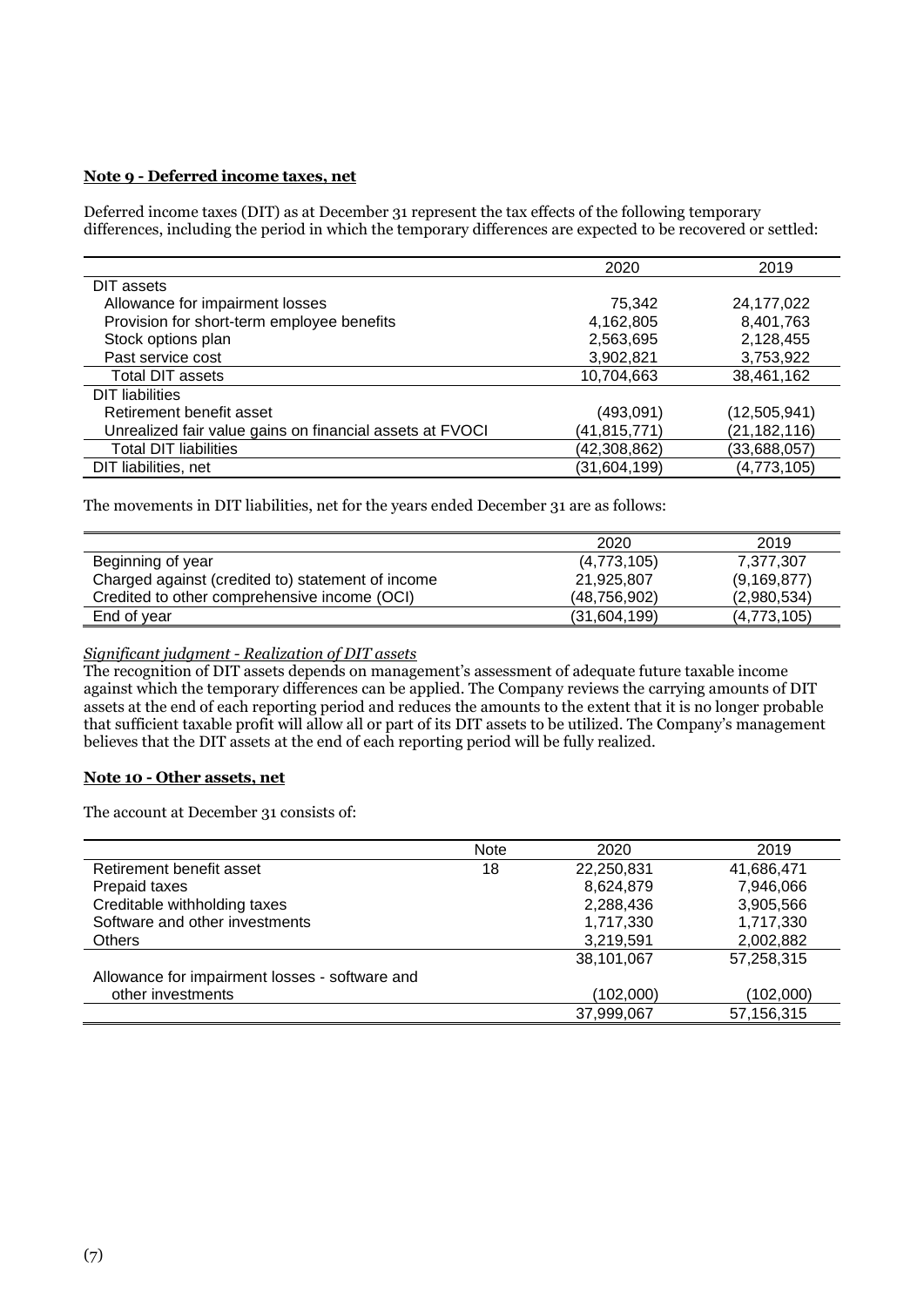The current and non-current portion of other assets, net follow:

|                                | 2020       | 2019       |
|--------------------------------|------------|------------|
| Current (within 12 months)     | 14,132,906 | 13,854,514 |
| Non-current (beyond 12 months) | 23.968.161 | 43,403,801 |
|                                | 38,101,067 | 57,258,315 |

The movements in allowance for impairment for the years ended December 31 are as follows:

|                   | 2020    | 2019        |
|-------------------|---------|-------------|
| Beginning of year | 102,000 | 7,189,666   |
| Write-off         |         | (7,087,666) |
| End of year       | 102,000 | 102,000     |

# **Note 11 - Accounts payable and other liabilities**

The account at December 31 consists of:

|                        | <b>Note</b> | 2020       | 2019       |
|------------------------|-------------|------------|------------|
| Income tax payable     |             | 40,645,149 | 39,686,881 |
| Accounts payable       |             | 7,885,902  | 4,119,211  |
| Accrued expenses       |             |            |            |
| Taxes and licenses     |             | 15,985,872 | 18,789,634 |
| Salaries and wages     |             | 15,323,134 | 29,130,554 |
| Other accrued expenses |             | 438.354    | 435,228    |
| Due to related party   | 12          | 304,747    | 822,345    |
| Other liabilities      |             | 9,900,700  | 6,413,103  |
|                        |             | 90,483,858 | 99,396,956 |

Accounts payable pertains to payable due to the purchase of retail treasury bonds and insurance payable.

Other liabilities include sundries and other payables.

Accounts payable and other liabilities are expected to be settled within the next financial year.

# **Note 12 - Share capital; accumulated reserves**

#### *Share capital*

Details of share capital at December 31, 2020 and 2019 follow:

|                                        | <b>Shares</b> | Amount        |
|----------------------------------------|---------------|---------------|
| Authorized, at P10 par value per share |               |               |
| Common shares                          | 100.000.000   | 1,000,000,000 |
| Issued and outstanding shares          |               |               |
| Common shares                          | 506,435,080   | 506,435,080   |

*Retained earnings*

As at December 31, 2020, the Company has retained earnings in excess of its additional paid-in capital amounting to P2.3 billion (2019 - P2.5 billion).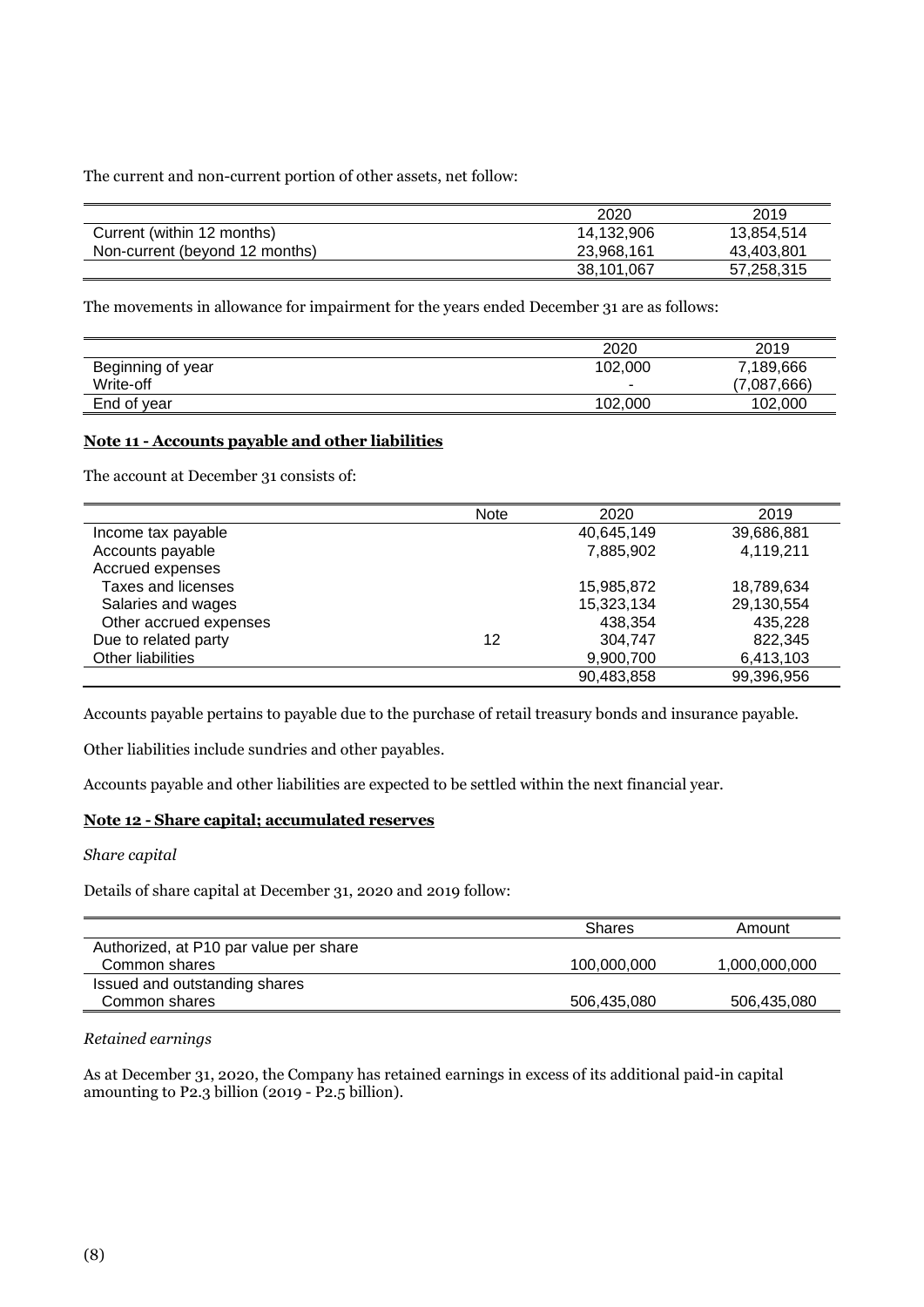#### *Dividends*

On May 15, 2020 the Company declared cash dividends to the Parent Bank amounting to P500,000,000. The cash dividends were paid on May 29, 2020.

On October 29, 2019, the Company declared property dividends to the Parent Bank in the form of its investment in equities classified as financial assets at FVOCI (Note 4) with fair value of P19,181,476 at the date of settlement.

#### *Accumulated reserves*

The details and movements of the account for the years ended December 31 are summarized as follow:

|                                                             | <b>Note</b> | 2020           | 2019           |
|-------------------------------------------------------------|-------------|----------------|----------------|
| Fair value reserve on financial assets at FVOCI, net of tax |             |                |                |
| Beginning of year                                           |             | 33,783,049     | (26, 623, 864) |
| Unrealized fair value (loss) gain                           | 4           | (66, 480, 508) | 68,802,476     |
| Fair value reserve of equities declared as property         |             |                |                |
| dividend                                                    |             |                | (8,395,563)    |
| End of year                                                 |             | (32,697,459)   | 33,783,049     |
| Remeasurement of retirement obligation, net of tax          |             |                |                |
| Beginning of year                                           |             | 10,995,194     | 9,726,858      |
| Remeasurement gain                                          |             | (15,586,047)   | 1,268,336      |
| End of year                                                 | 18          | (4,590,853)    | 10,995,194     |
| Stock option reserve                                        |             |                |                |
| Beginning of year                                           |             | 7,094,851      | 5,566,068      |
| Employee stock option plan amortization                     |             | 1,417,311      | 1,528,783      |
| End of year                                                 |             | 8,512,162      | 7,094,851      |
|                                                             |             | (28, 776, 150) | 51,873,094     |

Employee stock option plan amortization is booked under "Compensation and fringe benefits" in the statement of income.

# **Note 13 - Fees and commissions**

The account for the years ended December 31 consists of income from the following activities:

|                                   | 2020        | 2019        |
|-----------------------------------|-------------|-------------|
| Underwriting and loan syndication | 551,009,513 | 298,971,203 |
| Broker's fees                     | 53,730,797  | 21.149.395  |
| Financial advisory                | 15,110,626  | 114,445,996 |
| Service fees                      | 14.987.712  | 10.641.060  |
|                                   | 634,838,648 | 445,207,654 |

#### **Note 14 - Interest income**

Interest income for the years ended December 31 are as follows:

|                                         | <b>Notes</b> | 2020       | 2019       |
|-----------------------------------------|--------------|------------|------------|
| Investment securities at amortized cost | 5            | 24,070,018 | 24,004,591 |
| Cash in banks                           |              | 16,063,422 | 2,551,795  |
| Loans and receivables                   |              | 1.355      | 2.085      |
| Interbank loans receivable and SPAR     |              |            | 25,014,135 |
| Due from BSP                            |              | -          | 15,039,126 |
| <b>Others</b>                           |              | 353,935    | 468,928    |
|                                         |              | 40,488,730 | 67,080,660 |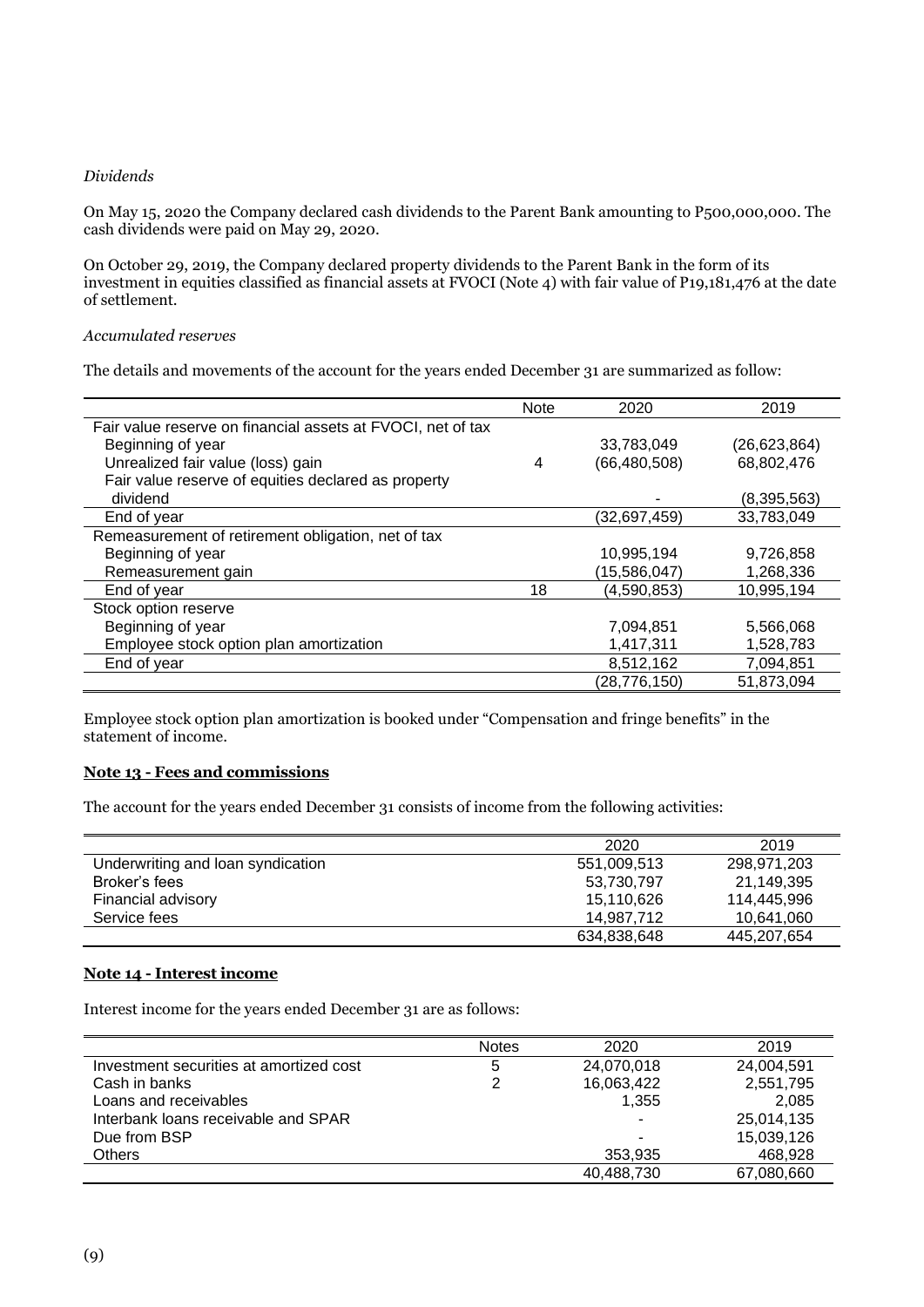# **Note 15 - Event after reporting date**

#### *Corporate Recovery and Tax Incentives for Enterprises Act (CREATE)*

The Bicameral Conference Committee, under the 18th Congress of the Philippines, approved the reconciled version of the House Bill No. 4157 and Senate Bill No.1357 or the CREATE. The Committee report on CREATE was ratified by the Senate and House of Representatives on February 3, 2021. The bill was transmitted to the President of the Philippines on February 24, 2021 for signature. Among the salient provisions of CREATE include changes to the Corporate Income Tax (CIT) as follows:

- 1) Reduction in CIT rate effective July 1, 2020 as follows:
	- a) Domestic Corporations will be subject to the following reduced CIT rates depending on their assets and taxable income:
		- i) Those with assets amounting to P100,000,000 and below, and with taxable income equivalent to P5,000,000 and below will be subjected to a 20% tax rate;
		- ii) Those with assets above P100,000,000 or those with taxable income amounting to more than P5,000,000 will be subjected to a 25% tax rate.
	- b) Foreign Corporations (resident and nonresident foreign corporations) will have a fixed reduced tax rate of 25%.
- 2) Effective July 1, 2020 until June 30, 2023, the MCIT rate shall be one percent (1%).

Under CREATE, corporate taxpayers shall prepare their annual income tax return for the calendar year 2020 (CY2020) using the pro-rated CIT rate for CY2020 reckoned from July 1, 2020 (retrospective effect).

As at December 31, 2020, the CREATE bill is still pending ratification by both the Philippine Congress and Senate, and consequently pending approval of the President of the Republic of the Philippines. As such, the Company has assessed that the proposed tax law is not enacted or substantively enacted as of December 31, 2020.

For financial reporting purposes, the enactment of CREATE after the reporting date is deemed a nonadjusting subsequent event. Had the new CIT rates been applied on the December 31, 2020 financial statements of the Company, the financial impacts would have been as follows:

| Decrease in                 | Amount      |
|-----------------------------|-------------|
| Deferred tax assets, net    | (2,633,683) |
| Total non-current assets    | (2,633,683) |
| Total assets                | (2,633,683) |
| Income tax payable          | (1,693,548) |
| Total current liabilities   | (1,693,548) |
| <b>Total liabilities</b>    | (1,693,548) |
| Current income tax expense  | (3,971,520) |
| Deferred income tax expense | (1,827,575) |
| Net loss                    | (5,798,670) |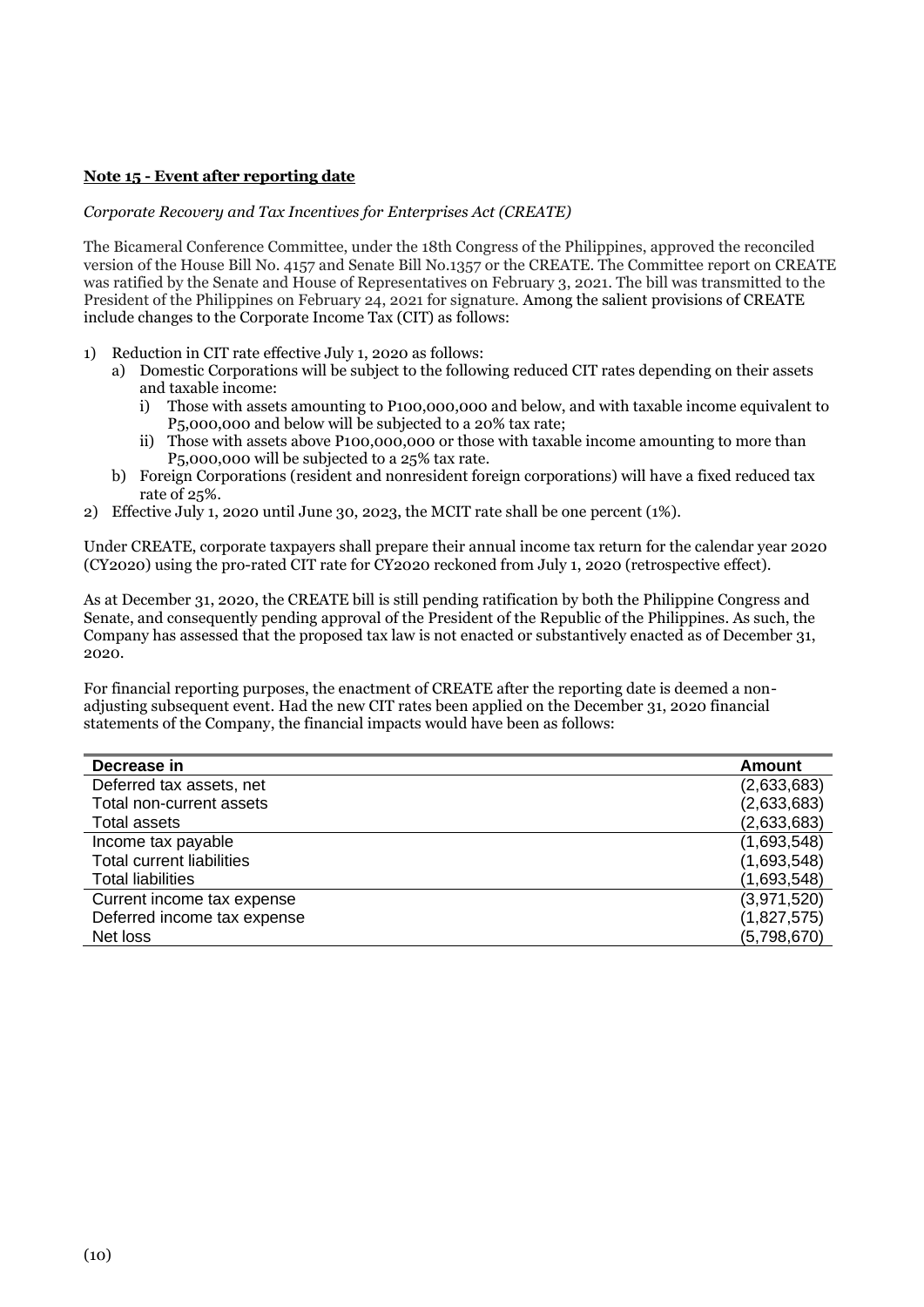# **Note 16 - Other operating expenses**

Other operating expenses for the years ended December 31 consist of:

|                                      | <b>Note</b> | 2020       | 2019       |
|--------------------------------------|-------------|------------|------------|
| Outsourced services                  |             | 34,392,746 | 57,486,419 |
| Underwriting expenses                |             | 16,587,165 | 248,280    |
| Periodicals and magazines            |             | 14,115,931 | 14,458,787 |
| Directors' remuneration              | 19          | 5,060,000  | 4,412,778  |
| Advertising expense                  |             | 1,818,935  | 4,150,425  |
| Postage and telegram                 |             | 1,329,832  | 3,517,531  |
| Stationery and office supplies       |             | 1,042,877  | 1,611,369  |
| <b>Transportation expense</b>        |             | 648,603    | 1,219,822  |
| Representation and entertainment     |             | 195.968    | 1,200,802  |
| BSP supervision and examination fees |             |            | 1,024,987  |
| <b>Others</b>                        |             | 10,215,848 | 5,156,069  |
|                                      |             | 85,407,905 | 94,487,269 |

Others comprise mainly of interest expense from leases (Note 20), provision for impairment losses (Notes 6 and 10), travelling expenses, advertising costs, membership fees and dues and repairs and maintenance.

#### **Note 17 - Income taxes**

The reconciliation between income tax expense at the statutory rate and the actual income tax expense presented in the statement of income for the years ended December 31 follows:

|                                              | 2020        |             | 2019         |             |
|----------------------------------------------|-------------|-------------|--------------|-------------|
|                                              | Amount      | Rate $(\%)$ | Amount       | Rate $(\%)$ |
| Statutory income tax                         | 122,939,419 | 30.00       | 69,474,282   | 30.00       |
| Income tax effects of permanent differences: |             |             |              |             |
| Income subjected to lower tax rates, net     | (3,888,203) | (0.95)      | (5,300,298)  | (2.29)      |
| Tax-exempt income                            | (8,686,789) | (2.12)      | (14,064,558) | (6.07)      |
| <b>Others</b>                                | 14,978,509  | 3.66        | (4,769,148)  | (2.06)      |
| Effective income tax expense                 | 125,342,936 | 30.59       | 45,340,278   | 19.58       |

# **Note 18 - Retirement benefits**

The BPI Group maintains both defined benefit and defined contribution retirement plans. Assets of both retirement plans are held in trust and governed by local regulations and practices in the Philippines. The key terms of these pension plans are discussed below.

#### (a) Defined benefit retirement plan

BPI has a unified plan which covers all subsidiaries (including the Company) except insurance entities. Under this plan, the normal retirement age is 60 years. Normal retirement benefit consists of a lump sum benefit equivalent to 200% of the basic monthly salary of the employee at the time of his retirement for each year of service, if he has rendered at least 10 years of service, or to 150% of his basic monthly salary, if he has rendered less than 10 years of service. For voluntary retirement, the benefit is equivalent to 112.50% of the employee's basic monthly salary for a minimum of 10 years of service with the rate factor progressing to a maximum of 200% of basic monthly salary for service years of 25 or more. Death or disability benefit, on the other hand, shall be determined on the same basis as in voluntary retirement.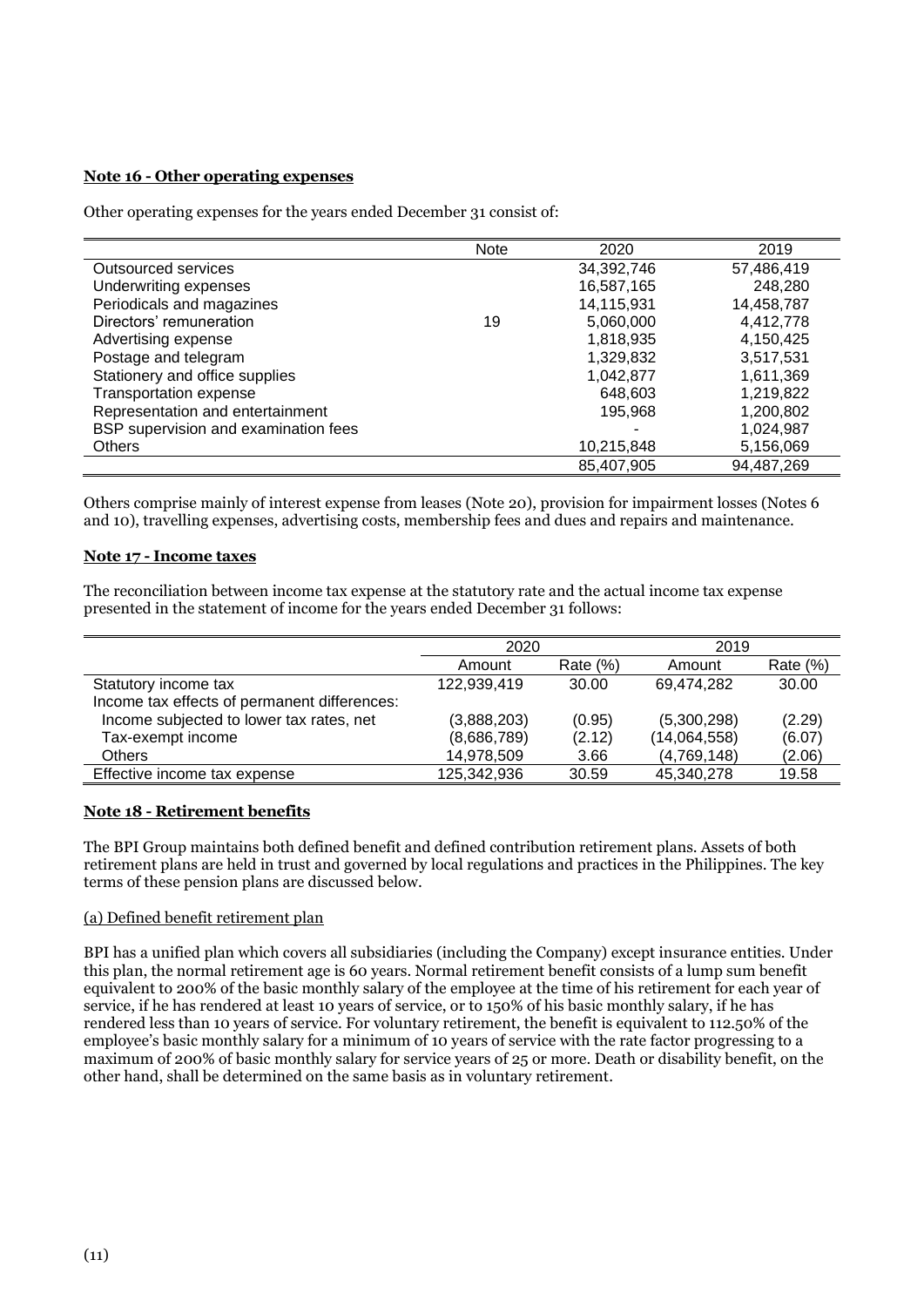The net defined benefit cost and contributions to be paid by the entities within the BPI Group are determined by an independent actuary. The actuarial information applicable to the Company is presented below.

The amount recognized in the statement of financial position as at December 31 follows:

|                                                  | <b>Note</b> | 2020           | 2019           |
|--------------------------------------------------|-------------|----------------|----------------|
| Fair value of plan assets                        |             | 101,002,000    | 114,661,513    |
| Present value of retirement obligation           |             | (76, 439, 812) | (61, 151, 403) |
| Excess of plan assets over retirement obligation |             | 24,562,188     | 53,510,110     |
| Asset ceiling limit                              |             | (2,311,357)    | (11,823,639)   |
| Retirement benefit asset                         | 10          | 22,250,831     | 41,686,471     |

The retirement benefit asset is recorded as part of the "Other assets" (Note 10) shown in the statement of financial position.

The movements in the present value of defined benefit obligation for the years ended December 31 follow:

|                                                  | 2020        | 2019        |
|--------------------------------------------------|-------------|-------------|
| Beginning of year                                | 61,151,403  | 40,258,961  |
| Current service cost                             | 5,615,149   | 3,470,322   |
| Interest cost                                    | 3,406,133   | 4,749,522   |
| Remeasurement - changes in financial assumptions | 13,133,553  | 19,731,924  |
| Remeasurement - experience                       | (6,866,426) | (7,059,326) |
| End of year                                      | 76,439,812  | 61,151,403  |

The movements in fair value of plan asset for the years ended December 31 are as follows:

|                                       | 2020           | 2019        |
|---------------------------------------|----------------|-------------|
| Beginning of year                     | 114,661,513    | 84,515,333  |
| Interest income                       | 6,517,713      | 7,285,222   |
| Contributions                         | 4.333.701      | 4.980.427   |
| Remeasurement - return on plan assets | (24, 510, 927) | 17,880,531  |
| End of year                           | 101,002,000    | 114,661,513 |

The composition of the plan assets at fair value as at December 31 are as follows:

|                   | 2020        | 2019        |
|-------------------|-------------|-------------|
| Debt securities   | 36,269,818  | 35,542,055  |
| Equity securities | 41.845.129  | 53,892,418  |
| <b>Others</b>     | 22.887.053  | 25,227,040  |
|                   | 101,002,000 | 114,661,513 |

The plan assets of the BPI unified plan include investments in BPI's common shares. The actual return net loss on plan assets attributable to the Company for the year ended December 31, 2020 amounted to P17,993,214 (2019 - P25,165,753 net gain).

The Company has no other transactions with the fund other than the contributions presented above.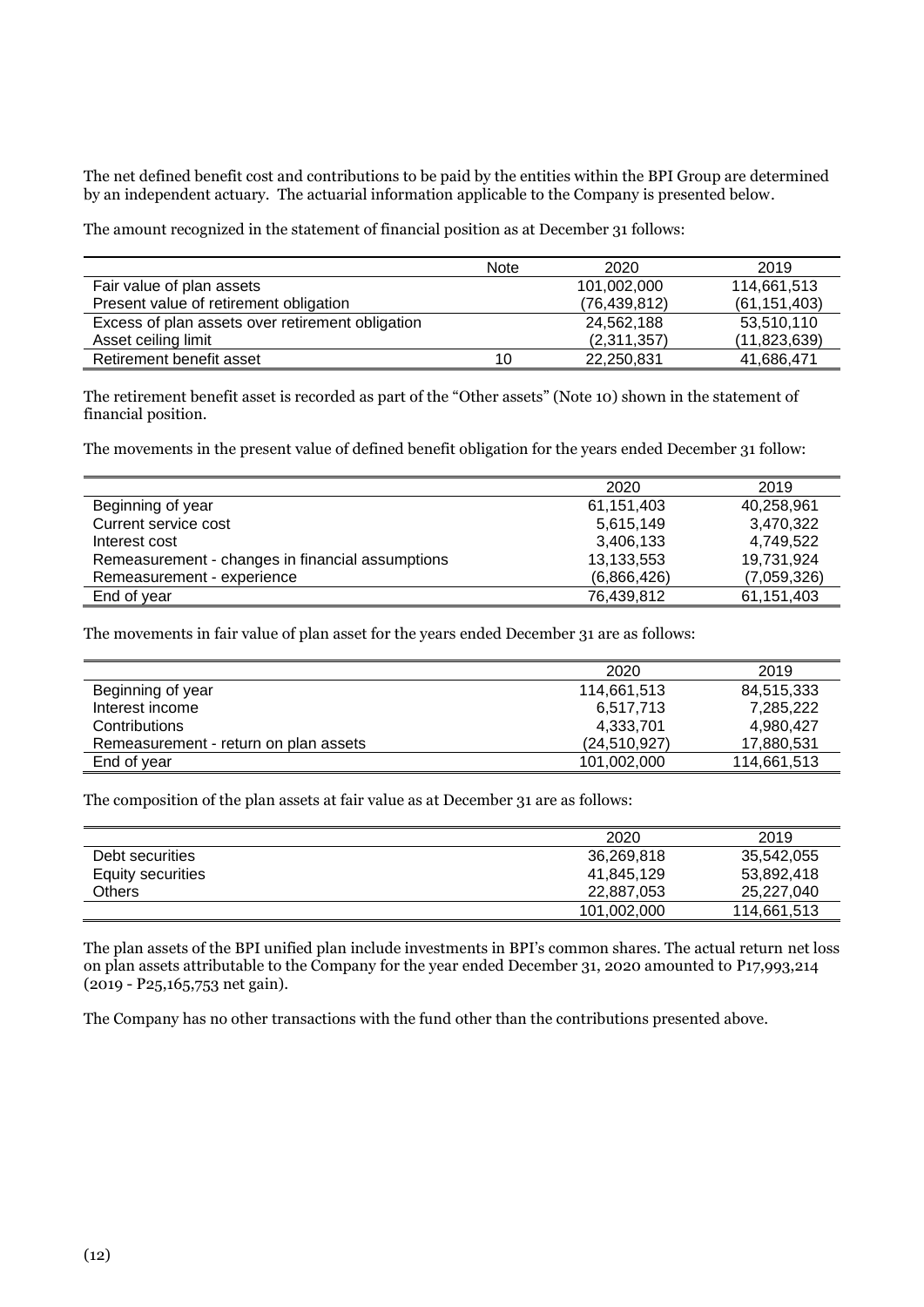The components of pension expense recognized in the statement of income for the years ended December 31 consist of:

|                      | 2020        | 2019        |
|----------------------|-------------|-------------|
| Current service cost | 5,615,149   | 4,749,522   |
| Net interest cost    | (2,453,003) | (2,637,299) |
| Pension expense      | 3.162.146   | 2.112.223   |

Pension expense is presented as part of "Compensation and fringe benefits" in the statement of income for the years ended December 31, 2020 and 2019.

The movements in reserve for remeasurement of defined benefit obligation as at December 31 are as follows:

|                                                    | <b>Note</b> | 2020           | 2019           |
|----------------------------------------------------|-------------|----------------|----------------|
| Beginning of year                                  |             | (19, 543, 187) | (13,786,976)   |
| Remeasurement (gain) recognized in OCI             |             |                |                |
| Remeasurement (gain) loss on retirement obligation |             | 6.267.127      | 12.672.598     |
| Remeasurement loss (gain) on plan assets           |             | 24,510,927     | (17,880,531)   |
| Changes in the effect of asset ceiling             |             | (10, 170, 858) | (3,015,226)    |
|                                                    |             | 20,607,196     | (8,223,159)    |
| Deferred tax effect                                |             | (6, 182, 160)  | 2,466,948      |
| End of year                                        | 12          | (5, 118, 151)  | (19, 543, 187) |
|                                                    |             |                |                |

Expected maturity analysis of undiscounted retirement benefits as at December 31:

|                   | Less than a | <b>Between</b> | <b>Between</b> | <b>Between</b> | More than   |
|-------------------|-------------|----------------|----------------|----------------|-------------|
|                   | vear        | 1-5 vears      | 5-10 years     | 10-15 vears    | 15 vears    |
| December 31, 2020 | 806.485.ا   | 9.601.358      | 55.704.559     | 35.670.870     | 184,304,381 |
| December 31, 2019 | 612.723     | 3.698.922      | 55.407.964     | 68.626.424     | 258,696,548 |

# *Critical accounting estimate - Calculation of defined benefit obligation*

The present value of the retirement benefit obligation depends on a number of factors that are determined on an actuarial basis using a number of assumptions. The assumptions used in determining the net cost for pensions include the discount rate and future salary increases as follows:

|                         | 2020  | 2019  |
|-------------------------|-------|-------|
| Discount rate           | 3.97% | 5.57% |
| Future salary increases | 5.00% | 5.00% |

Assumptions regarding future mortality and disability experience are based on published statistics generally used for local actuarial valuation purposes.

The defined benefit plan typically exposes the Company to a number of risks such as investment risk, interest rate risk and salary risk. The most significant of which relate to investment and interest rate risk. The present value of the defined benefit obligation is determined by discounting the estimated future cash outflows using interest rates of government bonds that are denominated in the currency in which the benefits will be paid, and that have terms to maturity approximating the terms of the related pension liability. A decrease in government bond yields will increase the defined benefit obligation although this will also be partially offset by an increase in the value of the plan's fixed income holdings. Hence, the present value of defined benefit obligation is directly affected by the discount rate to be applied by the Company. However, the Company believes that due to the long-term nature of the pension liability and the strength of the Company itself, the mix of debt and equity securities holdings of the plan is an appropriate element of the Company's long-term strategy to manage the plan efficiently.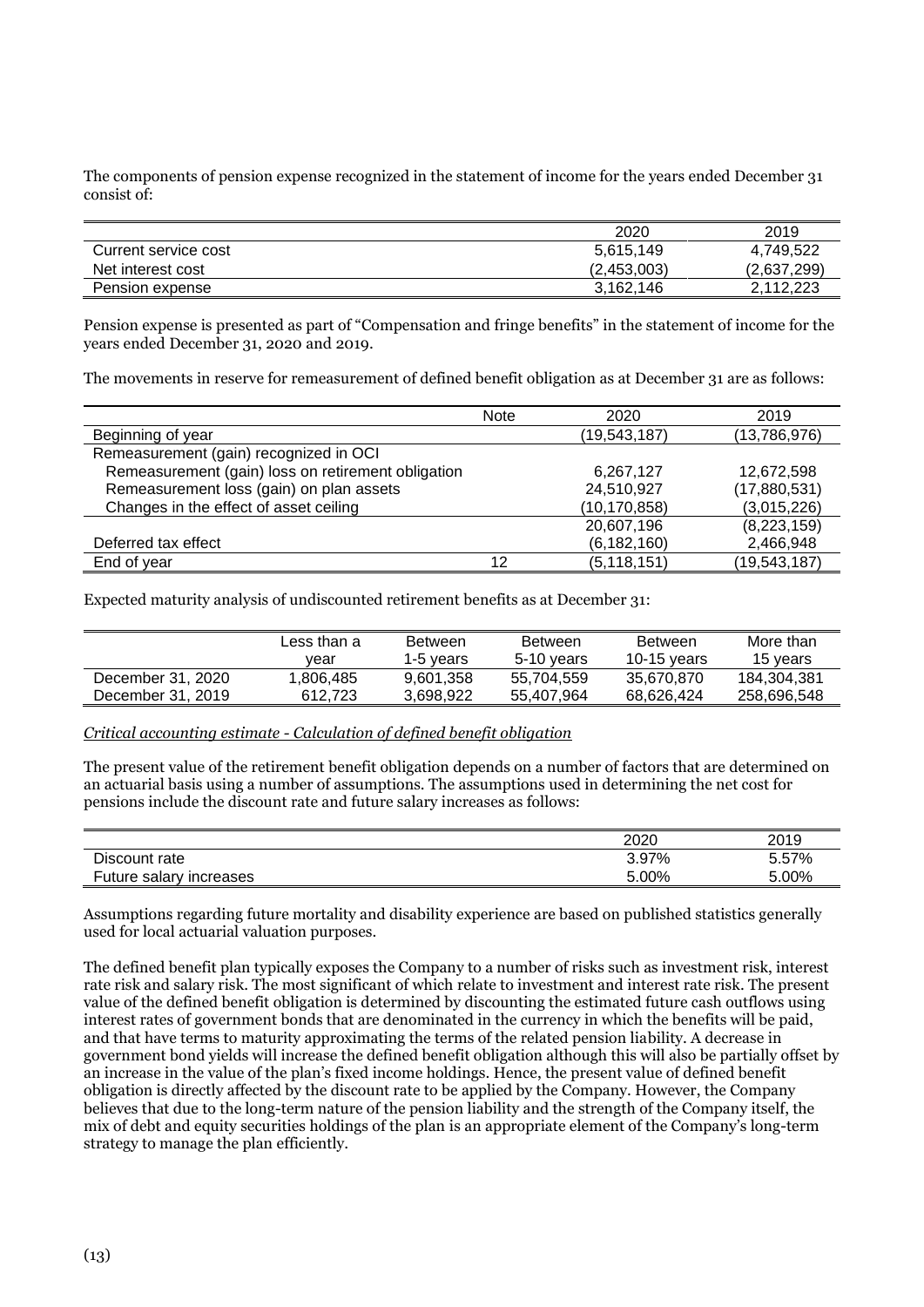The Company ensures that the investment positions are managed within an asset-liability matching framework that has been developed to achieve long-term investments that are in line with the obligations under the plan. The Company's main objective is to match assets to the defined benefit obligation by investing primarily in long-term debt securities with maturities that match the benefit payments as they fall due. The asset-liability matching is being monitored on a regular basis and potential change in investment mix is being discussed with the trustor, as necessary to better ensure the appropriate assetliability matching.

For the year ended December 31, 2020, the weighted average duration of the defined benefit obligation is 12.26 years (2019 - 13.62 years).

The sensitivity of the defined benefit plan to changes in the weighted principal assumptions is presented as follows:

|                      | Change in  | Impact on defined benefit plan |                        |  |
|----------------------|------------|--------------------------------|------------------------|--|
|                      | assumption | Increase in assumption         | Decrease in assumption |  |
| December 31, 2020    |            |                                |                        |  |
| Discount rate        | 0.5%       | 4,886,596                      | (4,486,315)            |  |
| Salary increase rate | 1.0%       | 10,004,482                     | (8,609,150)            |  |
| December 31, 2019    |            |                                |                        |  |
| Discount rate        | 0.5%       | (3,979,473)                    | 4,349,995              |  |
| Salary increase rate | 1.0%       | 9,071,933                      | (7,730,787)            |  |

The sensitivity analyses are based on a change in an assumption while holding all other assumptions constant. In practice, this is unlikely to occur, and changes in some of the assumptions may be correlated. When calculating the sensitivity of the defined benefit obligation to significant actuarial assumptions the same method (present value of the defined benefit obligation calculated with the projected unit credit method at the end of the reporting period) has been applied as when calculating the retirement benefit obligation recognized in the statement of financial position.

The methods and types of assumptions used in preparing the sensitivity analysis did not change compared to the previous period.

# (b) Defined contribution retirement plan

All non-unionized employees hired on or after the January 1, 2016 are automatically under the new defined contribution plan. Employees hired prior to the effective date shall have the option to elect to become members of the new defined contribution plan.

The defined contribution retirement plan has a defined benefit minimum guarantee equivalent to a certain percentage of the monthly salary payable to an employee at normal retirement age with the required credited years of service based on the provisions of Republic Act ("RA") No. 7641.

Under the normal or late retirement, employees are entitled to a benefit equal to the total of the following amounts:

- The higher between (a) cumulative fund balance equivalent to 8% of the basic monthly salary and (b) the minimum legal retirement benefit under the Retirement Law.
- Employee contributions fund.

Accordingly, the liability for the defined benefit minimum guarantee is actuarially calculated similar to the defined benefit plan.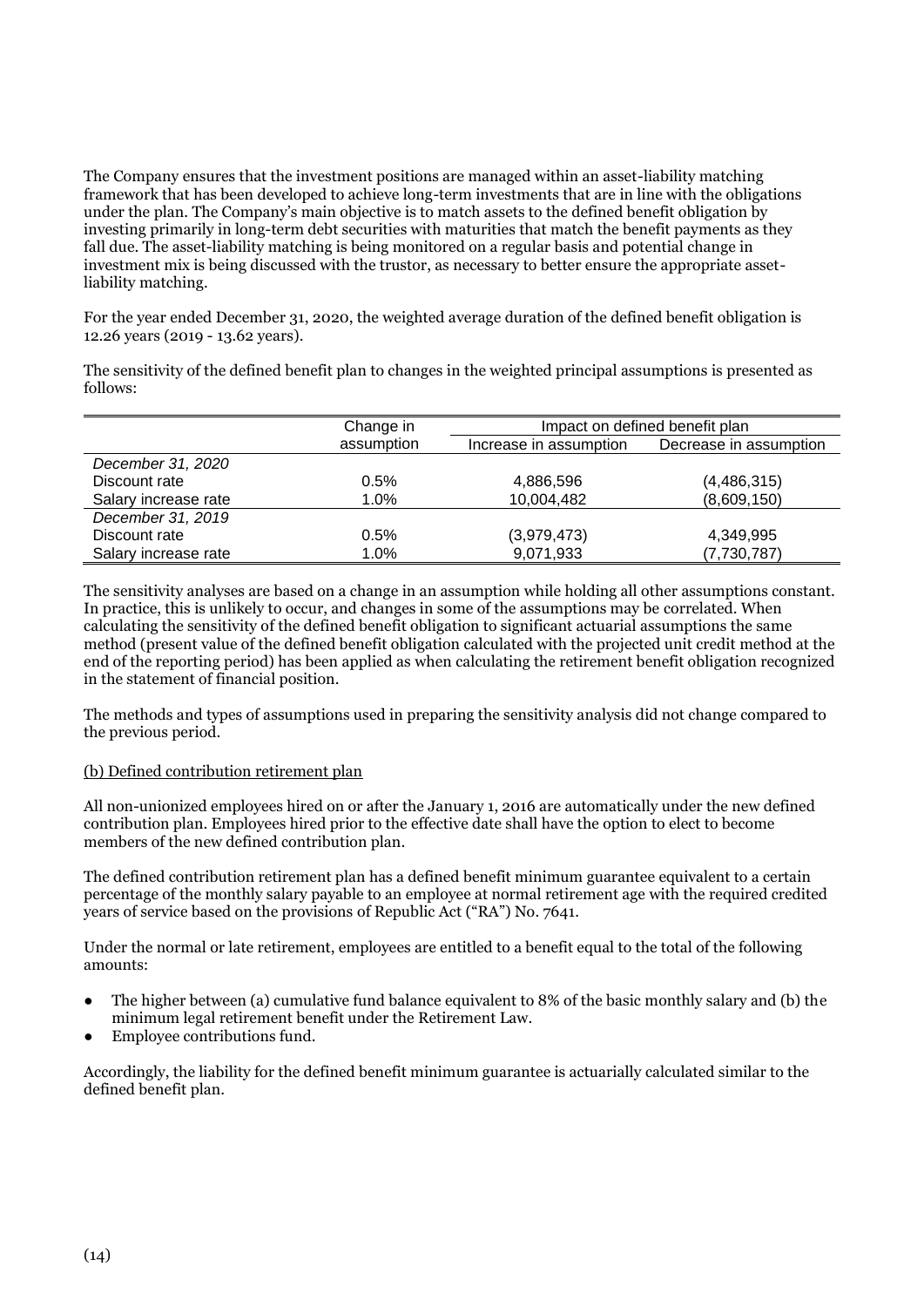Following are the details of the Company's defined contribution plan that has a defined benefit minimum guarantee as at December 31:

|                                                  | 2020           | 2019         |
|--------------------------------------------------|----------------|--------------|
| Fair value of plan assets                        | 17.905.479     | 26,155,555   |
| Present value of retirement obligation           | (10, 370, 299) | (10,627,462) |
| Excess of plan assets over retirement obligation | 7,535,180      | 15,528,093   |
| Asset ceiling limit                              | (7,535,180)    | (15,528,093) |
| Retirement benefit asset                         | -              |              |

The movements in the present value of retirement obligation for the years ended December 31 are as follows:

|                                                  | 2020        | 2019       |
|--------------------------------------------------|-------------|------------|
| Beginning of year                                | 10,627,462  | 4,282,026  |
| Current service cost                             | 2,751,736   | 1,494,003  |
| Interest expense                                 | 591.950     | 382,385    |
| Benefits paid from plan assets                   | (1,794,706) | (67, 348)  |
| Remeasurement - changes in financial assumptions | 2,518,128   | 4,295,613  |
| Remeasurement - experience                       | (4,324,271) | 240,783    |
| End of year                                      | 10,370,299  | 10,627,462 |

The movements in the fair value of plan asset for the years ended December 31 are as follows:

|                                       | 2020         | 2019       |
|---------------------------------------|--------------|------------|
| Beginning of year                     | 26,155,555   | 17,459,554 |
| Interest income                       | 1,529,457    | 1,559,138  |
| Contributions                         | 3,840,155    | 4,241,827  |
| Benefits paid from plan assets        | (1,794,706)  | (67, 348)  |
| Remeasurement - return on plan assets | (11,824,982) | 2,962,384  |
| End of year                           | 17.905.479   | 26,155,555 |
|                                       |              |            |
|                                       |              |            |

The components of pension expense recognized in the statement of income for the years ended December 31 consist of:

|                      | 2020      | 2019      |
|----------------------|-----------|-----------|
| Current service cost | 2,751,736 | 1,494,003 |
| Net interest cost    | (72,592)  | -         |
| Pension expense      | 2,679,144 | ,494,003  |

Pension expense is presented as part of "Compensation and fringe benefits" in the statement of income for the years ended December 31, 2020 and 2019.

The movements in reserve for remeasurement of net defined contribution asset as at December 31 are as follows:

|                                                    | <b>Note</b> | 2020        | 2019        |
|----------------------------------------------------|-------------|-------------|-------------|
| Beginning of year                                  |             | 8,547,994   | 4,060,119   |
| Remeasurement (gain) recognized in OCI             |             |             |             |
| Remeasurement (gain) loss on retirement obligation |             | (1,806,143) | 4,536,396   |
| Remeasurement loss (gain) on plan assets           |             | 11,824,982  | (2,962,384) |
| Changes in the effect of asset ceiling             |             | (8,857,828) | 1,173,812   |
|                                                    |             | 1,161,011   | 2,747,824   |
| Deferred tax effect                                |             |             | 1,740,051   |
| End of year                                        | 12          | 9,709,005   | 8,547,994   |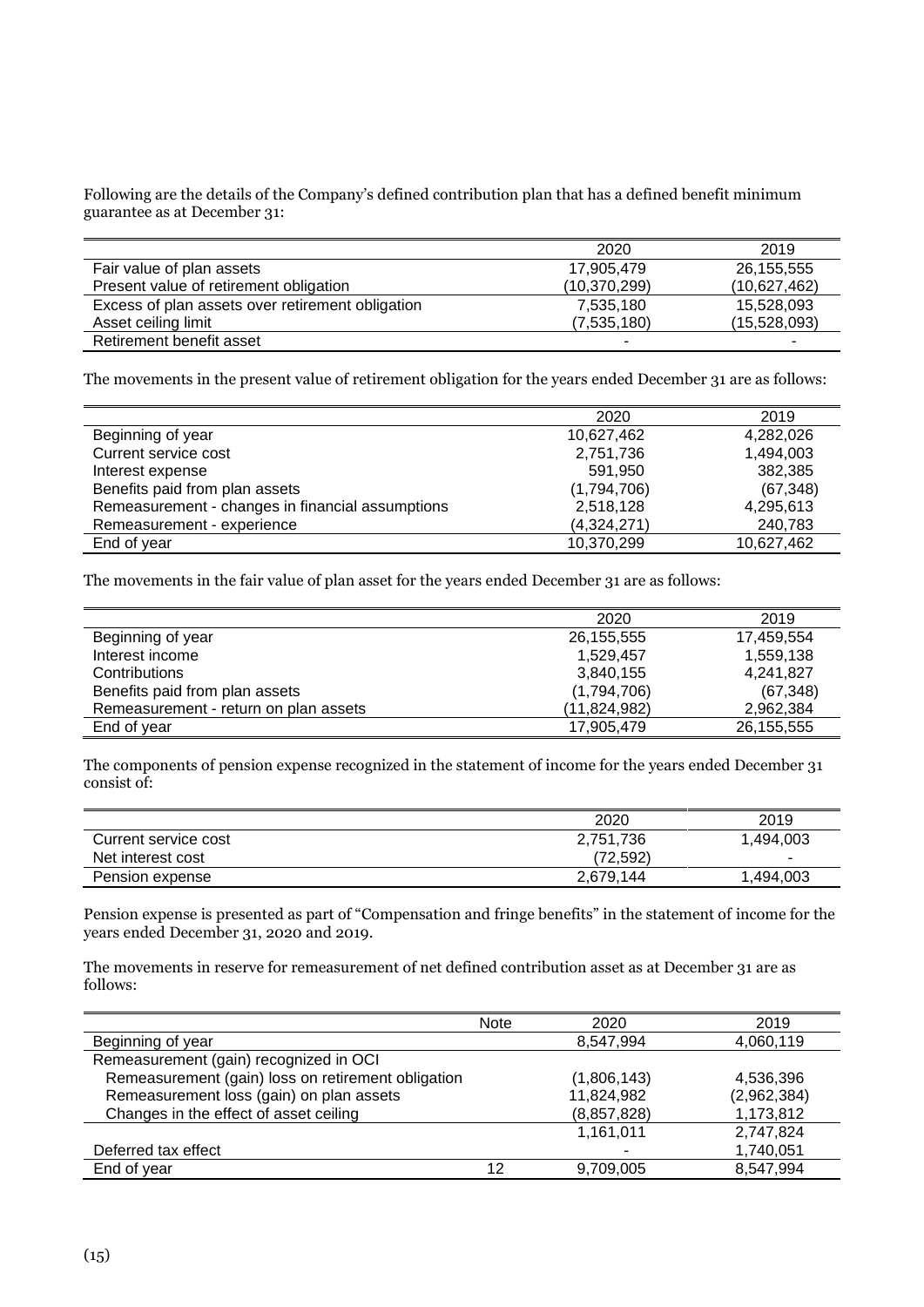Remeasurements on retirement benefits recognized in other comprehensive income are presented in the statement of comprehensive income.

#### **Note 19 - Related party transactions**

In the normal course of business, the Company transacts with its Parent Bank and other related entities and with its directors, officers, shareholders and related interest (DOSRI).

These transactions such as loans and advances, deposit arrangements, underwriting/advisory services and advances for operating expenses are made in the normal operating activities and have terms and conditions that are generally comparable to those offered to non-related parties and to similar transactions in the market.

Transactions with the Parent Bank include outsourcing of services related to the following activities: (a) anti-money laundering; (b) accounting and securities administration services; (c) deposit arrangements; and (d) loan operations, treasury operations, human resource-related functions and information systems.

BPI Family Savings Bank, Inc. (BPI FSB) and BPI Payments Holdings, Inc. (BPHI) are fellow entities under common control. Transactions with these fellow subsidiaries consist primarily of outsourcing of services related to information systems.

Significant related party transactions as at and for the years ended December 31 are summarized below:

|                                             | Transactions<br>for the year | Outstanding<br><b>Balances</b> | Terms and conditions                                                                                                              |
|---------------------------------------------|------------------------------|--------------------------------|-----------------------------------------------------------------------------------------------------------------------------------|
| December 31, 2020<br>Trade receivables, net |                              |                                |                                                                                                                                   |
| Parent Bank                                 | 885,069                      | 898,836                        | These are unsecured, non-interest<br>bearing, non-guaranteed and<br>collectible in cash on demand.                                |
| Cash deposits to:                           |                              |                                |                                                                                                                                   |
| Parent Bank                                 | 709,478,726                  | 709,552,518                    | These are time, demand and savings                                                                                                |
| <b>BPI Family Savings Bank</b>              | (1,557,619)                  |                                | deposits bearing the following average<br>interest rates:<br>Time - 0.125%<br>Demand - 0.22% to 0.41%<br>Savings - 0.76% to 1.14% |
| Accounts payable and other liabilities      |                              |                                |                                                                                                                                   |
| Parent Bank                                 | (517,598)                    | 304,747                        | These are unsecured, non-interest<br>bearing, non-guaranteed, payable in<br>cash on demand.                                       |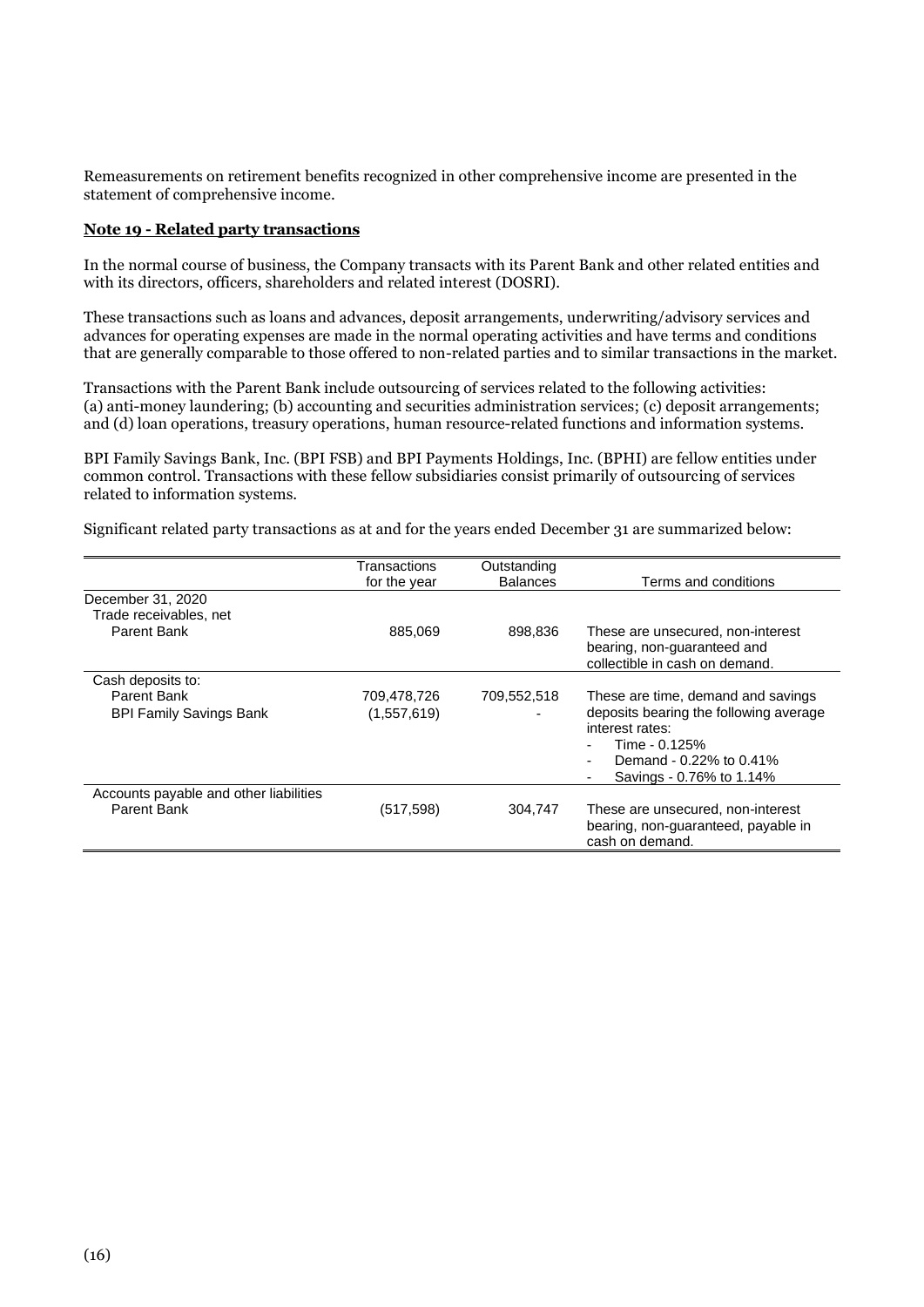|                                                                      | Transactions<br>for the year | Outstanding<br><b>Balances</b> | Terms and conditions                                                                                                                                                    |
|----------------------------------------------------------------------|------------------------------|--------------------------------|-------------------------------------------------------------------------------------------------------------------------------------------------------------------------|
| December 31, 2019<br>Trade and other receivables, net<br>Parent Bank | (724,953)                    | 13,767                         | These are unsecured, non-interest<br>bearing, non-guaranteed, collectible in<br>cash on demand and unsecured.                                                           |
| Cash deposits to:<br>Parent Bank<br><b>BPI Family Savings Bank</b>   | 1,138,959,356<br>6.302       | 1,419,031,244<br>1.557.619     | These are time, demand and savings<br>deposits bearing the following average<br>interest rates:<br>Time - 0.125%<br>Demand - 0.22% to 0.41%<br>Savings - 0.76% to 1.14% |
| Accounts payable and other liabilities<br>Parent Bank                | 716,952                      | 822,345                        | Unsecured<br>$\blacksquare$<br>Non-interest bearing<br>Payable in cash on demand                                                                                        |

The aggregate amounts included in the determination of income before income tax that resulted from transactions with each class of related parties are as follows:

|                                                    | 2020        | 2019       |
|----------------------------------------------------|-------------|------------|
| Interest income                                    |             |            |
| <b>Parent Bank</b>                                 | 15,643      | 252,013    |
| Fees and commission                                |             |            |
| Ayala Land Inc.                                    | 95,553,688  | 19,664,484 |
| <b>Parent Bank</b>                                 | 55,759,529  | 2,531,750  |
| BPI Family Savings Bank Inc.                       | 23,004,961  | 5,658,432  |
| Ayala Real Estate Investment Trust Inc.            | 20,004,316  |            |
| Manila Water Company Inc.                          | 16,176,667  | 6,652,518  |
| <b>BPI Securities</b>                              | 2,856,000   |            |
| BPI Asset Management and Trust Corporation         | 2,544,702   |            |
| BPI Investment Management Inc.                     | 1,418,606   | 1,052,632  |
|                                                    | 217,318,469 | 35,559,816 |
| <b>Outsourcing services</b>                        |             |            |
| <b>Parent Bank</b>                                 | 34,392,746  | 57,654,598 |
| Rent                                               |             |            |
| <b>Parent Bank</b>                                 |             | 385,758    |
| Ayala Real Estate Investment Trust Inc             | 17,320,827  |            |
| <b>Brokerage services</b>                          |             |            |
| <b>BPI Securities</b>                              | 1,489,980   |            |
| Insurance fees                                     |             |            |
| <b>BPI Philam Life Assurance Corporation</b>       | 569,267     |            |
| <b>BPI MS Insurance Corporation</b>                | 996         |            |
| Other operating expenses                           |             |            |
| Ayala Land Inc.                                    | 14,664,450  |            |
| <b>Retirement benefits</b>                         |             |            |
| Key management personnel                           | 3,238,876   | 3,399,640  |
| Salaries, allowances and other short-term benefits |             |            |
| Key management personnel                           | 55,842,691  | 59,072,992 |
| Directors' remuneration                            | 5,060,000   | 4,412,778  |

There were no provisions recognized against receivables from related parties. Also, no additional provision was recognized during the year.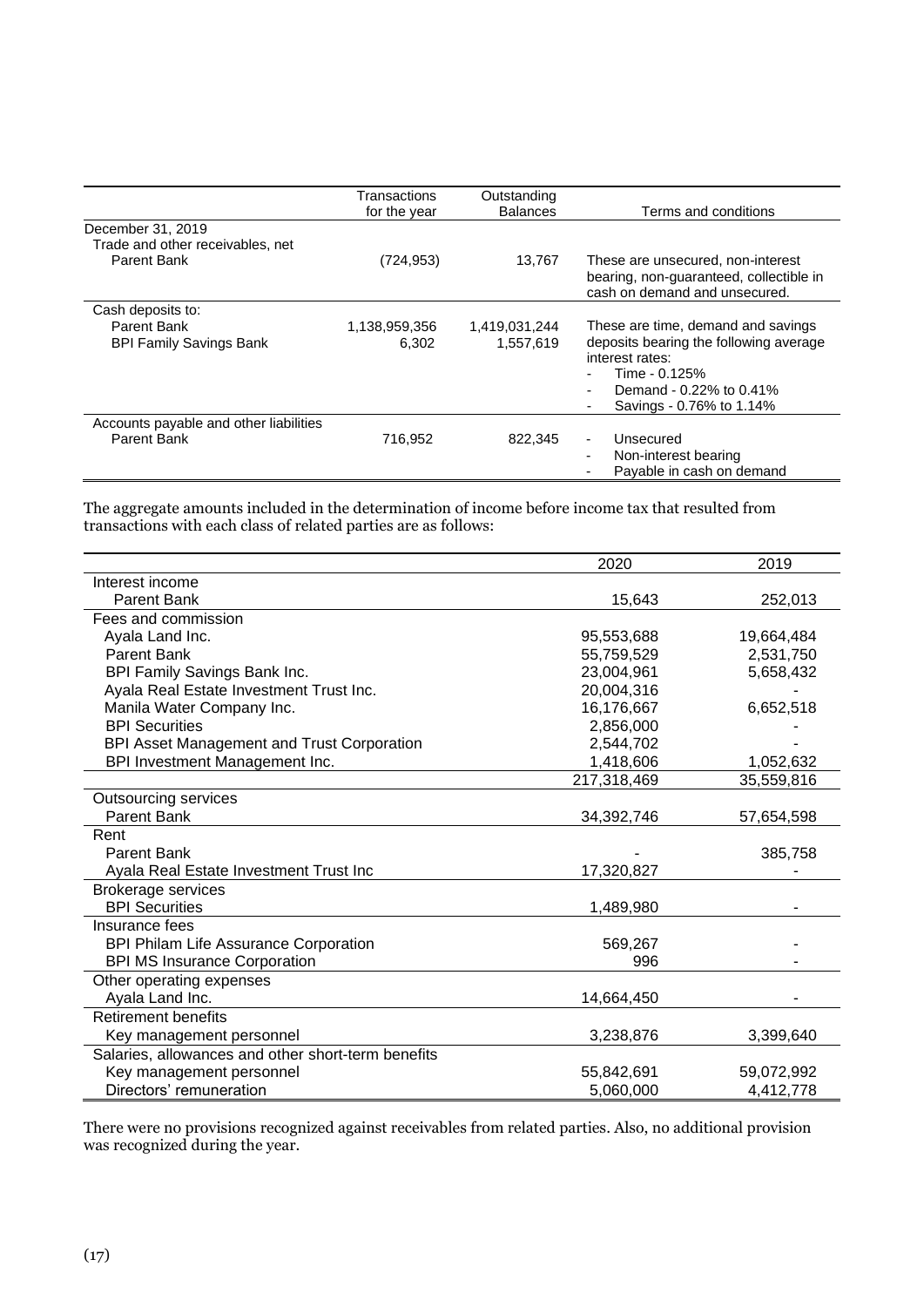# **Note 20 - Leases**

The Company has a lease agreement with the Parent Bank for its office space renewable under certain terms and conditions and for a period of 4 years from January 1, 2019 to April 1, 2023. The balances arising from these leases are presented below.

Details of right-of-use assets and lease liability at December 31 are as follows:

|                                                              | Note | 2020           | 2019           |
|--------------------------------------------------------------|------|----------------|----------------|
| Right-of-use assets - Office space and leasehold improvement | 8    |                |                |
| Cost                                                         |      | 52,670,701     | 52,670,701     |
| Accumulated depreciation                                     |      | (23, 175, 108) | (10, 534, 140) |
|                                                              |      | 29,495,593     | 42,136,561     |
| Lease liability                                              |      |                |                |
| Current                                                      |      | 12,951,804     | 11,418,472     |
| Non-current                                                  |      | 19,795,898     | 32,770,434     |
|                                                              |      | 32,747,702     | 44,188,906     |

The movement in lease liabilities for the year ended December 31 are as follows:

|                                                   | 2020         | 2019           |
|---------------------------------------------------|--------------|----------------|
| At January 1                                      | 44,188,906   |                |
| Non-cash changes                                  |              |                |
| Additions                                         |              | 52,670,701     |
| Interest expense                                  | 2,675,426    | 2,790,417      |
| Cash outflows for principal and interest payments | (14,116,630) | (11, 272, 212) |
| At December 31                                    | 32,747,702   | 44,188,906     |
|                                                   |              |                |

There are no variable lease payments as at December 31, 2020 and 2019.

Amounts recognized in the statement of income relating to leases as at December 31 are as follows:

|                                                               | <b>Note</b> | 2020       | 2019       |
|---------------------------------------------------------------|-------------|------------|------------|
| Right-of-use-assets - Office space and leasehold improvement  |             |            |            |
| Depreciation expense (included in "Occupancy and equipment-   |             |            |            |
| related expenses")                                            | 8           | 12,640,969 | 10,534,140 |
| Interest expense (included in "Others" under Other operating  |             |            |            |
| expenses)                                                     |             | 2,675,426  | 2,790,417  |
| Expense relating to short-term leases (included in "Occupancy |             |            |            |
| and equipment-related expenses")                              |             | 1,466,081  | 1,171,051  |
| Expense relating to leases of low-value assets that are not   |             |            |            |
| shown above as short-term leases (included in "Occupancy      |             |            |            |
| and equipment-related expenses")                              |             | 672,607    | 769,859    |
|                                                               |             | 17,455,083 | 15,265,467 |

*Critical accounting judgment - Determining the lease term*

In determining the lease term, the Company considers all facts and circumstances that create an economic incentive to exercise an extension option, or not exercise a termination option. Extension options (or periods after termination options) are only included in the lease term if the lease is reasonably certain to be extended (or not terminated).

Management believes that lease extension and terminations will not be exercised, thus, extension and termination options have not been included in the lease liabilities.

# *Critical accounting judgment - Determining the incremental borrowing rate*

The Company's incremental borrowing rate applied to the lease liability arising from the lease contract entered into in 2019 was 6.8433%. The rate was determined in reference to the prevailing bank lending rates that are reflective of the Company's own credit risk taking into consideration the nature of the leased asset and other terms and conditions of the lease contracts.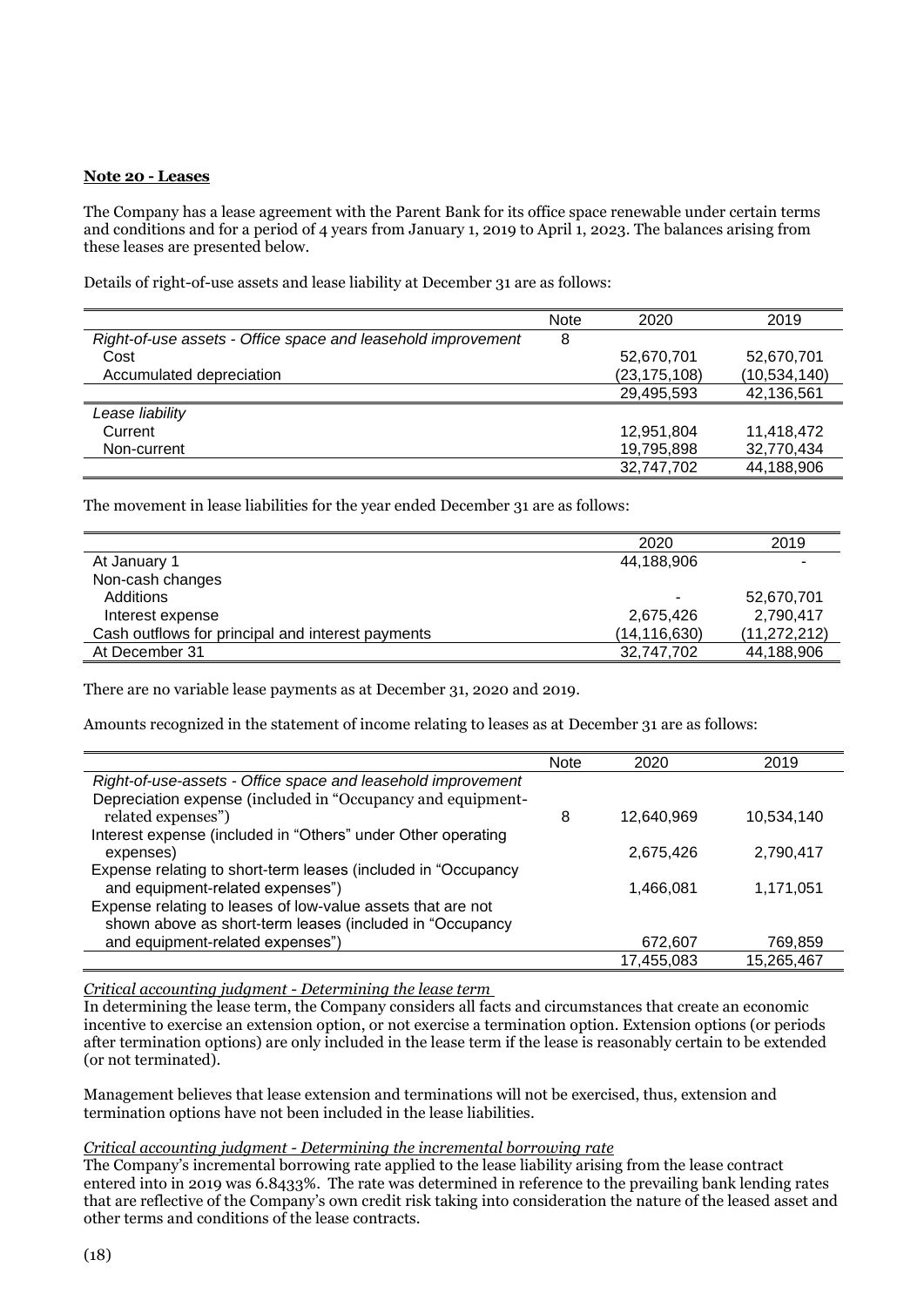# **Note 21 - Financial risk and capital management**

The Board of Directors carries out its risk management function through the Risk Management Committee (RMC) of the BOD. The RMC is tasked with nurturing a culture of risk management across the enterprise. The RMC sets the risk appetite; proposes and approves risk management policies, frameworks, and guidelines; and regularly reviews risk management structures, metrics, limits, and issues across the Company, in order to meet and comply with regulatory and international standards on risk measurement and management.

At the management level, the Risk Management Office (RMO) is headed by the Chief Risk Officer (CRO). The CRO is ultimately responsible in leading the formulation of risk management policies and methodologies in alignment with the overall business strategy of the Company, ensuring that risks are prudently and rationally undertaken and within its risk appetite, as well as commensurate and disciplined to maximize returns on shareholders' capital. Risk management is carried out by a dedicated team of skilled risk managers and senior officers who have extensive prior operational experience. The Company's risk managers regularly monitor key risk indicators and report exposures against carefully established financial and business risk metrics and limits approved by the RMC. Finally, independent reviews are regularly conducted by the Internal Audit group and regulatory examiners to ensure that risk controls and mitigants are in place and functioning effectively as intended.

The possibility of incurring losses is, however, compensated by the possibility of earning more than expected income. Risk-taking is, therefore, not entirely negative to be avoided. Risk-taking actions present opportunities if risks are fully identified and accounted, deliberately taken, and are kept within prudent and rationalized limits.

The most important financial risks that the Company manages are credit risk, liquidity risk and market risk.

# **21.1 Credit risk**

The Company takes on exposure to credit risk, which is the risk that counterparty will cause a financial loss for the Company by failing to discharge an obligation. Significant changes in the economy, or in the health of a particular industry segment that may represent a concentration in the Company's portfolio, could result in losses that are different from those provided for at the reporting date. Management therefore carefully manages its exposure to credit risk. Credit exposures arise principally in trade and other receivables and debt securities.

# **21.1.1 Credit risk management**

(a) Trade and other receivables

The Company applies the simplified approach to measuring expected credit losses which uses a lifetime expected loss allowance for all trade and other receivables. The detailed impairment policy of the Company is disclosed in Note 23.

(b) Debt securities carried at amortized cost

Investments in high grade securities and bills are viewed as a way to gain better credit quality mix and at the same time, maintain a readily available source to meet funding requirements. The level of credit risk for treasury and other investment debt securities and their associated probability of default (PD) are determined using reputable external ratings and/or available and reliable qualitative and quantitative information. In the absence of credit ratings, a comparable issuer or guarantor rating is used. Should there be a change in the credit rating of the chosen comparable, evaluation is made to ascertain whether the rating change is applicable to the security being assessed for impairment.

| <b>Classifications</b> | Credit Risk Grade following S&P or its equivalent |
|------------------------|---------------------------------------------------|
| Standard monitoring    | IG (AAA to BBB-)                                  |
| Special monitoring     | Non-IG $(BB+ to C)$                               |
| Default                | Default (D)                                       |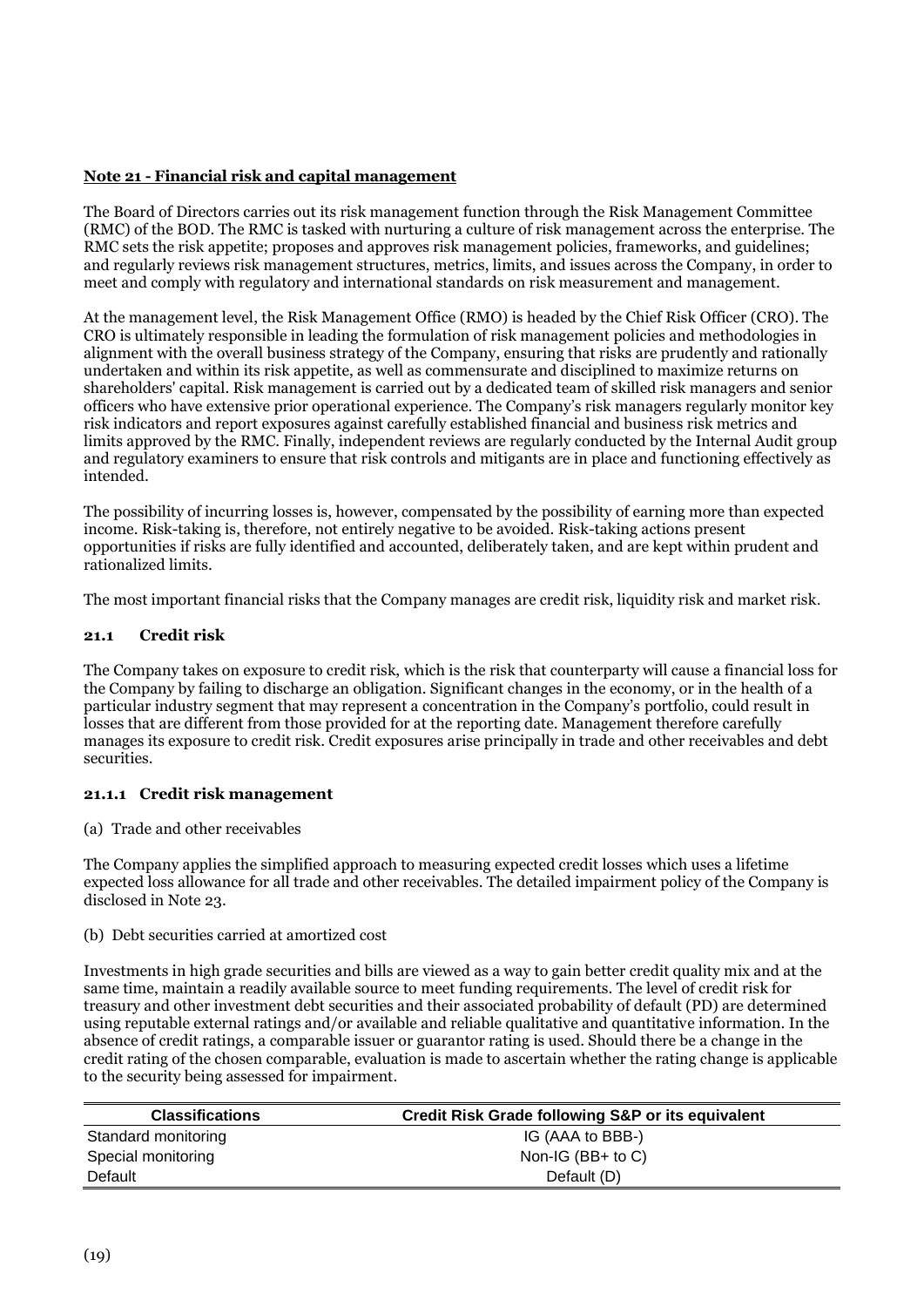#### **21.1.2 Risk limit control and mitigation policies**

The Company manages limits and controls concentrations of credit risk wherever they are identified, in particular, to individual counterparties and groups, to industries and sovereigns.

The Company structures the levels of credit risk it undertakes by placing limits on the amount of risk accepted in relation to one borrower, or groups of borrowers, and to geographical and industry segments. Such risks are monitored on a regular basis and subject to an annual or more frequent review, when considered necessary.

The exposure to any one borrower is further restricted by sub-limits covering on- and off- balance sheet exposures. Actual exposures against limits are monitored regularly.

Exposure to credit risk is also managed through regular analysis of the ability of borrowers and potential borrowers to meet interest and capital repayment obligations and by changing these lending limits where appropriate.

#### **21.1.3 Maximum exposure to credit risk**

Credit risk exposures relating to financial assets are as follows:

|                                              | 2020          | 2019          |
|----------------------------------------------|---------------|---------------|
| Cash and cash equivalents                    | 709.552.518   | 1,420,588,863 |
| Financial assets at FVTPL - debt securities  | 787,827,921   | 361,296,827   |
| Financial assets at FVOCI - debt securities  | 767.001.202   | 700.522.745   |
| Investment securities at amortized cost, net | 561,401,977   | 559,845,877   |
| Trade receivables                            | 26,531,198    | 59,452,354    |
|                                              | 2.852.314.816 | 3,101,706,666 |

The carrying amount of financial assets above also represents the Company's maximum exposure to credit risk.

The following table contain an analysis of the credit risk exposure of each financial instrument.

#### **21.1.4 Credit quality of financial assets other than trade and other receivables**

Credit risk exposures relating to on-balance sheet assets are as follows:

|                                                        | 2020                    |                                   |                                   |               | 2019                              |                            |                                   |               |
|--------------------------------------------------------|-------------------------|-----------------------------------|-----------------------------------|---------------|-----------------------------------|----------------------------|-----------------------------------|---------------|
|                                                        | Stage 1<br>12-month ECL | Stage 2<br>Lifetime<br><b>ECL</b> | Stage 3<br>Lifetime<br><b>ECL</b> | Total         | Stage 1<br>12-month<br><b>ECL</b> | Stage 2<br>Lifetime<br>ECL | Stage 3<br>Lifetime<br><b>ECL</b> | Total         |
| Cash and cash<br>equivalent<br><b>Financial assets</b> | 709,552,518             |                                   |                                   | 709,552,518   | 1,420,588,863                     |                            |                                   | 1,420,588,863 |
| at FVTPL<br><b>Financial assets</b>                    | 787,827,921             |                                   |                                   | 787,827,921   | 361,296,827                       |                            |                                   | 361,296,827   |
| at FVOCI<br>Investment                                 | 767,001,202             |                                   |                                   | 767,001,202   | 700,522,745                       |                            |                                   | 700,522,745   |
| securities at<br>amortized<br>cost, net                | 561,401,977             |                                   |                                   | 561,401,977   | 559,845,877                       |                            |                                   | 559,845,877   |
| Gross carrying<br>amount<br>Loss allowance             | 2,825,783,618           |                                   |                                   | 2,825,783,618 | 3,042,254,312                     |                            |                                   | 3,042,254,312 |
| Carrying amount                                        | 2,825,783,618           | -                                 |                                   | 2,825,783,618 | 3.042.254.312                     |                            |                                   | 3,042,254,312 |

Cash and cash equivalents substantially consist of time deposit placements with the Parent Bank and its subsidiary

The cash and cash equivalents are deemed to have low credit risk. Accordingly, the applicable 12-month expected credit loss is deemed not material for financial reporting purposes.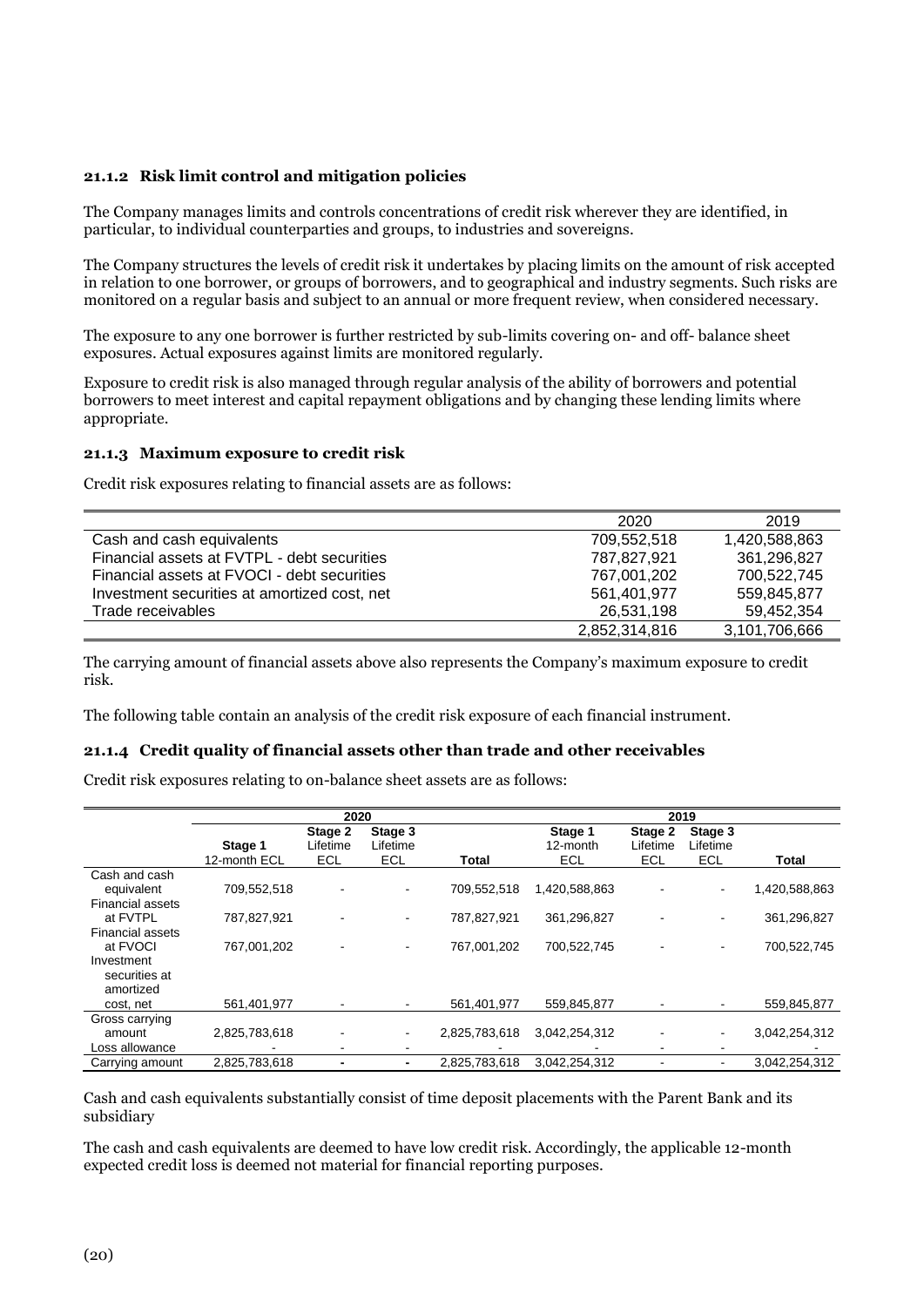#### **21.1.5 Credit quality of trade receivables, net**

The carrying amount of the Company's trade receivables as at December 31, 2020 amounts to P26,531,198  $(2019 - P_59, 452, 354).$ 

The Company's trade and other receivables generally arise from transactions with various unrated counterparties with good credit standing. The Company applies the simplified approach to measuring expected credit losses which uses a lifetime expected loss methodology for trade and other receivables.

Credit risk exposures relating to trade receivables follows:

|                   | 2020                     |           |              | 2019       |            |          |              |                |
|-------------------|--------------------------|-----------|--------------|------------|------------|----------|--------------|----------------|
|                   | Stage 1                  | Stage 2   |              |            | Stage 1    | Stage 2  | Stage 3      |                |
|                   | 12-month                 | Lifetime  | Stage 3      |            | 12-month   | Lifetime | Lifetime     |                |
|                   | ECL                      | ECL       | Lifetime ECL | Total      | ECL        | ECL      | ECL          | Total          |
| Trade receivables | 16.885.764               | 9,542,762 | 251,813      | 26,680,339 | 59,452,354 |          | 73,400,405   | 132,852,759    |
| Loss allowance    | $\overline{\phantom{0}}$ | $\sim$    | (149.141)    | (149.141)  |            |          | (73,400,405) | (73, 400, 405) |
| Carrying amount   | 16.885.764               | 9.542.762 | 102.672      | 26,531,198 | 59.452.354 |          | -            | 59.452.354     |

#### **21.2 Concentration of risk on financial assets with credit risk exposure**

The Company's main credit exposure at their carrying amounts, as categorized by industry sectors are as follows:

*At December 31, 2020*

|                                  | Financial    |               |                        |               |       |
|----------------------------------|--------------|---------------|------------------------|---------------|-------|
|                                  | institutions | Manufacturing | Real estate            | <b>Others</b> | Total |
|                                  |              |               | (In Millions of Pesos) |               |       |
| Cash and cash equivalents        | 710          |               | ۰                      |               | 710   |
| Financial assets at FVTPL - debt |              |               |                        |               |       |
| securities                       | 788          |               |                        |               | 788   |
| Financial assets at FVOCI - debt |              |               |                        |               |       |
| securities                       | 767          |               |                        |               | 767   |
| Investment securities at         |              |               |                        |               |       |
| amortized cost                   | 561          |               |                        |               | 561   |
| Trade receivables, net           |              | 16            |                        | 11            | 27    |
|                                  | 2,826        | 16            |                        |               | 2,853 |

*At December 31, 2019*

|                                    | Financial<br>institutions | Manufacturing | Real estate            | <b>Others</b> | Total |
|------------------------------------|---------------------------|---------------|------------------------|---------------|-------|
|                                    |                           |               | (In Millions of Pesos) |               |       |
| Cash and cash equivalent           | 1.421                     | -             | ۰                      |               | 1,421 |
| Financial assets at FVTPL - debt   |                           |               |                        |               |       |
| securities                         | 355                       |               | 6                      |               | 361   |
| Financial assets at FVOCI - debt   |                           |               |                        |               |       |
| securities                         | 701                       |               |                        |               | 701   |
| Investment securities at amortized |                           |               |                        |               |       |
| cost                               | 559                       | -             |                        |               | 559   |
| Trade receivables, net             | 27                        |               | 22                     | 10            | 59    |
|                                    | 3,063                     |               | 28                     | 10            | 3,101 |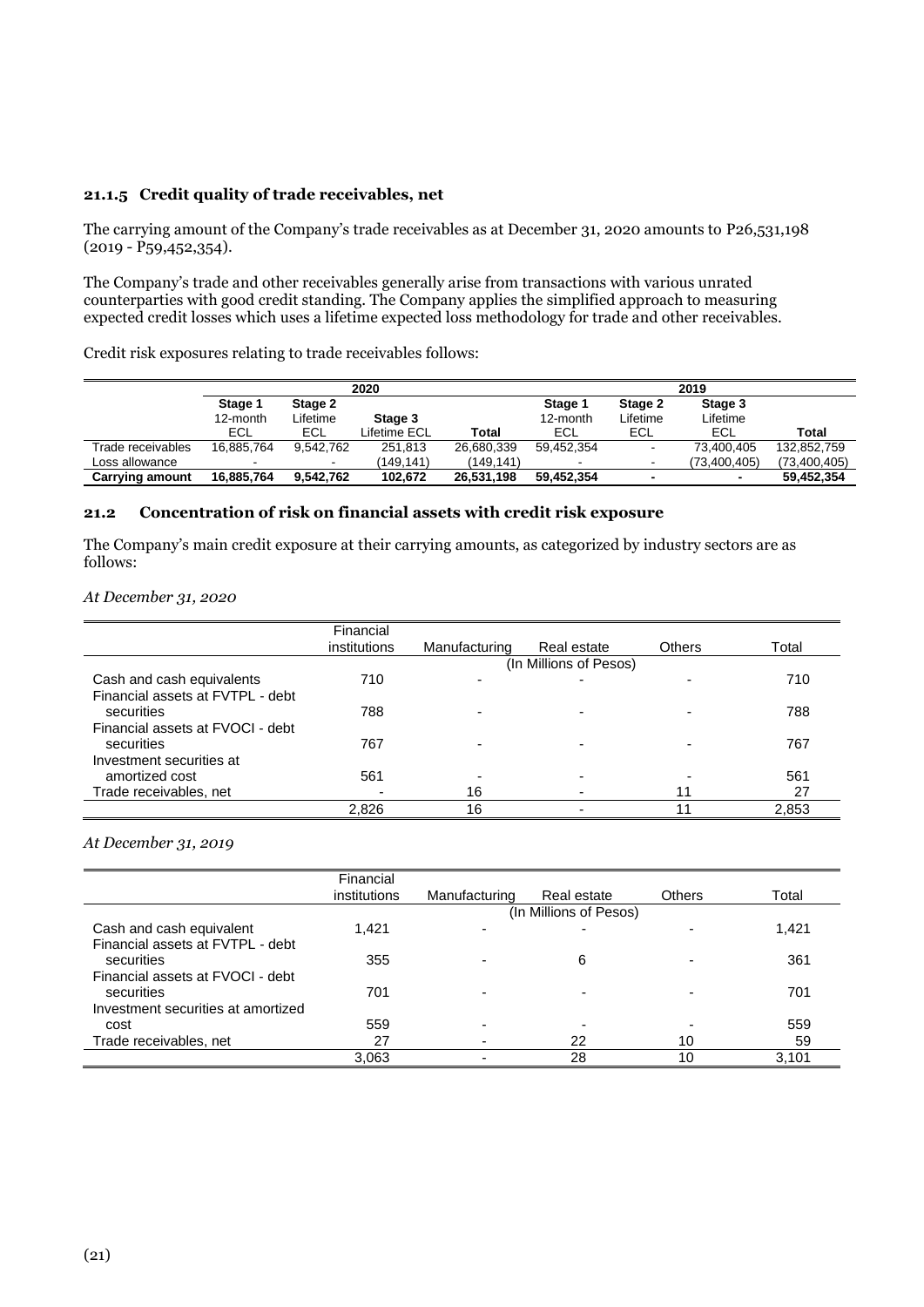# **21.3 Market risk management**

The Company is exposed to market risk - the risk that the fair value or future cash flows of a financial instrument will fluctuate because of changes in market prices. Market risk management is guided by policies and procedures reviewed by the Company's RMC and approved by the Executive Committee/Board of Directors.

The Company reviews and controls market risk exposures in its trading operations. Trading portfolios include those positions arising from the Company's market-making transactions.

To estimate its exposure to market risk, the Company computes the statistical "value at risk" (VaR) of its trading position on a daily basis. The VaR measurement estimates, at 99% degree of confidence, the maximum loss, due to adverse market movements, that could be incurred by portfolios over assumed holding periods. As such, there remains 1% statistical probability that portfolios' actual loss could be greater than the VaR estimate.

VaR of the Company as at December 31 follows:

|                   | 2020   | 2019                            |  |  |
|-------------------|--------|---------------------------------|--|--|
|                   |        | (Amounts in thousands of Pesos) |  |  |
| Balance Sheet VaR | 21,634 | 23,203                          |  |  |

VaR is an integral part of the Company's market risk control system. VaR limits for all trading portfolios are set by the Company's Board of Directors. Actual market risk exposures vis-à-vis market risk limits are reported daily to the Company's management as well as the Parent Bank's RMC.

#### **21.4 Foreign exchange risk**

The Company takes on exposure to the effects of fluctuations in the prevailing exchange rates on its foreign currency financial position and cash flows.

The Company's exposure to foreign currency exchange rate risk at December 31, 2020 arises from its cash and other cash items denominated in United States Dollar (US Dollar) equivalent to P14,066,276 (2019 - P10,045,176). The Company has no foreign-currency denominated liabilities as at December 31, 2020 and 2019.

Realized foreign exchange loss, net from foreign currency denominated transactions for the year ended December 31, 2020 amounted to P8,959,146 (2019 - P6,832,131, realized foreign exchange gain, net).

At December 31, 2020 and 2019, if the Philippine Peso had weakened/strengthened by 1% against the US Dollar based on rate 60 days after reporting period with all other variables held constant, pre-tax income as at and for the year ended December 31, 2020 would have been P0.14 million (2019 - P0.13 million) higher/lower, mainly as a result of foreign exchange gains/losses on translation of US Dollar-denominated assets.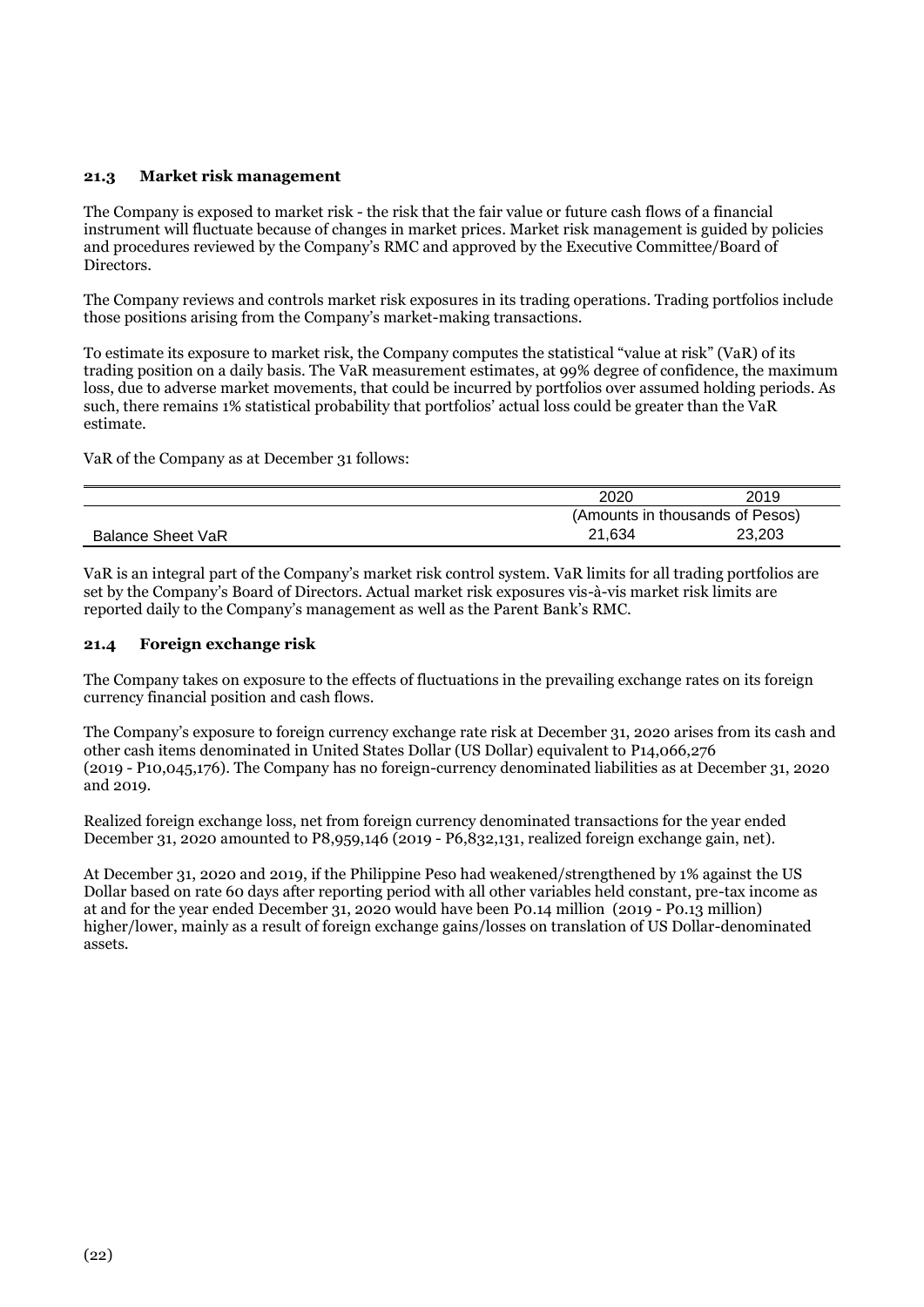# **21.5 Interest rate risk**

Cash flow interest rate risk is the risk that the future cash flows of a financial instrument will fluctuate because of changes in market interest rates. Fair value interest rate risk is the risk that the value of a financial instrument will fluctuate because of changes in market interest rates. The Company takes on exposure to the effects of fluctuations in the prevailing levels of market interest rates on both its fair value and cash flow risks. Interest margins may increase as a result of such changes but may also result in losses in the event that unexpected movements arise. The Board of Directors sets limits on the level of mismatch of interest rate repricing that may be undertaken.

The Company's trade and other receivable carry fixed interest rate while most investments in debt securities are held amortized cost thus, are insensitive to fluctuations in interest rate. Likewise, financial liabilities are subject to fixed interest rates. Interest rate risk, therefore, arises mainly from debt securities at FVTPL and FVOCI at P787,827,921 and 767,001,202, respectively, as at December 31, 2020 (2019 - P361,296,827 and 700,522,745, respectively).

A shift of +/- 100 basis points on the prevailing market rates (with all other variables held constant), would reduce/increase its income for the year ended December 31, 2020 by P7,959,390 (2019 - P3,655,140).

#### **21.6 Price risk**

The Company is exposed to price risk to the extent of equity securities at fair value through profit or loss and through other comprehensive income. The Company's sensitivity and exposure to price risk on its equity securities are measured and monitored through the Company's VaR (Note 21.2).

#### **21.7 Liquidity risk**

Liquidity risk is the risk that the Company is unable to meet its payment obligations associated with its financial liabilities when they fall due and to replace funds when they are withdrawn. The consequence may be the failure to meet current obligations and/or immediate sale of securities.

The Company's liquidity management process, as carried out within the Company includes:

- Day-to-day funding managed by monitoring future cash flows to ensure that requirements can be met. This includes replenishment of funds as they mature or are borrowed by customers;
- Maintaining a portfolio of highly marketable assets that can easily be liquidated as protection against any unforeseen interruption to cash flow;
- Monitoring balance sheet liquidity ratios against internal and regulatory requirements; and
- Managing the concentration and profile of debt maturities.

Monitoring and reporting take the form of cash flow measurement and projections for the next day, week and month respectively, as these are key periods for liquidity management. The starting point for these projections is an analysis of the contractual maturity of the financial liabilities and the expected collection date of the financial assets.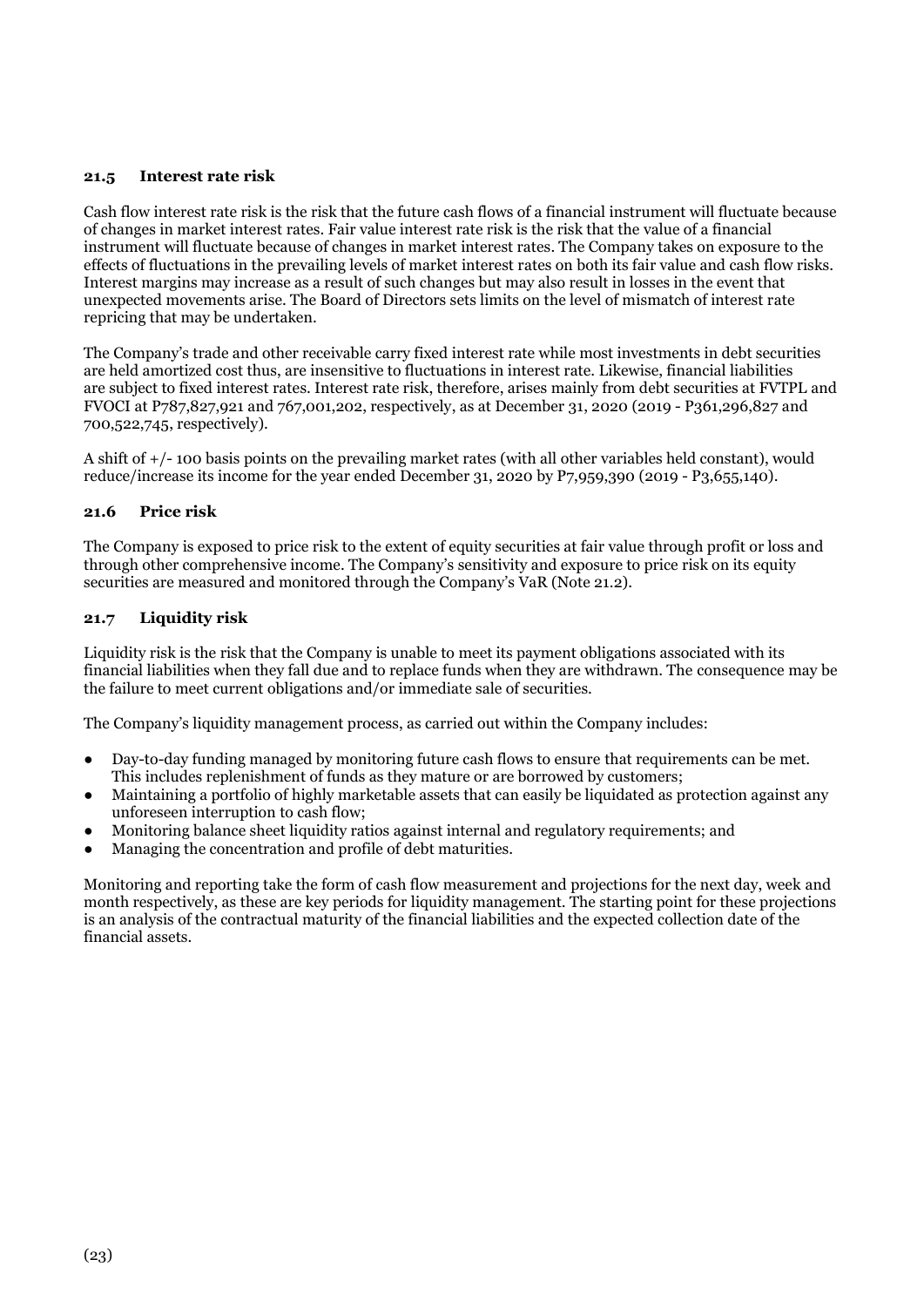The table below presents the maturity profile of non-derivative financial instruments based on undiscounted cash flows, which the Company uses to manage the inherent liquidity risk. The analysis into maturity grouping is based on the remaining period from the end of the reporting period to the contractual maturity date or, if earlier, the expected date the financial asset will be realized, or the financial liability will be settled.

|                                    | Over 1 up to  |             |              |               |  |  |
|------------------------------------|---------------|-------------|--------------|---------------|--|--|
|                                    | Up to 1 year  | 3 years     | Over 3 years | Total         |  |  |
| As at December 31, 2020            |               |             |              |               |  |  |
| <b>Financial assets</b>            |               |             |              |               |  |  |
| Cash and cash equivalent           | 709,552,518   |             |              | 709,552,518   |  |  |
| Financial assets at FVTPL - debt   |               |             |              |               |  |  |
| securities                         | 793,173,531   |             |              | 793,173,531   |  |  |
| Financial assets at FVOCI - debt   |               |             |              |               |  |  |
| securities                         | 767,002,228   |             |              | 767,002,228   |  |  |
| Investment securities at amortized |               |             |              |               |  |  |
| cost                               | 24,120,317    | 556,469,365 |              | 580,589,682   |  |  |
| Trade receivables, net             | 26,531,198    |             |              | 26,531,198    |  |  |
| <b>Total financial assets</b>      | 2,320,379,792 | 556,469,365 |              | 2,876,849,157 |  |  |
| <b>Financial liabilities</b>       |               |             |              |               |  |  |
| Accounts payable                   | 7,885,902     |             |              | 7,885,902     |  |  |
| Accrued expenses, excluding        |               |             |              |               |  |  |
| accrued taxes and licenses and     |               |             |              |               |  |  |
| other non-financial liabilities    | 15,761,488    |             |              | 15,761,488    |  |  |
| Due to related party               | 304,747       |             |              | 304,747       |  |  |
| Lease liability                    | 14,798,593    | 20,801,571  |              | 35,600,164    |  |  |
| Other liabilities                  | 8,139,420     |             |              | 8,139,420     |  |  |
| <b>Total financial liabilities</b> | 46,890,150    | 20,801,571  |              | 67,691,721    |  |  |
| <b>Total maturity surplus</b>      | 2,273,489,642 | 535,667,794 |              | 2,809,157,436 |  |  |

|                                     | Over 1 up to  |             |              |               |  |  |  |
|-------------------------------------|---------------|-------------|--------------|---------------|--|--|--|
|                                     | Up to 1 year  | 3 years     | Over 3 years | Total         |  |  |  |
| As at December 31, 2019             |               |             |              |               |  |  |  |
| <b>Financial assets</b>             |               |             |              |               |  |  |  |
| Cash and cash equivalent            | 1,420,588,863 |             |              | 1,420,588,863 |  |  |  |
| Financial assets at FVTPL - debt    |               |             |              |               |  |  |  |
| securities                          | 361,296,827   |             |              | 361,296,827   |  |  |  |
| Financial assets at FVOCI - debt    |               |             |              |               |  |  |  |
| securities                          | 700,522,745   |             |              | 700,522,745   |  |  |  |
| Investment securities at amortized  |               |             |              |               |  |  |  |
| cost                                | 40,113,229    | 528,532,303 |              | 568,645,532   |  |  |  |
| Trade receivables, net              | 59,452,354    |             |              | 59,452,354    |  |  |  |
| <b>Total financial assets</b>       | 2,581,974,018 | 528,532,303 |              | 3,110,506,321 |  |  |  |
| <b>Financial liabilities</b>        |               |             |              |               |  |  |  |
| Accounts payable                    | 4,119,211     |             |              | 4,119,211     |  |  |  |
| Accrued expenses, excluding         |               |             |              |               |  |  |  |
| accrued taxes and licenses and      |               |             |              |               |  |  |  |
| other non-financial liabilities     | 29,565,782    |             |              | 29,565,782    |  |  |  |
| Due to related party                | 822,345       |             |              | 822,345       |  |  |  |
| Lease liability                     | 14,093,898    | 30,337,116  | 5,263,048    | 49,694,062    |  |  |  |
| Other liabilities                   | 6,413,103     |             |              | 6,413,103     |  |  |  |
| <b>Total financial liabilities</b>  | 55,014,339    | 30,337,116  | 5,263,048    | 90,614,503    |  |  |  |
| <b>Total maturity surplus (gap)</b> | 2,526,959,679 | 498,195,187 | (5,263,048)  | 3,019,891,818 |  |  |  |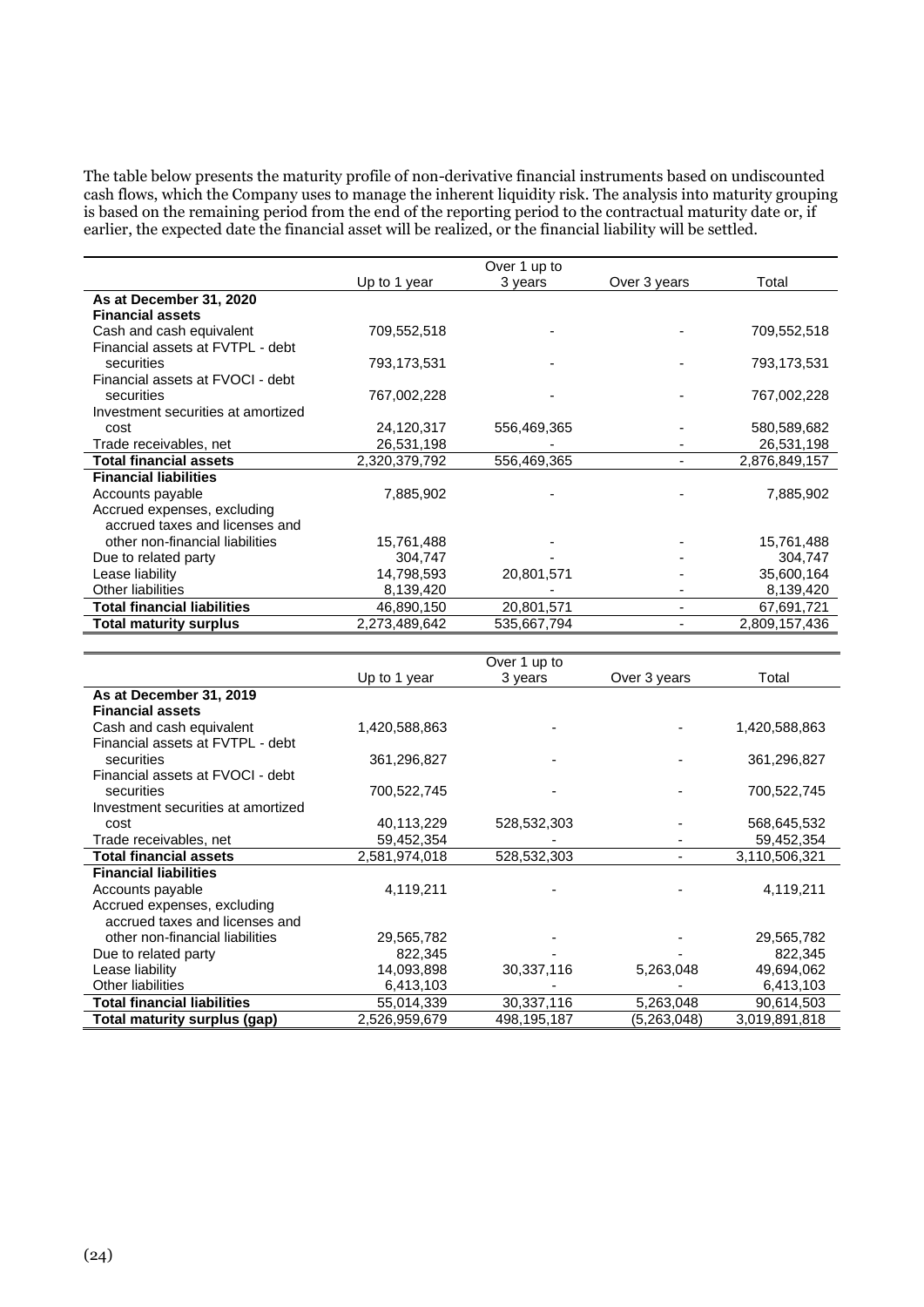# **21.8 Fair value hierarchy**

The following table presents the fair value hierarchy of the Company's significant assets and liabilities at December 31:

|                                     | Fair value    |             |             |               |  |  |
|-------------------------------------|---------------|-------------|-------------|---------------|--|--|
| 2020                                | Level 1       | Level 2     | Level 3     | Total         |  |  |
| <b>Recurring measurements</b>       |               |             |             |               |  |  |
| <b>Financial assets</b>             |               |             |             |               |  |  |
| Financial assets at FVTPL           | 857,380,315   | 11,333,187  |             | 868,713,502   |  |  |
| Financial assets at FVOCI           | 1,082,111,642 |             | 394,604,725 | 1,476,716,367 |  |  |
| Fair values disclosed               |               |             |             |               |  |  |
| <b>Financial assets</b>             |               |             |             |               |  |  |
| Cash and cash equivalent            |               | 709,552,518 |             | 709,552,518   |  |  |
| Financial assets at amortized cost  | 569,540,786   |             |             | 569,540,786   |  |  |
| Trade receivables, net              |               | 26,531,198  |             | 26,531,198    |  |  |
| Other receivables                   |               | 171.211     |             | 171.211       |  |  |
| <b>Financial liabilities</b>        |               |             |             |               |  |  |
| Accounts payable                    |               | 7,885,902   |             | 7,885,902     |  |  |
| Accrued expenses, excluding accrued |               |             |             |               |  |  |
| taxes and licenses and other non-   |               |             |             |               |  |  |
| financial liabilities               |               | 15,761,488  |             | 15,761,488    |  |  |
| Due to related parties              |               | 304,747     |             | 304,747       |  |  |
| Lease liability                     |               | 32,747,702  |             | 32,747,702    |  |  |
| <b>Other liabilities</b>            |               | 8,139,420   |             | 8,139,420     |  |  |
|                                     |               |             |             |               |  |  |

|                                     | Fair value    |               |             |               |  |  |  |
|-------------------------------------|---------------|---------------|-------------|---------------|--|--|--|
| 2019                                | Level 1       | Level 2       | Level 3     | Total         |  |  |  |
| <b>Recurring measurements</b>       |               |               |             |               |  |  |  |
| <b>Financial assets</b>             |               |               |             |               |  |  |  |
| Financial assets at FVTPL           | 433,125,767   | 9,802,259     |             | 442,928,026   |  |  |  |
| Financial assets at FVOCI           | 1,110,995,555 |               | 304,404,494 | 1,415,400,049 |  |  |  |
| Fair values disclosed               |               |               |             |               |  |  |  |
| <b>Financial assets</b>             |               |               |             |               |  |  |  |
| Cash and cash equivalent            |               | 1,420,588,863 |             | 1,420,588,863 |  |  |  |
| Financial assets at amortized cost  | 558,244,532   |               |             | 558,244,532   |  |  |  |
| Trade receivables, net              |               | 59,452,354    |             | 59,452,354    |  |  |  |
| Other receivables                   |               | 661,274       |             | 661,274       |  |  |  |
| <b>Financial liabilities</b>        |               |               |             |               |  |  |  |
| Accounts payable                    |               | 4,119,211     |             | 4,119,211     |  |  |  |
| Accrued expenses, excluding accrued |               |               |             |               |  |  |  |
| taxes and licenses and other non-   |               |               |             |               |  |  |  |
| financial liabilities               |               | 29,565,782    |             | 29,565,782    |  |  |  |
| Due to related parties              |               | 822,345       |             | 822,345       |  |  |  |
| Lease liability                     |               | 44,188,906    |             | 44,188,906    |  |  |  |
| <b>Other liabilities</b>            |               | 6,413,103     |             | 6,413,103     |  |  |  |

The Company's RMC is responsible for performing the valuation of fair value measurements included in the financial statements, including Level 3 fair values. The valuation processes and results for recurring measurements are reviewed and approved by the Chief Risk Officer (CRO) at least once every quarter, in line with the Company's quarterly reporting dates. The valuation processes and results for non-recurring measurements are reviewed and approved by the CRO in the quarter in which the measurement occurs. All Level 3 valuation results are discussed with the Audit Committee as part of its quarterly review of the Company's financial statements.

The Company's Level 2 financial instruments include government debt securities. The fair values of Level 2 financial instruments are estimated using values obtained from government board summary.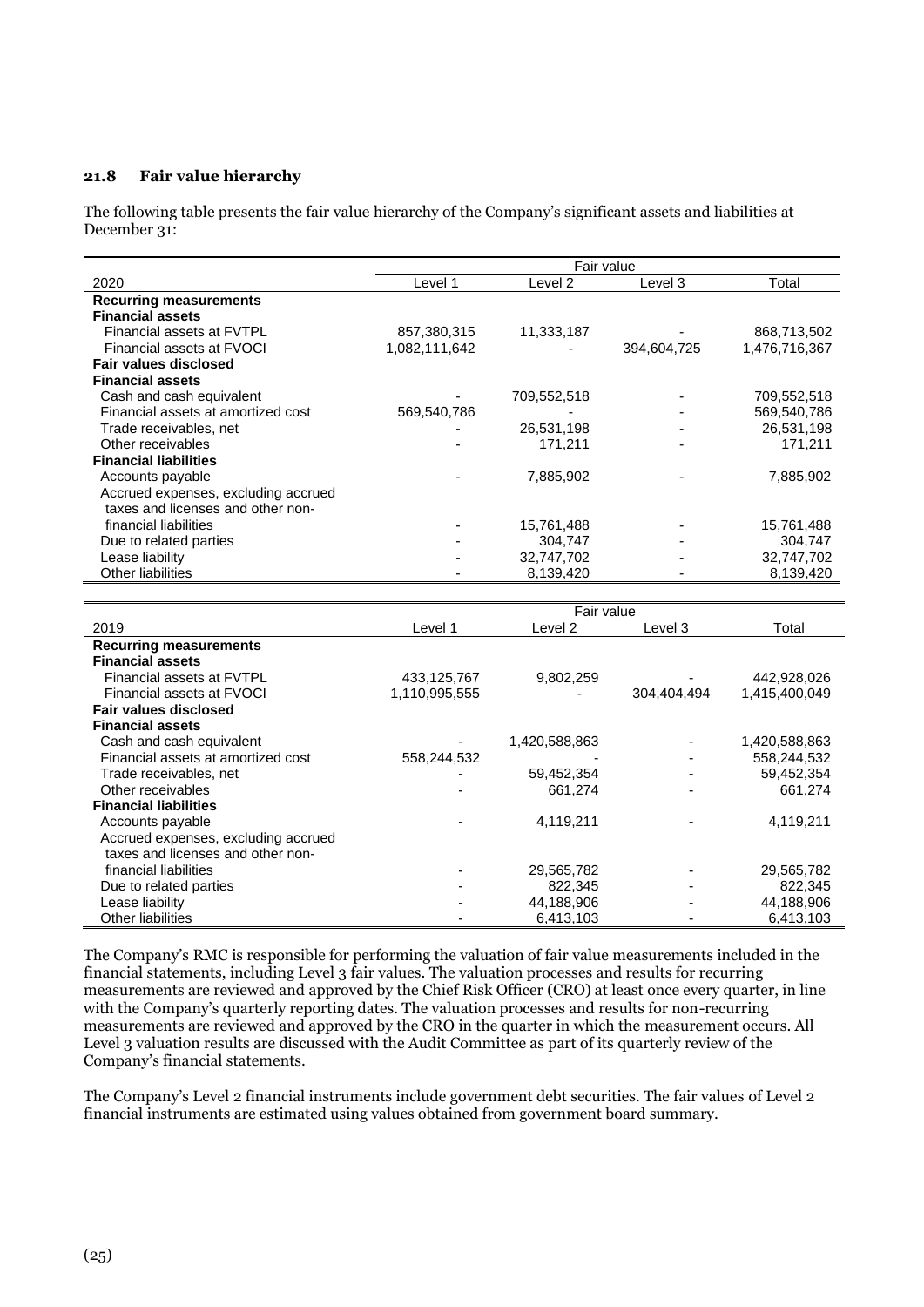The table below shows the valuation techniques and applicable unobservable inputs used to measure the Company's Level 3 financial instruments (equities classified at FVOCI) as at December 31:

| Description                | Valuation<br>technique                     | Unobservable<br>inputs                     | 2020        | 2019        |
|----------------------------|--------------------------------------------|--------------------------------------------|-------------|-------------|
| Unlisted equity securities | Net asset value:<br>investment<br>multiple | Net asset value;<br>investment<br>multiple | 394.604.725 | 304.404.494 |

The investment valuation sensitivity of the underlying portfolio investee company is mainly impacted by the movement in net asset value and investment multiple. At December 31, 2020 and 2019, if the net asset value and investment had increased/ decreased by 1% with all other variables held constant, net income and equity as at and for the year ended December 31, 2020 would have been P1,118,230 (2019 - P9,852,087) higher/lower.

# **21.9 Capital management**

Capital management is understood to be a facet of risk management. The primary objective of the Company is the generation of recurring acceptable returns to shareholders' capital. To this end, the Company's policies, business strategies and activities are directed towards the generation of cash flows that are in excess of its fiduciary and contractual obligations to its depositors, and to its various funders and stakeholders.

Cognizant of its exposure to risks, the Company understands that it must maintain sufficient capital to absorb unexpected losses, to stay in business for the long haul, and to satisfy regulatory requirements. The Company further understands that its performance, as well as the performance of its various units, should be measured in terms of returns generated vis-à-vis allocated capital and the amount of risk borne in the conduct of business.

Effective January 1, 2014, the BSP, through its Circular 781, requires each bank and its financial affiliated subsidiaries to adopt new capital requirements in accordance with the provisions of Basel III. The new guidelines are meant to strengthen the composition of the bank's capital by increasing the level of core capital and regulatory capital. The Circular sets out minimum Common Equity Tier 1 (CET1) ratio and Tier 1 Capital ratios of 6% and 7.5%, respectively. A capital conservation buffer of 2.5%, comprised of CET1 capital, was likewise imposed. The minimum required capital adequacy ratio remains at 10% which includes the capital conservation buffer.

Qualifying capital and risk-weighted assets are computed based on BSP regulations. The qualifying capital of the Company consists of core tier 1 capital and tier 2 capital. Tier 1 capital comprises paid-up capital stock, paid-in surplus, surplus including net income for the year, surplus reserves less deductions such as deferred income tax, unsecured credit accommodations to DOSRI and unrealized fair value losses on financial assets at fair value through other comprehensive income. Tier 2 capital includes net unrealized fair value gains on financial assets at fair value through other comprehensive income, and general loan loss provisions for BSP reporting purposes.

In 2019, the Company surrendered its quasi-banking license and thus, the CAR requirement is no longer applicable in 2020. The Company has fully complied with the CAR requirement in 2019.. The Company's capital-to-risk assets ratio in 2019 was 73.27%.

Under the provisions of Section 8 of Republic Act (RA) No. 8366, an Act amending Presidential Decree No. 29, otherwise known as the Investment Houses Law, the Company is required to maintain a minimum paid-up capital of P300,000,000. At December 31, 2019, the Company had complied with the CAR required by BSP and the minimum capital requirement prescribed by the Investment Houses Law. The requirement however, no longer applies to the Company in 2020 following the surrender of its quasi-banking license.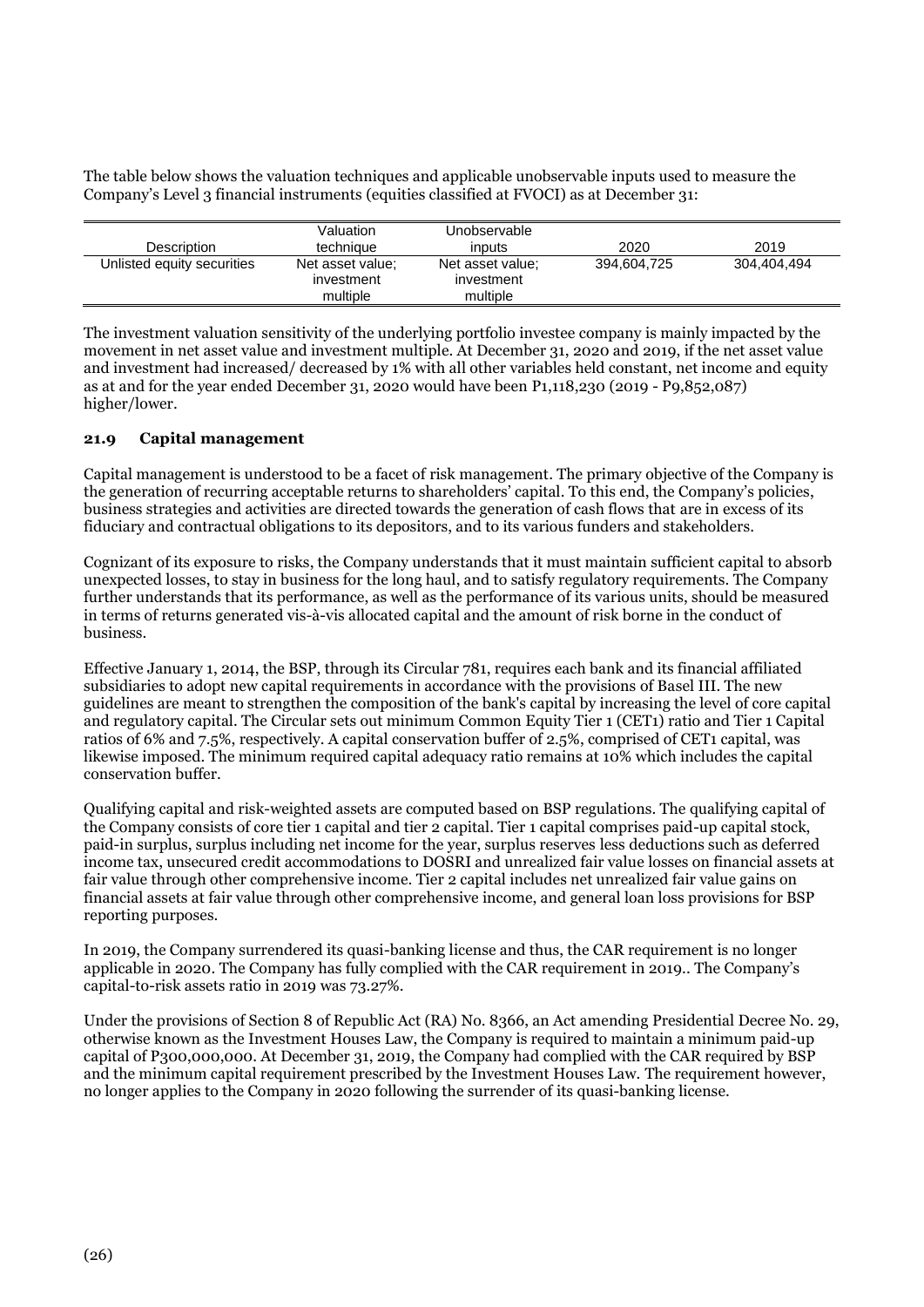# **Note 22 - Basic quantitative indicators of financial performance**

The key financial performance indicators of the Company follow:

|                                       | 2020  | 2019  |
|---------------------------------------|-------|-------|
| Return on average equity <sup>1</sup> | 7.27% | 4.51% |
| Return on average assets <sup>2</sup> | 7.00% | 4.27% |
| Net interest margin <sup>3</sup>      | 1.84% | 1.69% |

'Net income divided by average total equity for the period indicated. Average equity is based on the daily average balance of equity for the years ended December 31, 2019 and 2018.<br>"Net income divided by average total asse

#### **Note 23 - Summary of significant accounting policies**

The principal accounting policies applied in the preparation of these financial statements are set out below. These policies have been consistently applied to both years presented, unless otherwise stated.

# **23.1 Basis of preparation**

The financial statements of the Company have been prepared in accordance with Philippine Financial Reporting Standards (PFRS). The term PFRS in general includes all applicable PFRS, Philippine Accounting Standards (PAS), and interpretations of the Philippine Interpretations Committee (PIC), Standing Interpretations Committee (SIC) and International Financial Reporting Interpretations Committee (IFRIC) which have been approved by the Financial Reporting Standards Council (FRSC) and adopted by the SEC.

These financial statements have been prepared under the historical cost convention, as modified by the revaluation of financial assets at fair value through profit or loss, financial assets at fair value through other comprehensive income and plan assets of the retirement plans which are measured at fair value.

The preparation of financial statements in conformity with PFRS requires the use of certain critical accounting estimates. It also requires management to exercise its judgment in the process of applying the Company's accounting policies. The areas involving a higher degree of judgment or complexity, or areas where assumptions and estimates are significant to the financial statements are shown below:

# *Critical accounting estimates and judgment*

- Fair value of other financial instruments (Note  $4$ )
- Impairment of investment securities at amortized cost (Note 5)
- Trade receivables ECL (Note 6)
- Impairment of investment in subsidiary (Note  $7$ )
- Realization of DIT assets (Note 9)
- Principal assumptions and estimation of retirement obligation (Note 18)
- Determining the lease term and incremental borrowing rate of the lease contracts (Note 20)

# **Changes in accounting policy and disclosures**

# *(a) New standards adopted by the Company*

The Company has adopted the following standards effective January 1, 2020 and accordingly, changed its accounting policies. Except as otherwise indicated, the adoption of these new standard and interpretation did not have any significant impact on the Company's financial statements:

• Amendments to PAS 1, *'Presentation of Financial Statements'*, and PAS 8, *'Accounting Policies, Changes in Accounting Estimates and Errors'*

The amendments clarify that the reference to obscuring information addresses situations in which the effect is similar to omitting or misstating that information, and that an entity assesses materiality in the context of the financial statements as a whole, and; the meaning of 'primary users of general purpose financial statements' to whom those financial statements are directed, by defining them as 'existing and potential investors, lenders and other creditors' that must rely on general purpose financial statements for much of the financial information they need.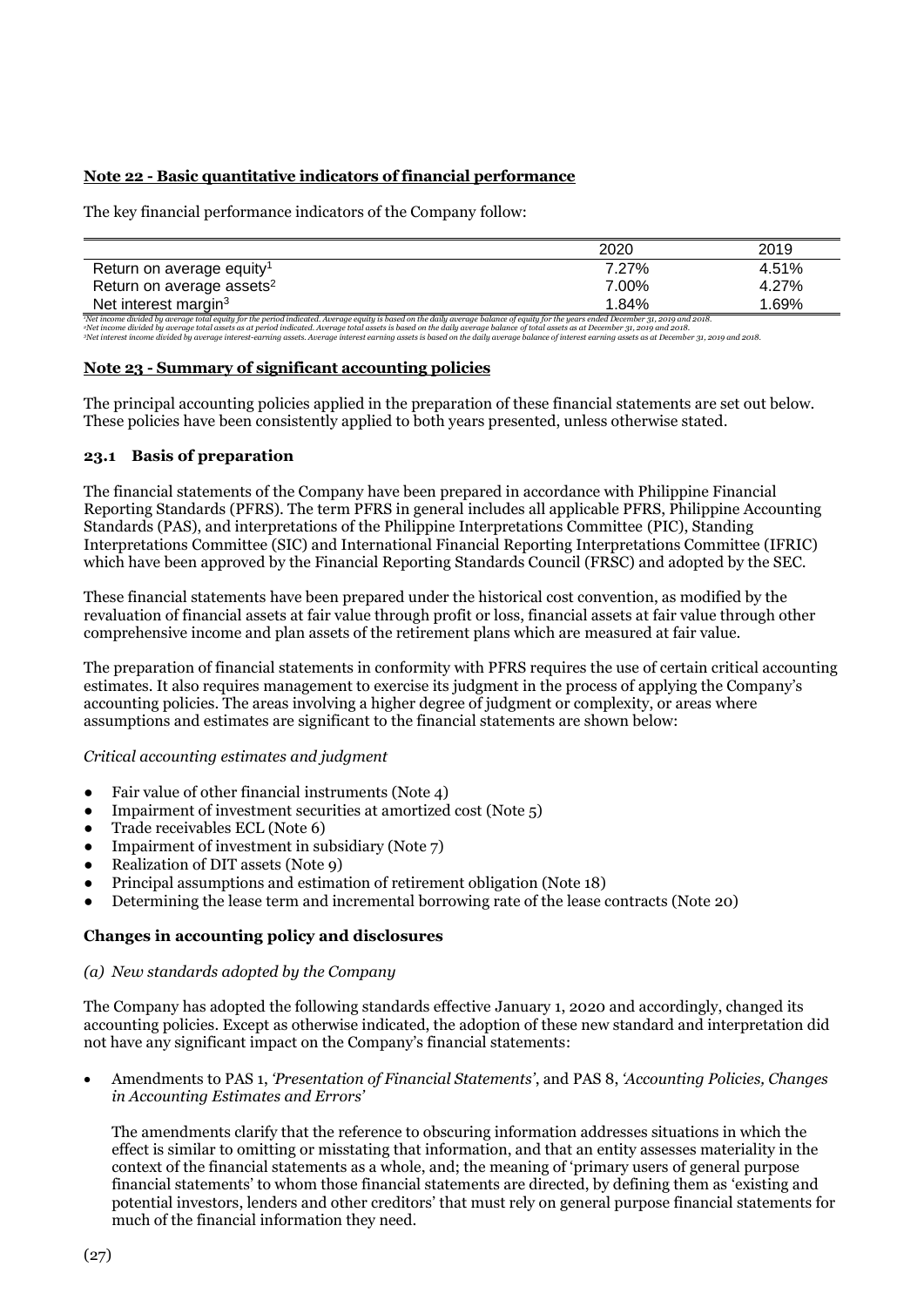The adoption of the above amendments did not have a material impact on the financial statements of the Company.

• Amendments to PFRS 7, '*Financial Instruments: Disclosures'*, and PFRS 9, *'Financial Instruments'*

The amendments provide a number of reliefs, which apply to all hedging relationships that are directly affected by interest rate benchmark reform. A hedging relationship is affected if the reform gives rise to uncertainty about the timing and/or amount of benchmark-based cash flows of the hedged item or the hedging instrument.

The adoption of the above amendments did not have a material impact on the financial statements of the Company.

• Revised Conceptual Framework for Financial Reporting

The revised Framework includes the following changes:

- increasing the prominence of stewardship in the objective of financial reporting;
- reinstating prudence as a component of neutrality;
- defining a reporting entity, which may be a legal entity, or a portion of an entity;
- revising the definitions of an asset and a liability;
- removing the probability threshold for recognition and adding guidance on derecognition;
- adding guidance on different measurement basis; and
- stating that profit or loss is the primary performance indicator and that, in principle, income and expenses in other comprehensive income should be recycled where this enhances the relevance or faithful representation of the financial statements.

No changes will be made to any of the current accounting standards. However, entities that rely on the Framework in determining their accounting policies for transactions, events or conditions that are not otherwise dealt with under the accounting standards will need to apply the revised Framework from January 1, 2020. These entities will need to consider whether their accounting policies are still appropriate under the revised Framework.

The adoption of the revised Framework did not have a material impact on the financial statements of the Company.

• Amendments to PFRS 16, *"Leases"*

The amendment provides lessees with an option to treat qualifying rent concessions in the same way as they would if they were not lease modifications. In many cases, this will result in accounting for the concessions as variable lease payments in the period in which they are granted.

The adoption of the above amendments did not have an impact on the financial statements of the Company.

#### *(b) New standards and amendments to existing standards not yet adopted by the Company*

The following new accounting standards and interpretations are mandatory for annual periods after December 31, 2020 and have not been early adopted by the Company:

• Amendments to PAS 1, *'Presentation of Financial Statements'*

The amendments to PAS 1 clarify that liabilities are classified as either current or non-current, depending on the rights that exist at the end of the reporting period. Classification is unaffected by the expectations of the entity or events after the reporting date (e.g. the receipt of a waiver or a breach of covenant).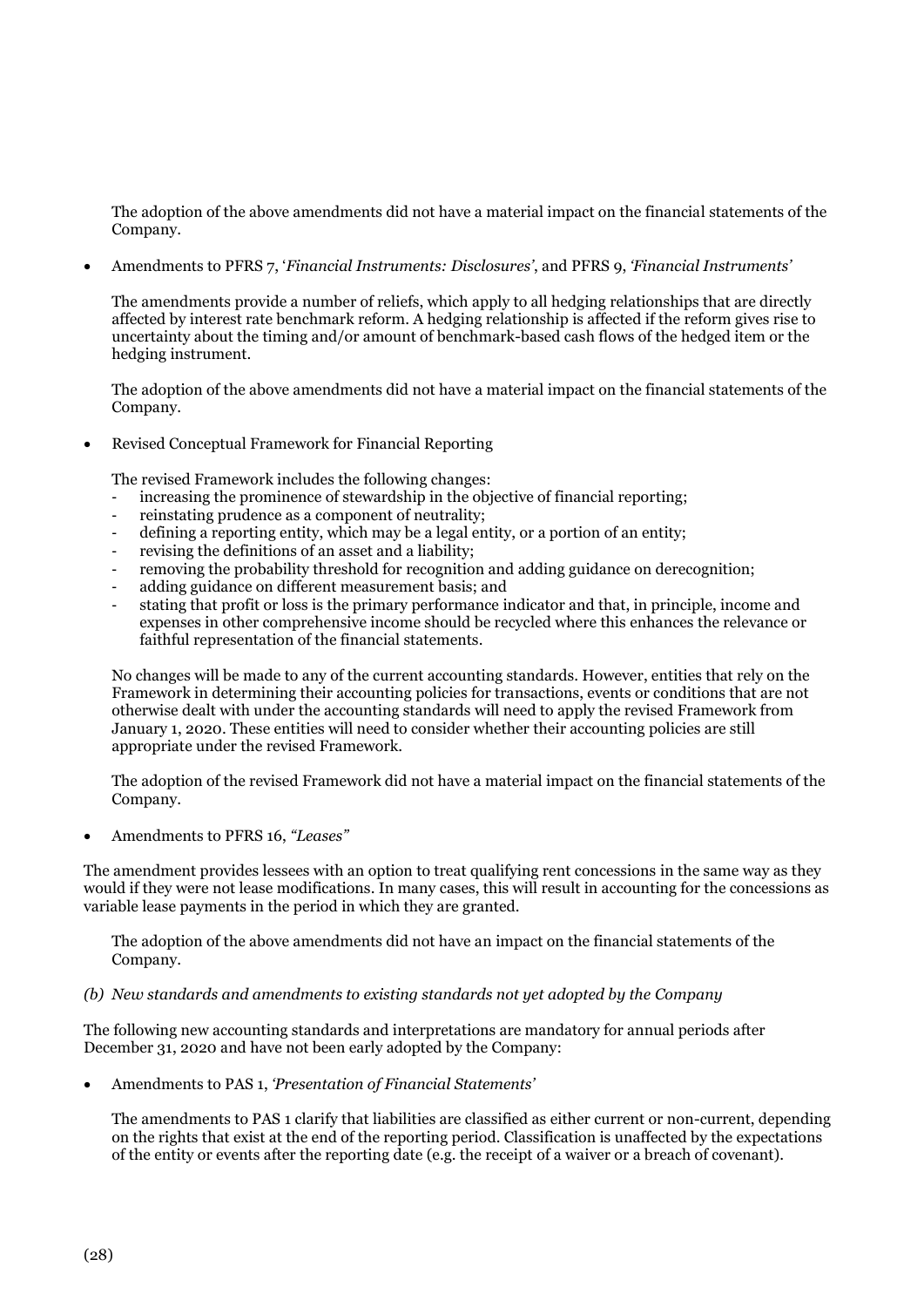• Amendments to PAS 16, 'Property, Plant and Equipment'

The amendment prohibits an entity from deducting from the cost of an item of property, plant and equipment any proceeds received from selling items produced while the entity is preparing the asset for its intended use. It also clarifies that an entity is 'testing whether the asset is functioning properly' when it assesses the technical and physical performance of the asset.

• PAS 37, *'Provisions, Contingent Liabilities and Contingent Assets'*

The amendment clarifies that the direct costs of fulfilling a contract include both the incremental costs of fulfilling the contract and an allocation of other costs directly related to fulfilling the contracts. Before recognizing a separate provision for an onerous contract, the entity recognizes any impairment loss that has occurred on assets used in fulfilling the contract.

• Annual Improvements to PFRS Standards 2018-2020

The following improvements were finalized in May 2020:

- i. PFRS 9, *'Financial Instruments'*, clarifies which fees should be included in the 10% test for derecognition of financial liabilities.
- ii. PFRS 16, *'Leases'*, amendment to remove the illustration of payments from the lessor relating to leasehold improvements, to remove any confusion about the treatment of lease incentives.

The adoption of the above amendments is not expected to have a material impact on the financial statements of the Company.

# **23.2 Exemption from consolidation**

These financial statements are prepared as the Company's separate financial statements. The Company does not issue consolidated financial statements because it is a wholly-owned subsidiary and its ultimate parent company publishes consolidated financial statements which are available for public use and prepared in accordance with Philippine Financial Reporting Standards. In accordance with PFRS 10, *Consolidated Financial Statements*, a parent that is in itself a controlled subsidiary and that meets certain requirements need not present consolidated financial statements. The ultimate parent company's consolidated financial statements include the financial statements of the Company and its wholly-owned subsidiary.

# **23.3 Cash and cash equivalents**

Cash and cash equivalents consist of cash and time deposits with maturities of less than three months from the date of acquisition and that are subject to insignificant risk of changes in value.

# **23.4 Financial instruments**

A financial instrument is any contract that gives rise to a financial asset of one entity and a financial liability or equity instrument of another entity. The Company recognizes a financial instrument in the statements of condition when, and only when, the Company becomes a party to the contractual provisions of the instrument.

# **23.4.1 Measurement methods**

# *Amortized cost and effective interest rate*

The amortized cost is the amount at which the financial asset or financial liability is measured at initial recognition minus the principal repayments, plus or minus the cumulative amortization using the effective interest method of any difference between that initial amount and the maturity amount and, for financial assets, adjusted for any loss allowance.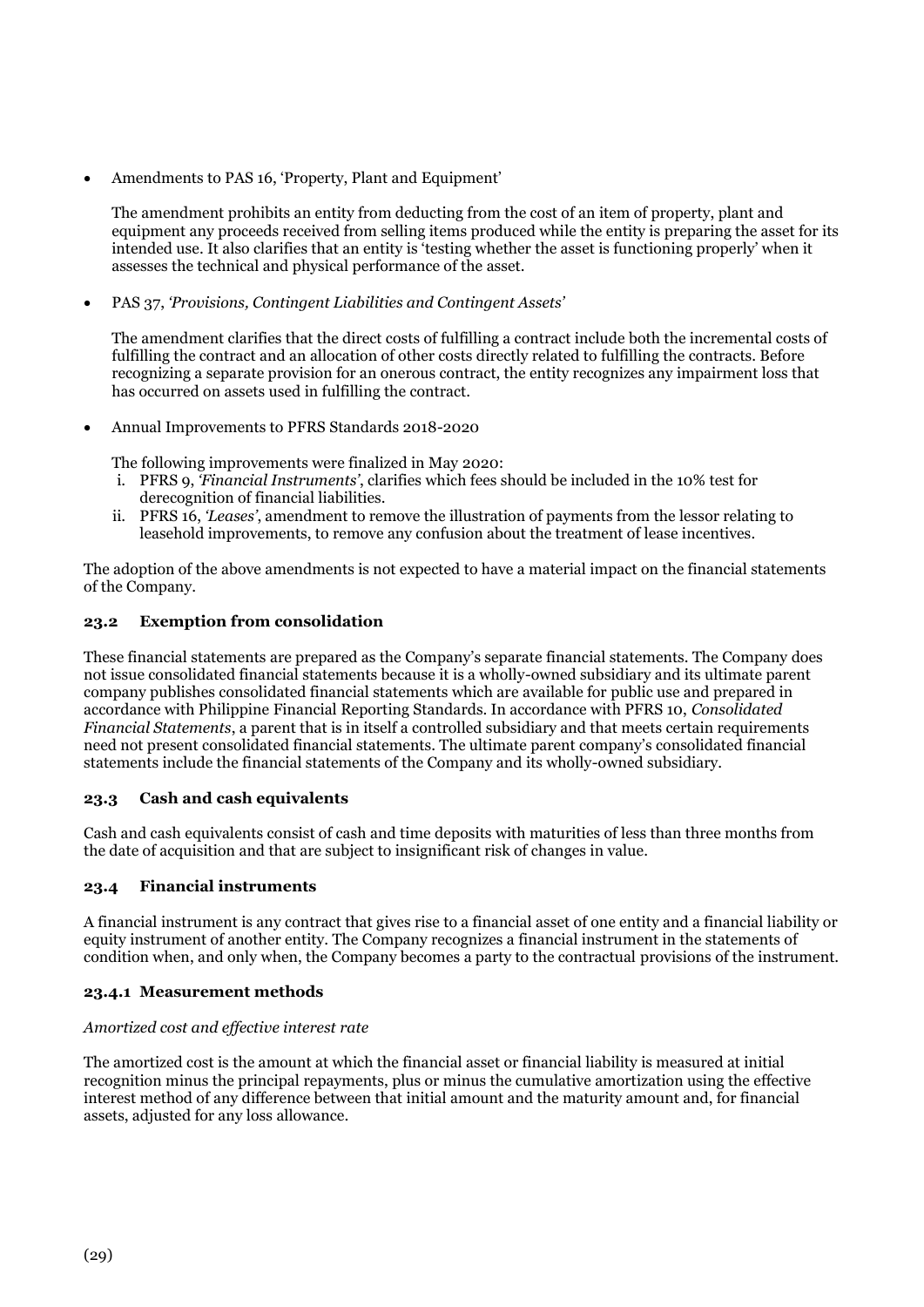The effective interest rate is the rate that exactly discounts estimated future cash payments or receipts through the expected life of the financial asset or financial liability to the gross carrying amount of a financial asset (i.e. its amortized cost before any impairment allowance) or to the amortized cost of a financial liability. The calculation does not consider expected credit losses and includes transaction costs, premiums or discounts and fees and points paid or received that are integral to the effective interest rate, such as origination fees.

When the Company revises the estimates of future cash flows, the carrying amount of the respective financial assets or financial liability is adjusted to reflect the new estimate discounted using the original effective interest rate. Any changes are recognized in profit or loss.

#### *Initial recognition and measurement*

Financial assets and financial liabilities are recognized when the entity becomes a party to the contractual provisions of the instrument. Regular way purchases and sales of financial assets are recognized on trade-date, the date on which the Company commits to purchase or sell the asset.

At initial recognition, the Company measures a financial asset or financial liability at its fair value plus or minus, in the case of a financial asset or financial liability not at fair value through profit or loss, transaction costs that are incremental and directly attributable to the acquisition or issue of the financial asset or financial liability, such as fees and commissions. Transaction costs of financial assets and financial liabilities carried at fair value through profit or loss are expensed in profit or loss.

When the fair value of financial assets and liabilities differs from the transaction price on initial recognition, the entity recognizes the difference as follows:

- When the fair value is evidenced by a quoted price in an active market for an identical asset or liability (i.e. a Level 1 input) or based on a valuation technique that uses only data from observable markets, the difference is recognized as a gain or loss.
- In all other cases, the difference is deferred, and the timing of recognition of deferred day one profit or loss is determined individually. It is either amortized over the life of the instrument, deferred until the instrument's fair value can be determined using market observable inputs, or realized through settlement.

# **23.4.2 Financial assets**

# **23.4.2.1 Classification and subsequent measurement**

The Company classifies its financial assets in the following measurement categories: at fair value through profit or loss, fair value through other comprehensive income and at amortized cost. The classification requirements for debt and equity instruments are described below:

#### *Debt instruments*

Debt instruments are those instruments that meet the definition of a financial liability from the issuer's perspective, such as loans, government and corporate bonds and trade receivables purchased from clients in factoring arrangements without recourse.

Classification and subsequent measurement of debt instruments depend on the Company's business model for managing the asset and the cash flow characteristics of the asset.

Based on these factors, the Company classifies its debt instruments into one of the following three measurement categories: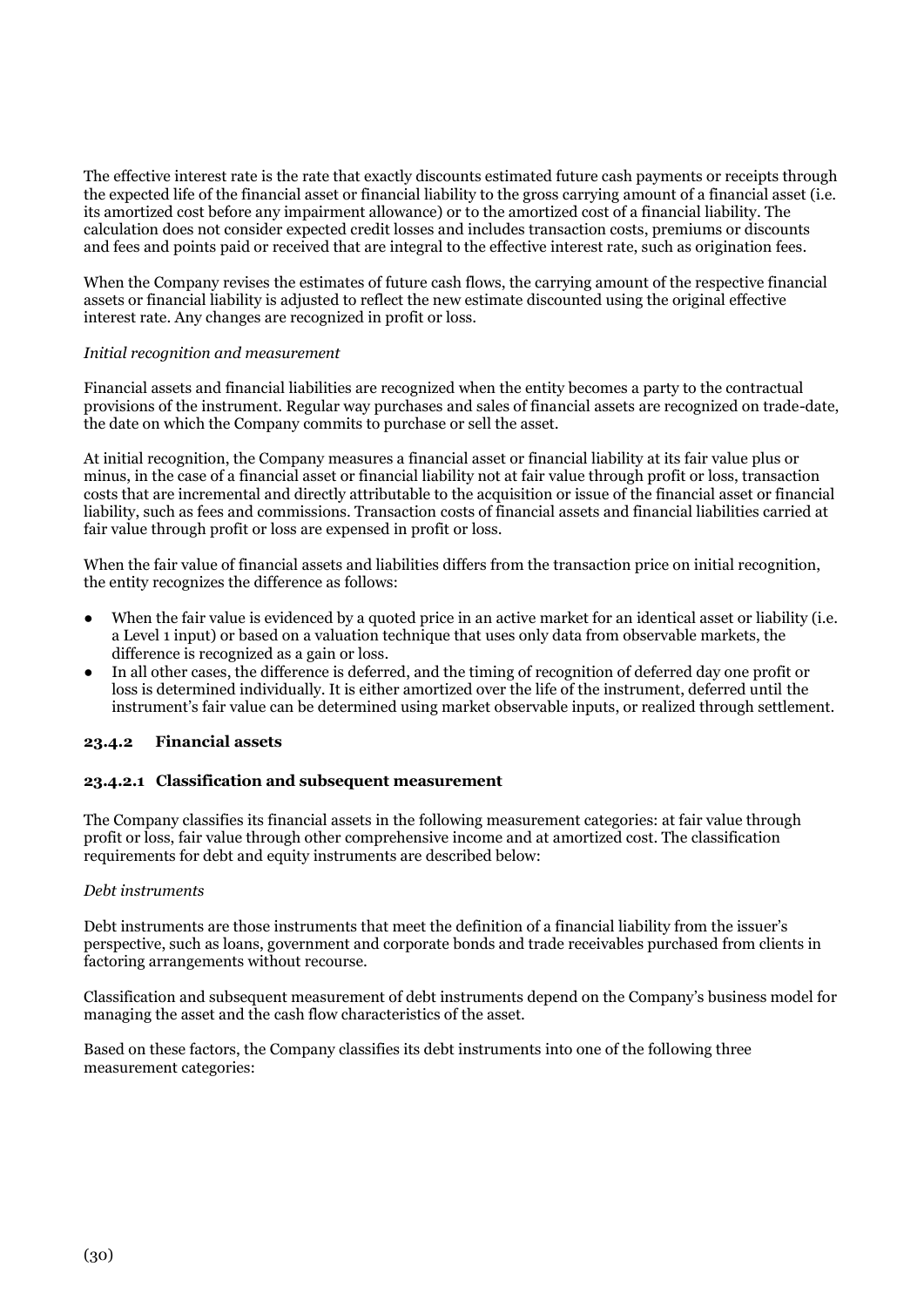#### ● *Amortized cost*

Assets that are held for collection of contractual cash flows where those cash flows represent solely payments of principal and interest ('SPPI'), and that are not designated at FVTPL, are measured at amortized cost. The carrying amount of these assets is adjusted by any expected credit loss allowance recognized and measured. Interest income from these financial assets is included in "Interest income" using the effective interest rate method. Amortized cost financial assets include due from BSP, interbank loans receivable and securities purchased under agreements to resell, investment debt securities, trade receivables and other financial receivables.

#### ● *Fair value through other comprehensive income (FVOCI)*

Financial assets that are held for collection of contractual cash flows and for selling the assets, where the assets' cash flows represent solely payments of principal and interest, and that are not designated at FVTPL, are measured at fair value through other comprehensive income (FVOCI). Movements in the carrying amount are taken through other comprehensive income, except for the recognition of impairment gains or losses, interest revenue and foreign exchange gains and losses on the instrument's amortized cost which are recognized in the statements of comprehensive income. When the financial asset is derecognized, the cumulative gain or loss previously recognized in other comprehensive income is reclassified from equity to profit or loss. Interest income from these financial assets is included in "Interest income" using the effective interest rate method.

#### ● *Fair value through profit or loss (FVTPL)*

Assets that do not meet the criteria for amortized cost or FVOCI are measured at FVTPL. A gain or loss on a debt investment that is subsequently measured at FVTPL and is not part of a hedging relationship is recognized in profit or loss and presented in the statements of comprehensive income within "Trading gain on securities" in the period in which it arises, unless it arises from debt instruments that were designated at fair value or which are not held for trading, in which case the are presented separately.

*Business model:* The business model reflects how the Company manages the assets in order to generate cash flows. That is, whether the Company's objective is solely to collect the contractual cash flows from the assets or is to collect both the contractual cash flows and cash flows arising from the sale of assets. If neither of these is applicable, then the financial assets are classified as part of 'other' business model and measured at FVTPL. Factors considered by the Company in determining the business model for a group of assets include past experience on how the cash flows for these assets were collected, how the asset's performance is evaluated and reported to key management personnel, how risks are assessed and managed and how managers are compensated.

*SPPI:* Where the business model is to hold assets to collect contractual cash flows or to collect contractual cash flows and sell, the Company assesses whether the financial instruments' cash flows represent solely payments of principal and interest (the 'SPPI test'). In making this assessment, the Bank considers whether the contractual cash flows are consistent with a basic lending arrangement i.e. interest includes only consideration for the time value of money, credit risk, other basic lending risks and a profit margin that is consistent with a basic lending arrangement. Where the contractual terms introduce exposure to risk or volatility that are inconsistent with a basic lending arrangement, the related financial asset is classified and measured at FVTPL.

The Company reclassifies debt investments when and only when its business model for managing those assets changes. The reclassification takes place from the start of the first reporting period following the change. Such changes are expected to be very infrequent and none occurred during the period.

# *Equity instruments*

Equity instruments are instruments that meet the definition of equity from the issuer's perspective; that is, instruments that do not contain a contractual obligation to pay and that evidence a residual interest in the issuer's net assets.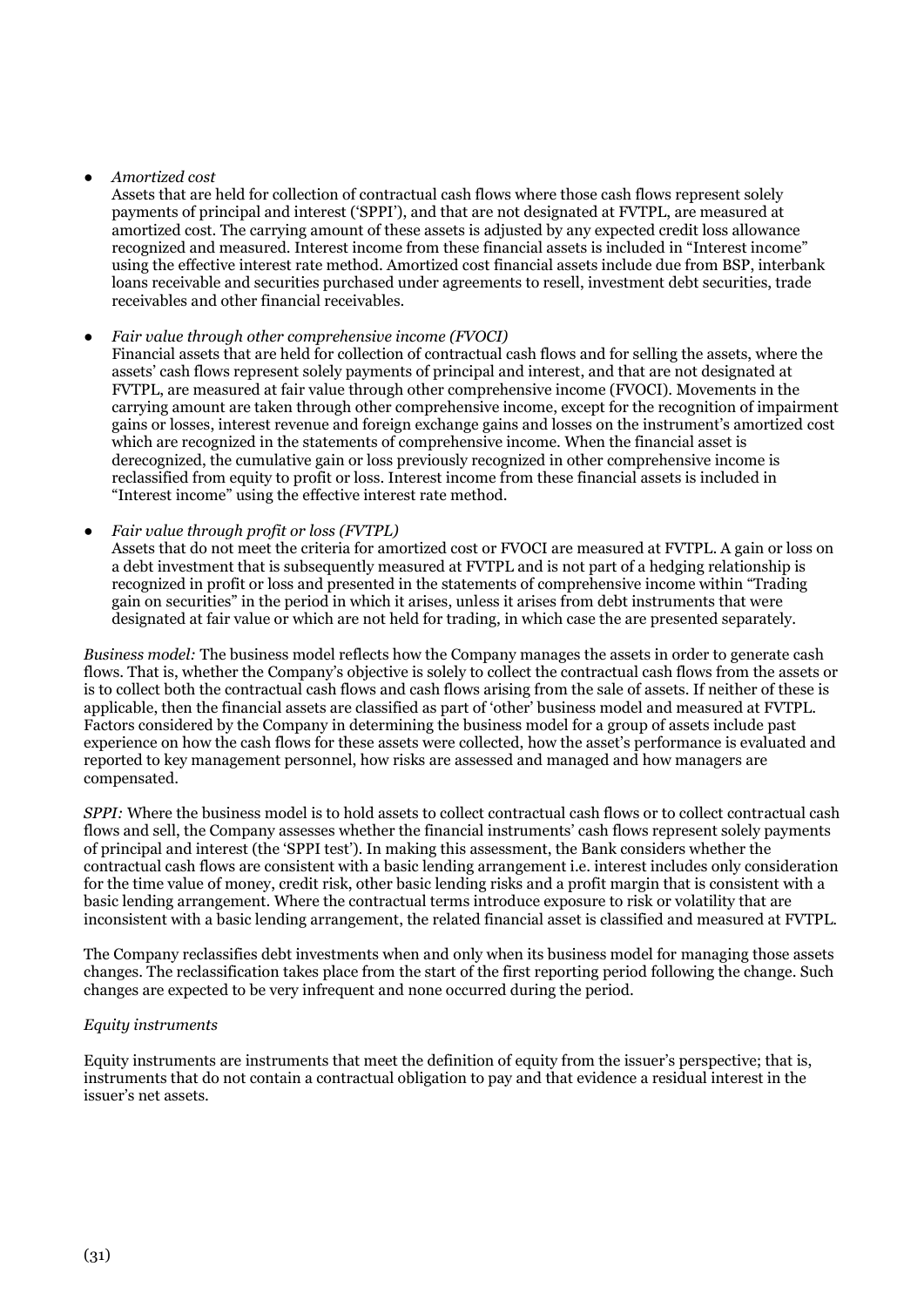The Company subsequently measures all equity investments at FVTPL, except where the Company's management has elected, at initial recognition, to irrevocably designate an equity investment at FVOCI. The Company's policy is to designate equity investments as FVOCI when those investments are held for purposes other than to generate investment returns. When this election is used, fair value gains and losses are recognized in other comprehensive income and are not subsequently reclassified to profit or loss, even on disposal. Impairment losses (and reversal of impairment losses) are not reported separately from other changes in fair value. Dividends, when representing a return on such investments, continue to be recognized in profit or loss as other income when the Company's right to receive payments is established. Gains and losses on equity investments at FVTPL are included in the "Trading gain on securities" in the statements of comprehensive income.

# **23.4.2.2 Impairment of financial assets**

(a) Trade and other receivables

The Company applies the PFRS 9 simplified approach to measuring expected credit losses which uses a lifetime expected loss allowance for all trade and other financial receivables.

To measure the expected credit losses, trade and other receivables have been grouped based on shared credit risk characteristics and the days past due.

The expected loss rates are based on the payment profiles of customers over a period of 36 month and the corresponding historical credit losses experienced within this period. The historical loss rates are adjusted to reflect current and forward-looking information on macroeconomic factors affecting the ability of the customers to settle the receivables. The Company has identified the domestic GDP and the inflation rate to be the most relevant factors, and accordingly adjusts the historical loss rates based on expected changes in these factors.

(b) Debt investments

All of the Company's debt investments at amortized cost and FVOCI are considered to have low credit risk, and the loss allowance recognized is therefore limited to 12-month expected credit losses. Management considers "low credit risk" for listed bonds to be an investment grade credit rating with at least one major rating agency. Other debt instruments are considered to be low credit risk when they have a low risk of default and the issuer has a strong capacity to meet its contractual cash flow obligations in the near term.

# **23.4.2.3 Derecognition of financial assets**

Financial assets are derecognized when the contractual right to receive cash flows from the financial assets has ceased to exist or the Company has transferred substantially all risks and rewards of ownership.

# **23.4.3 Financial liabilities**

The Company classifies its financial liabilities as: (i) financial liabilities at fair value through profit or loss (including financial liabilities held for trading and those that are designated at fair value); and (ii) other financial liabilities measured at amortized cost.

# **23.4.3.1 Classification**

(a) Financial liabilities at fair value through profit or loss

This category comprises two sub-categories: financial liabilities classified as held for trading, and financial liabilities designated by the Company as at fair value through profit or loss upon initial recognition.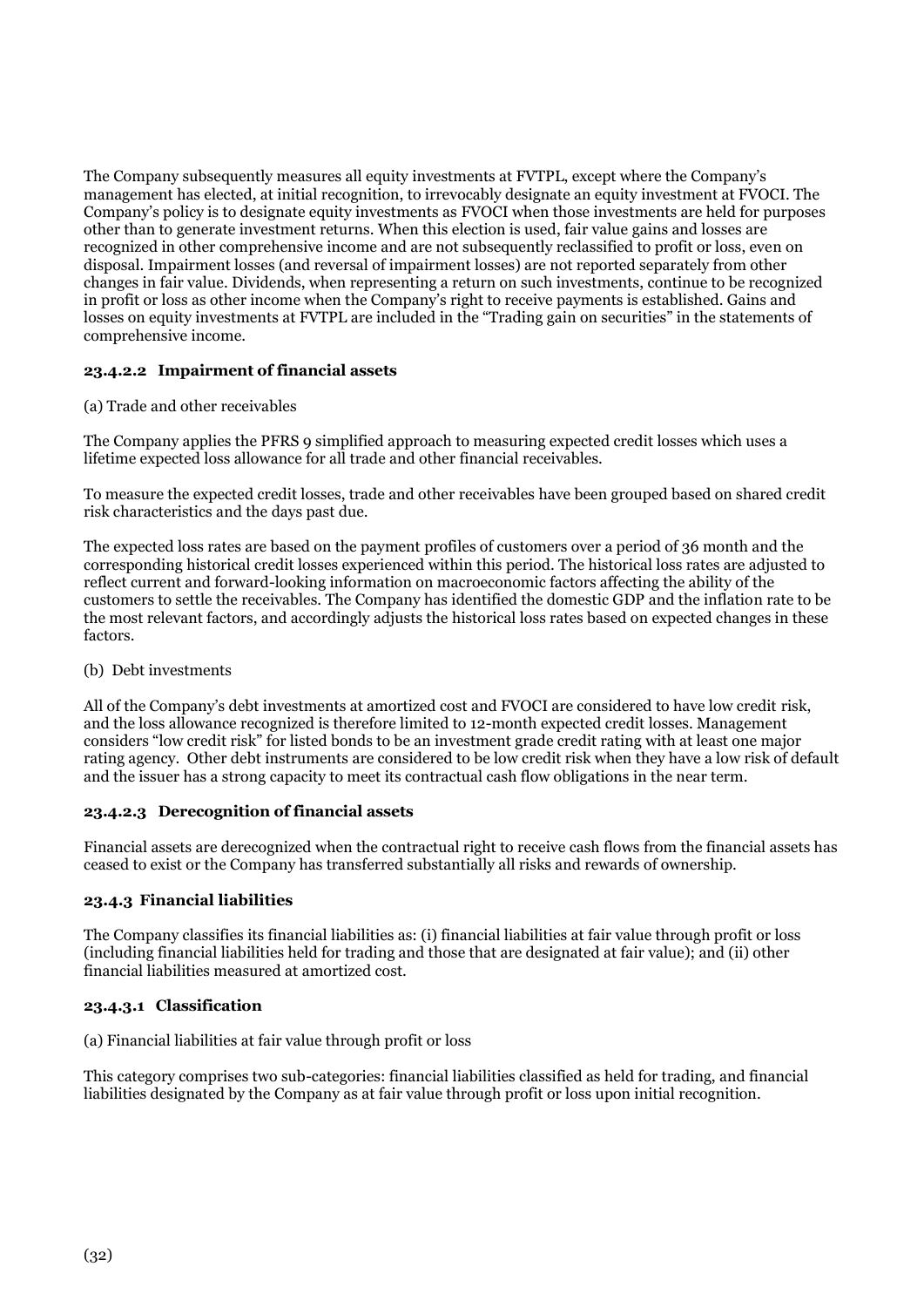A financial liability is classified as held for trading if it is acquired or incurred principally for the purpose of selling or repurchasing it in the near term or if it is part of a portfolio of identified financial instruments that are managed together and for which there is evidence of a recent actual pattern of short-term profit-taking. Derivatives are also categorized as held for trading unless they are designated and effective as hedging instruments. Financial liabilities held for trading also include obligations to deliver financial assets borrowed by a short seller. The Company has no financial liabilities that are held for trading or designated at fair value through profit loss.

#### (b) Other liabilities measured at amortized cost

The Company's other financial liabilities at amortized cost comprise mainly of accounts payable and other liabilities (except for payables to the Bureau of Internal Revenue and other government agencies for taxes and remittances and advances from a customer), which are carried at amortized cost using the effective interest rate method. These are included in current liabilities, except for maturities greater than 12 months after the reporting date or when the Company has an unconditional right to defer settlement for at least 12 months after the reporting date which are classified as non-current liabilities.

#### **23.4.3.2 Recognition and measurement**

#### *(a) Recognition*

Financial liabilities are recognized in the statement of financial position when, and only when, the Company becomes a party to the contractual provisions of the instrument.

#### *(b) Measurement*

Financial liabilities carried at fair value through profit or loss are initially recognized at fair value, and transaction costs are expensed in profit or loss. Other financial liabilities carried at amortized cost are initially recognized at fair value plus transaction cost.

Financial liabilities carried at fair value through profit or loss are subsequently carried at fair value. Other financial liabilities at amortized cost are subsequently measured at amortized cost using the effective interest rate method.

Gains or losses arising from changes in the fair value of financial assets and liabilities at fair value through profit or loss, including interest and dividend income and interest expense, are presented in profit or loss within other income (expenses) in the period in which they arise. Dividend income from financial assets at fair value through profit and loss is recognized in profit or loss as part of other income when the Company's right to receive payment is established.

#### *(c) Derecognition*

Financial liabilities are derecognized when it is extinguished, that is, when the obligation specified in a contract is discharged or cancelled, or when the obligation expires. When an existing financial liability is replaced by another financial liability from the same creditor with substantially different terms, or the terms of an existing liability are substantially modified, such modification is treated as a derecognition of the original financial liability and a recognition of a new financial liability, and the difference in the respective carrying amounts is recognized in profit or loss within finance costs.

# **23.5 Offsetting of financial instruments**

Financial assets and liabilities are offset and the net amount reported in the statement of financial position when there is a legally enforceable right to offset the recognized amounts and there is an intention to settle on a net basis or realize the asset and settle the liability simultaneously. The legally enforceable right must not be contingent on future events and must be enforceable in the normal course of business and in the event of default, insolvency or bankruptcy of the Company or the counterparty.

There are no offsetting of financial assets and liabilities as at December 31, 2020 and 2019.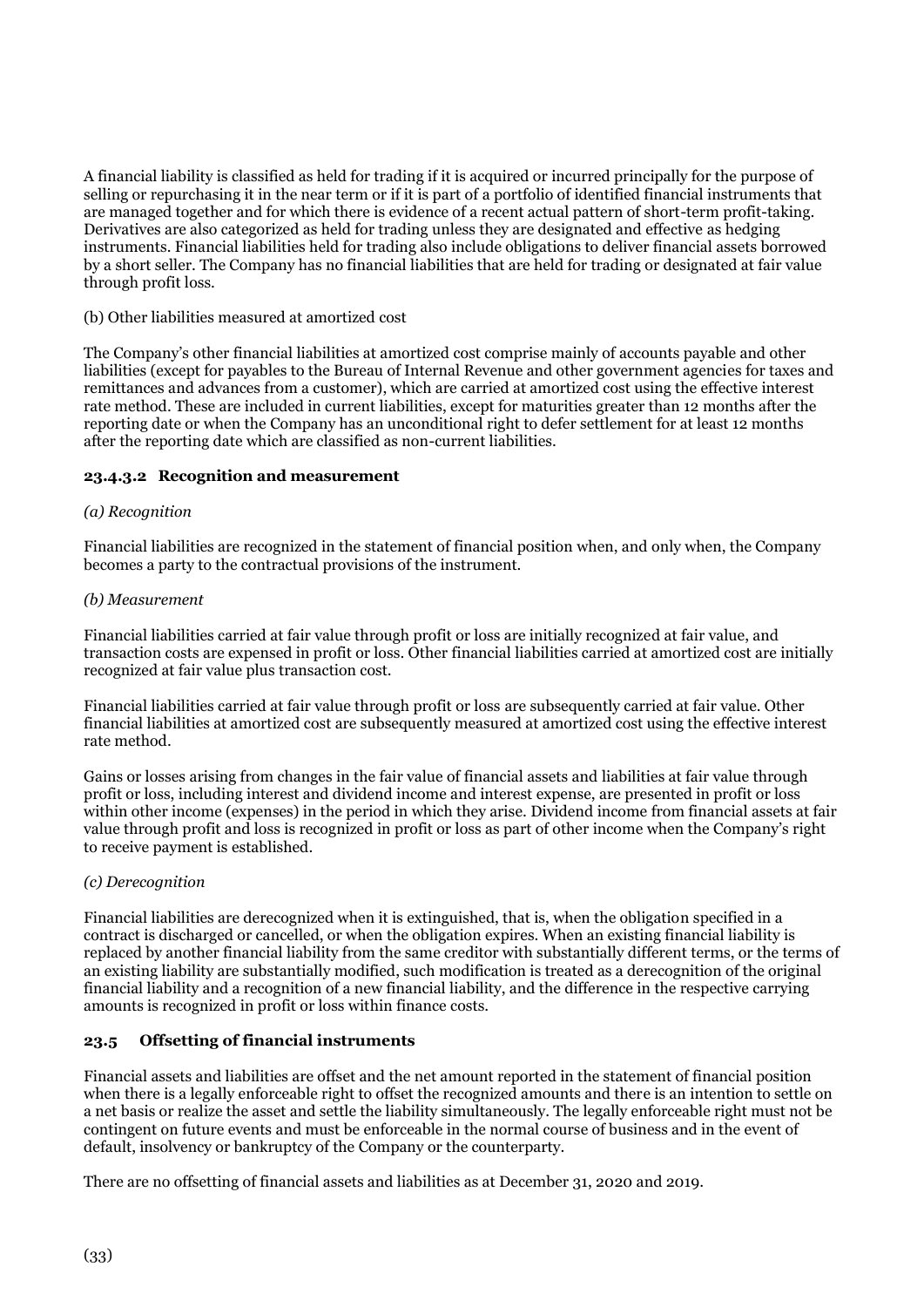# **23.6 Determination of fair value of financial instruments**

Fair value is the price that would be received to sell an asset or paid to transfer a liability in an orderly transaction between market participants at the measurement date. The fair value of a non-financial asset is measured based on its highest and best use. The asset's current use is presumed to be its highest and best use.

The fair value of financial and non-financial liabilities takes into account non-performance risk, which is the risk that the entity will not fulfill an obligation.

The Company classifies its fair value measurements using a fair value hierarchy that reflects the significance of the inputs used in making the measurements. The fair value hierarchy has the following levels:

- Level 1 Quoted prices (unadjusted) in active markets for identical assets or liabilities. This level includes listed equity securities and debt instruments on exchanges (for example, Philippine Stock Exchange, Inc., Philippine Dealing and Exchange Corp., etc.).
- Level 2 Inputs other than quoted prices included within Level 1 that are observable for the asset or liability, either directly (that is, as prices) or indirectly (that is, derived from prices). This level includes the majority of the over-the-counter ("OTC") derivative contracts. The primary source of input parameters like LIBOR yield curve or counterparty credit risk is Bloomberg.
- Level 3 Inputs for the asset or liability that are not based on observable market data (unobservable inputs). This level includes equity investments and debt instruments with significant unobservable components. This hierarchy requires the use of observable market data when available.

The appropriate level is determined on the basis of the lowest level input that is significant to the fair value measurement.

The fair value of financial instruments traded in active markets is based on quoted market prices at the reporting date. A market is regarded as active if quoted prices are readily and regularly available from an exchange, dealer, broker, industry group, pricing service, or regulatory agency, and those prices represent actual and regularly occurring market transactions on an arm's length basis. The quoted market price used for financial assets held by the Company is the most representative price within the bid-ask spread. These instruments are included in Level 1.

The fair value of assets and liabilities that are not traded in an active market (for example, over-the-counter derivatives) is determined by using valuation techniques. These valuation techniques maximize the use of observable market data where it is available and rely as little as possible on entity specific estimates. If all significant inputs required to fair value an instrument are observable, the asset or liability is included in Level 2. If one or more of the significant inputs is not based on observable market data, the asset or liability is included in Level 3.

Specific valuation techniques used to value financial instruments include:

- Quoted market prices or dealer quotes for similar instruments.
- The fair value of interest rate swaps is calculated as the present value of the estimated future cash flows based on observable yield curves.
- The fair value of forward foreign exchange contracts is determined using forward exchange rates at the reporting date, with the resulting value discounted back to present value.
- Other techniques, such as discounted cash flow analysis, are used to determine fair value for the remaining financial instruments.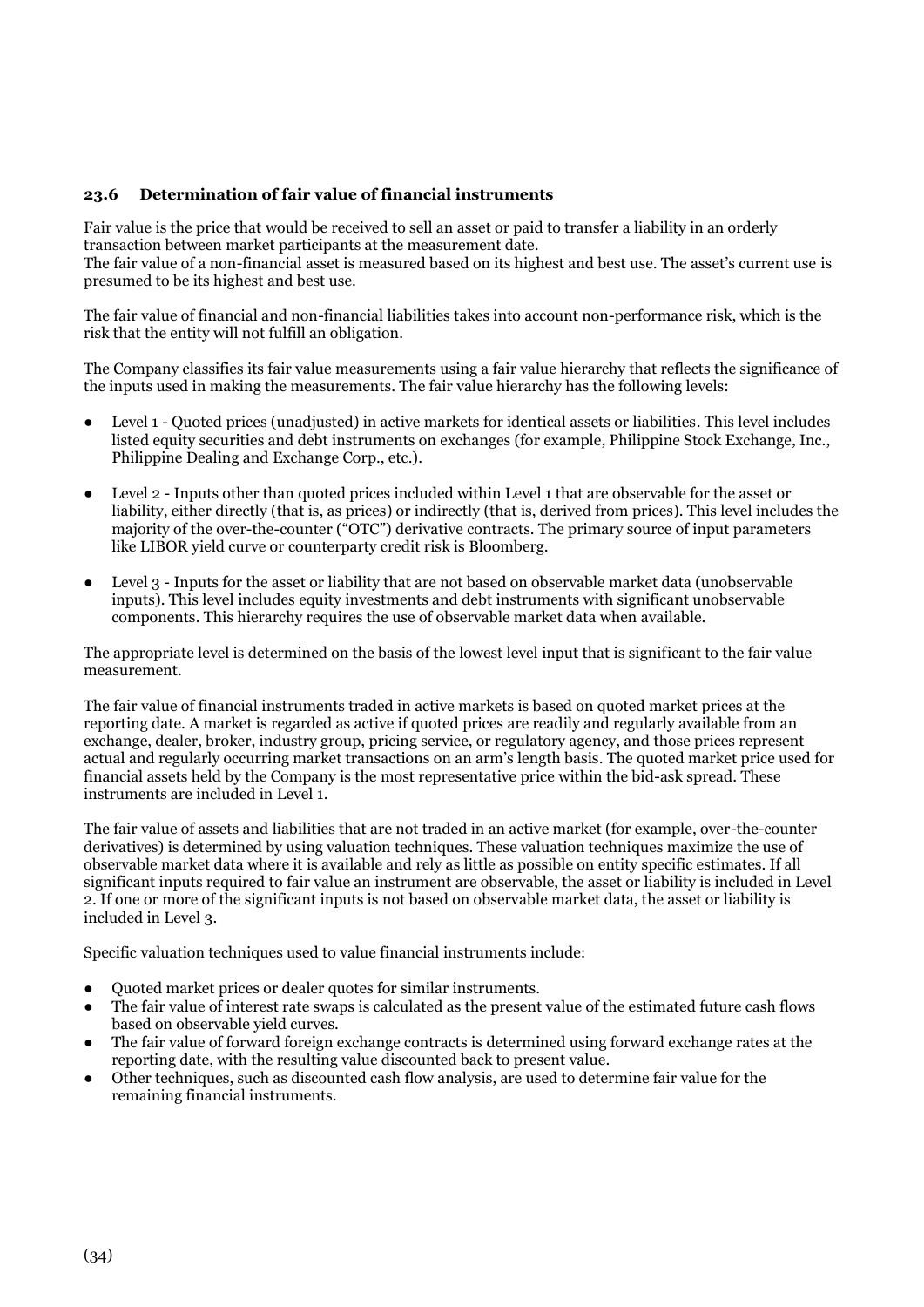#### **23.7 Investments in subsidiaries**

Subsidiaries are all entities over which the Company has control. The Company controls an entity when it is exposed to, or has rights to, variable returns from its involvement with the entity and has the ability to affect those returns through its power over the entity. The Company also assesses existence of control where it does not have more than 50% of the voting power but is able to govern the financial and operating policies by virtue of de-facto control. De-facto control may arise in circumstances where the size of the Company's voting rights relative to the size and dispersion of holdings of other shareholders give the Company the power to govern the financial and operating policies.

Subsidiaries are fully consolidated from the date on which control is transferred to the Company. They are de-consolidated from the date that control ceases.

The Company applies the acquisition method of accounting to account for business combinations. The consideration transferred for the acquisition of a subsidiary is the fair values of the assets transferred, the liabilities incurred to the former owners of the acquiree and the equity interests issued by the Company. The consideration transferred includes the fair value of any asset or liability resulting from a contingent consideration arrangement. Acquisition-related costs are expensed as incurred. Identifiable assets acquired and liabilities and contingent liabilities assumed in a business combination are measured initially at their fair values at the acquisition date. On an acquisition-by-acquisition basis, the Company recognizes any noncontrolling interest in the acquiree either at fair value or at the non-controlling interest's proportionate share of the acquiree's identifiable net assets.

Acquisition-related costs are expensed as incurred.

If the business combination is achieved in stages, the acquisition date carrying value of the acquirer's previously held equity interest in the acquiree is remeasured to fair value at the acquisition date through profit or loss.

Any contingent consideration to be transferred by the Company is recognized at fair value at the acquisition date. Subsequent changes to the fair value of the contingent consideration that is deemed to be an asset or liability is recognized in accordance with PAS 39 either in profit or loss or as a change to other comprehensive income. Contingent consideration that is classified as equity is not re-measured, and its subsequent settlement is not accounted for within equity.

The excess of the aggregate of the consideration transferred, the amount of any non-controlling interest in the acquiree and the acquisition-date fair value of any previous equity interest in the acquiree over the fair value of the Company's share of the identifiable net assets acquired is recorded as goodwill. If the total of consideration transferred, non-controlling interest recognized and previously held interest measured is less than the fair value of the net assets of the subsidiary acquired in the case of a bargain purchase, the difference is recognized directly in profit or loss.

When the Company ceases to have control, any retained interest in the entity is re-measured to its fair value at the date when control is lost, with the change in carrying amount recognized in profit or loss. The fair value is the initial carrying amount for purposes of subsequently accounting for the retained interest as an associate, joint venture or financial asset. In addition, any amounts previously recognized in other comprehensive income in respect of that entity are accounted for as if the Company had directly disposed of the related assets or liabilities. This may mean that amounts previously recognized in other comprehensive income are reclassified to profit or loss.

As allowed under PFRS 10, *Consolidated Financial Statements*, investment in a wholly-owned subsidiary is accounted for at cost method in the separate financial statements of the Company. Under this method, income from investment is recognized in the statement of income only to the extent that the investor receives distributions from accumulated net income of the investee arising subsequent to the date of acquisition.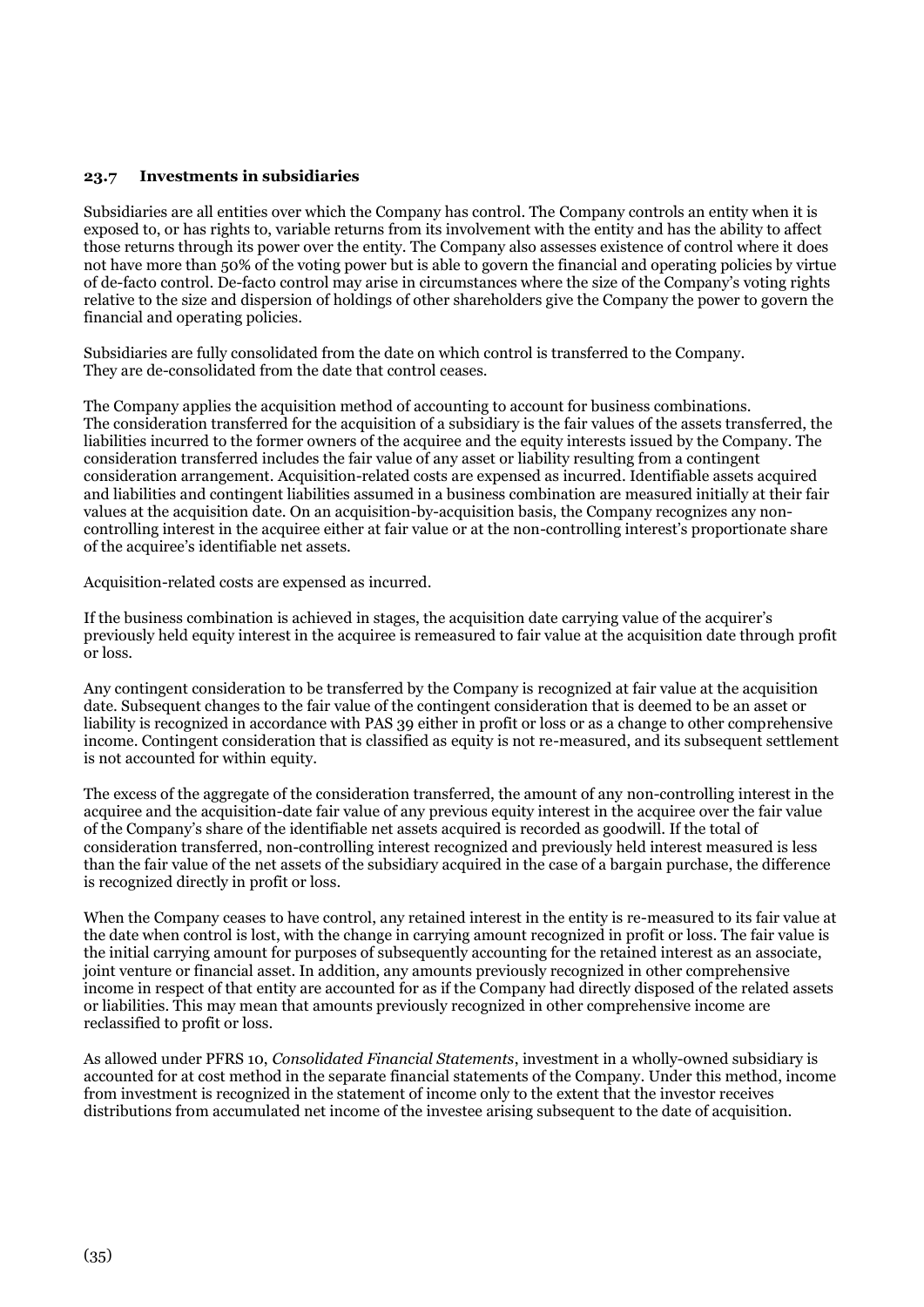#### **23.8 Other assets**

Other assets are recognized in the event that payment has been made in advance of obtaining right of access to goods or receipt of services and measured at nominal amounts. These are derecognized upon delivery of goods or when services have been rendered, through amortization over a certain period of time, and use or consumption.

Creditable withholding tax is recognized as asset to the extent that it is probable that the benefit will flow to the Company. This are derecognized when applied against the related tax liability or refunded by the tax authorities as prescribed by the relevant tax laws.

Other assets are included in current assets, except when the related goods or services are expected to be received or rendered more than twelve (12) months after the reporting date, which are then classified as noncurrent assets.

# **23.9 Property and equipment**

Property and equipment are stated at historical cost less accumulated depreciation. Historical cost includes expenditure that is directly attributable to the acquisition of the items.

Subsequent costs are included in the asset's carrying amount or are recognized as a separate asset, as appropriate, only when it is probable that future economic benefits associated with the item will flow to the Company and the cost of the item can be measured reliably. All other repairs and maintenance are charged to the statement of income during the year in which they are incurred.

Depreciation is calculated using the straight-line method to allocate cost or residual values over the estimated useful lives of the assets as follows:

| Furniture, fixtures and equipment      | 3-5 years |
|----------------------------------------|-----------|
| Computer equipment                     | 3 years   |
| Office space and leasehold improvement | 4 years   |

Major renovations are depreciated over the remaining useful life of the related asset.

The asset's residual values and useful lives are reviewed, and adjusted if appropriate, at each reporting date.

An asset's carrying amount is written down immediately to its recoverable amount if the asset's carrying amount is greater than its estimated recoverable amount. The recoverable amount is the higher of an asset's fair value less costs to sell and value in use.

The Company derecognizes the carrying amount of an item of property and equipment on disposal or when no future economic benefits are expected from its use or disposal.

Gains and losses on disposals are determined by comparing proceeds with carrying amount and are included in the statement of income.

#### **23.10 Software costs**

Acquired software licenses are capitalized on the basis of the costs incurred to acquire and bring to use the specific software. These costs are amortized over their estimated useful life of three (3) years.

Cost associated with maintaining computer software programs are recognized as an expense when incurred.

The carrying amount of software costs is derecognized on disposal or when no future economic benefits are expected from its use or disposal. The gain or loss arising from derecognition is recognized in profit or loss.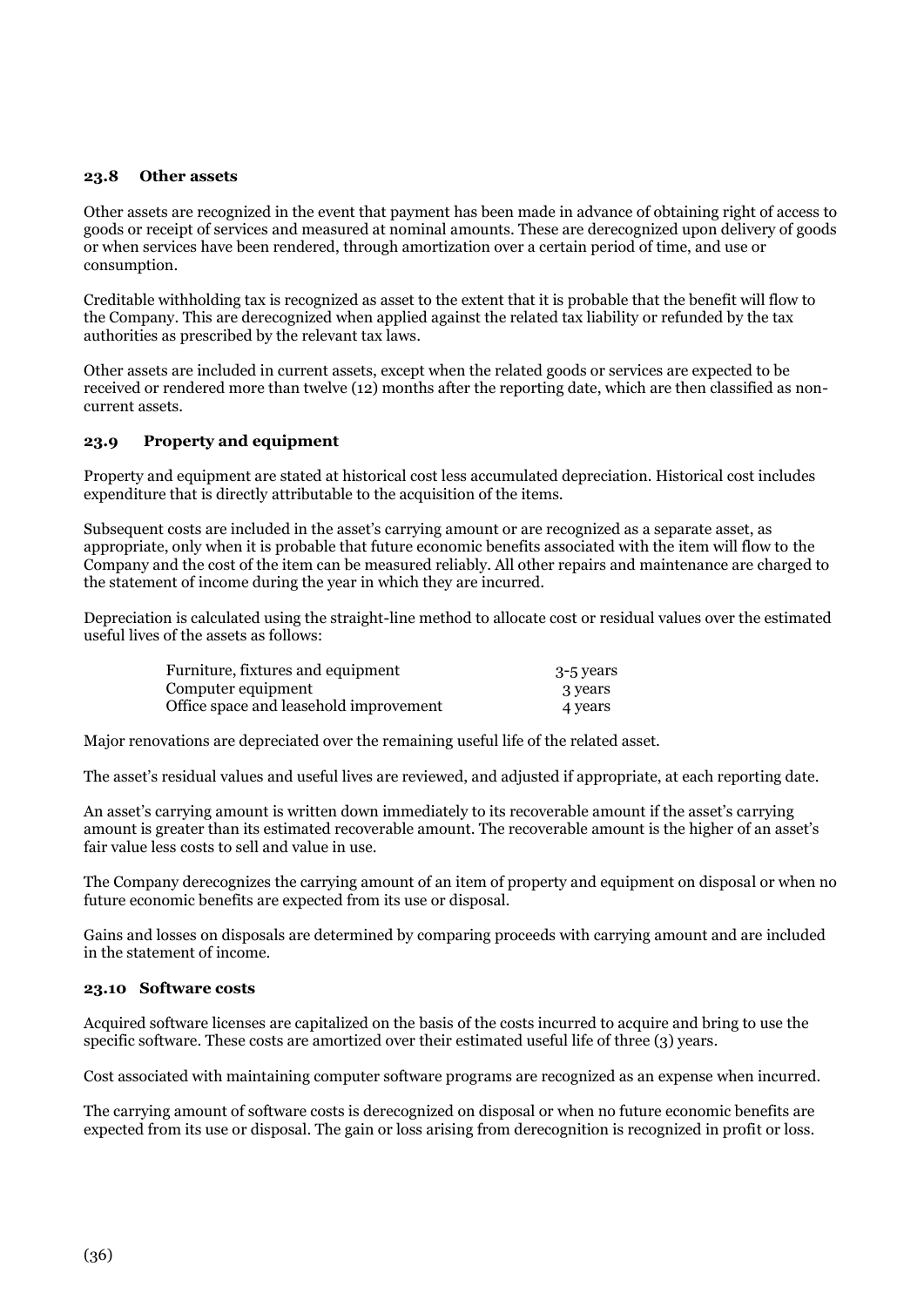# **23.11 Accounts payable and other liabilities**

Accounts payable and other liabilities are obligations to pay for goods or services that have been acquired in the ordinary course of business. These are recognized in the period in which the related money, goods or services are received or when a legally enforceable claim against the Company is established or when the corresponding assets and expenses are recognized. Accounts payable and other liabilities are classified as current liabilities if payment is due within one year or less. If not, these are presented as non-current liabilities. These are measured at the original invoice amount (as the effect of discounting is immaterial) and subsequently measured at amortized cost using the effective interest rate method.

Accounts payable and other liabilities are derecognized when it is extinguished, that is, when the obligation specified in a contract is discharged or cancelled, or when the obligation expires.

# **23.12 Provisions**

Provisions are recognized when the Company has a present legal or constructive obligation as a result of past events, it is more likely than not that an outflow of resources will be required to settle the obligation and the amount can be reliably estimated. Provisions are not recognized for future operating losses.

Where there are a number of similar obligations, the likelihood that an outflow will be required in settlement is determined by considering the class of obligations as a whole. A provision is recognized even if the likelihood of an outflow with respect to any one item included in the same class of obligations may be small.

Provisions are measured at the present value of the expenditures expected to be required to settle the obligation using a pre-tax rate that reflects current market assessments of the time value of money and the risks specific to the obligation. The increase in the provision due to passage of time is recognized in profit or loss.

Provisions are reviewed at the end of each reporting period and adjusted to reflect the current best estimate. If it is no longer probable that an outflow of resources embodying economic benefits will be required to settle the obligation, the provision is reversed and derecognized in the statement of financial position.

#### **23.13 Income taxes**

The income tax expense for the period comprises current and deferred income tax. Income tax is recognized in profit or loss, except to the extent that that it relates to items recognized in other comprehensive income or directly in equity. In this case, the tax is also recognized in other comprehensive income or directly in equity, respectively.

The current income tax charge is calculated on the basis of the tax laws enacted or substantively enacted at the reporting date where the Company operates and generates taxable income. Management periodically evaluates positions taken in tax returns with respect to situations in which applicable tax regulation is subject to interpretation. It establishes provisions where appropriate on the basis of amounts expected to be paid to the tax authorities.

Deferred income tax is recognized on temporary differences arising between the tax bases of assets and liabilities and their carrying amounts in the financial statement. Deferred income tax is determined using tax rates (and laws) that have been enacted or substantively enacted at reporting date and are expected to apply when the related deferred income tax asset is realized, or the deferred income tax liability is settled.

Deferred income tax assets are recognized for all deductible temporary differences, carry-forward of unused tax losses (net operating loss carryover or NOLCO) and unused tax credits (excess minimum corporate income tax or MCIT) to the extent that it is probable that future taxable profit will be available against which the temporary differences can be utilized. Deferred income tax assets arising from NOLCO and excess MCIT are recognized to the extent that it is probable that the Company will have future taxable profit before any unused tax losses or unused tax credits expire as prescribed by the relevant tax provisions.

Deferred tax liabilities are the amounts of income taxes payable in future periods in respect of taxable temporary differences. Deferred income tax liabilities are recognized in full for all taxable temporary differences.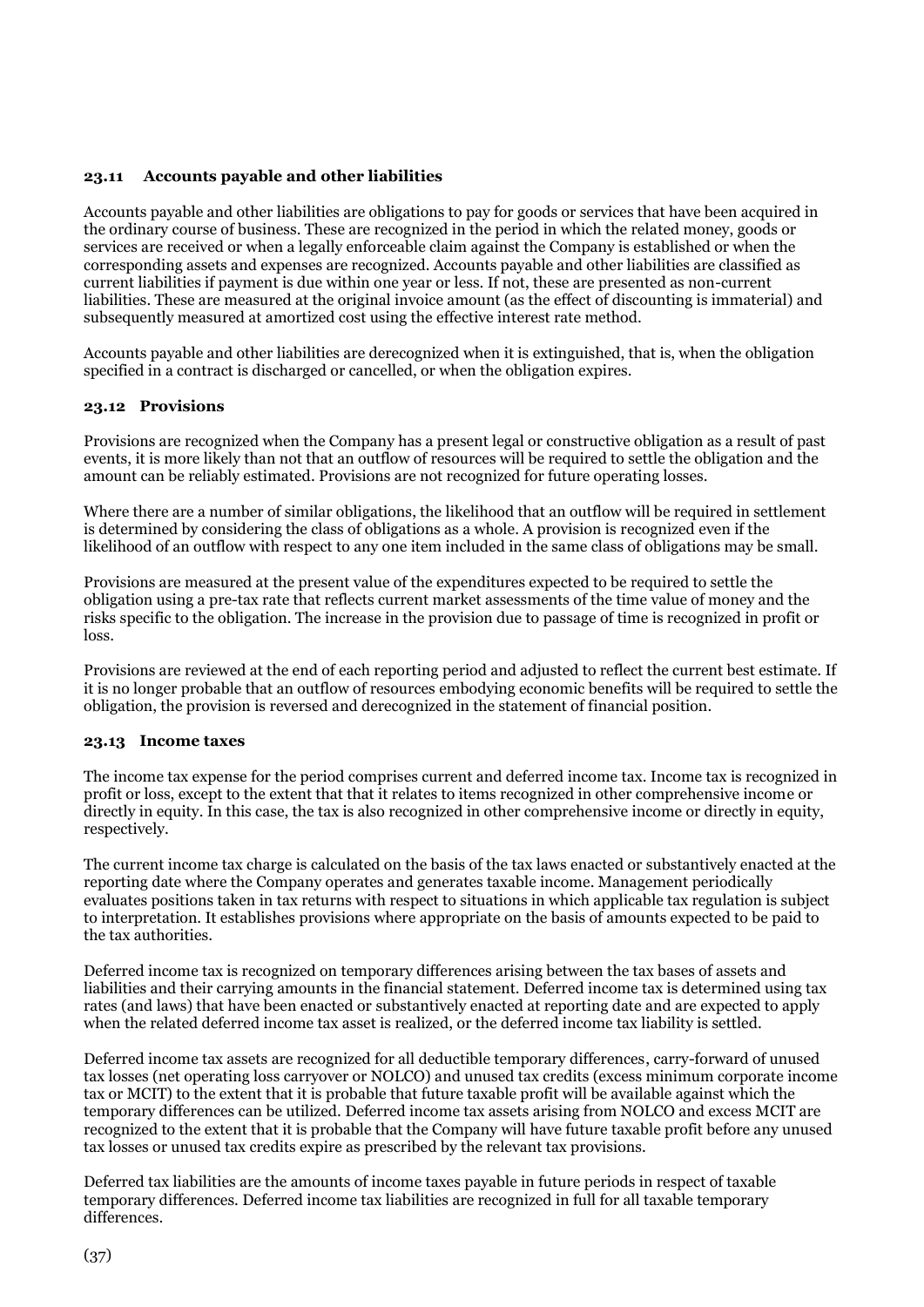Deferred income tax assets and liabilities are offset when there is a legally enforceable right to offset current tax assets against current tax liabilities and when the deferred income tax assets and liabilities relate to income taxes levied by the same taxation authority on the taxable entity and where there is an intention to settle the balances on a net basis.

The Company has substantial income from its investment in government securities subject to final withholding tax. Such income is presented at its gross amount and the tax paid or withheld is included in Current provision for income tax.

The Company re-assesses at each reporting date the need to derecognize a previously recognized deferred income tax asset.

# **23.14 Income and expense recognition**

(a) Revenue from fees and commissions

The Company recognizes revenue when (or as) the Company satisfies a performance obligation by transferring a promised good or service to a customer (i.e. an asset). An asset is transferred when (or as) the customer obtains control of that asset.

The recognition of revenue can be either over time or at a point in time depending on when the performance obligation is satisfied.

When control of a good or service is transferred over time, that is, when the customer simultaneously receives and consumes the benefits, the Company satisfies the performance obligation and recognizes revenue over time. Otherwise, revenue is recognized at the point in time at the point of transfer control of the good or service to the customer.

Variable consideration is measured using either the expected value method or the most likely amount method depending on which method the Company expects to better predict the amount of consideration to which it will be entitled. This is the estimated amount of variable consideration, or the portion, if any, of that amount for which it is highly probable that a significant reversal in the amount of cumulative revenue recognized will not occur. Where there is a single performance obligation, the transaction price is allocated in its entirety to that performance obligation. Where there are multiple performance obligations, the transaction price is allocated to the performance obligation to which it relates based on stand-alone selling prices.

The Company recognizes revenue based on the price specified in the contract, net of the estimated rebates/discounts and include variable consideration, if there is any. Accumulated experience is used to estimate and provide for the discounts and revenue is only recognized to the extent that it is highly probable that a significant reversal will not occur.

The Company does not expect to have any contracts where the period between the transfer of the promised goods or services to the customer and payment by the customer exceeds one year. As a consequence, the Company does not adjust any of the transaction prices for the time value of money.

There are no warranties and other similar obligation and refunds agreed with customers.

Fees and commission income from underwriting, loan syndication and financial advisory activities are recognized in the period the related services are rendered and completed and the right to receive payment is established.

# (a) Other income

Other income is recognized when earned and the Company's right to receive payment is established.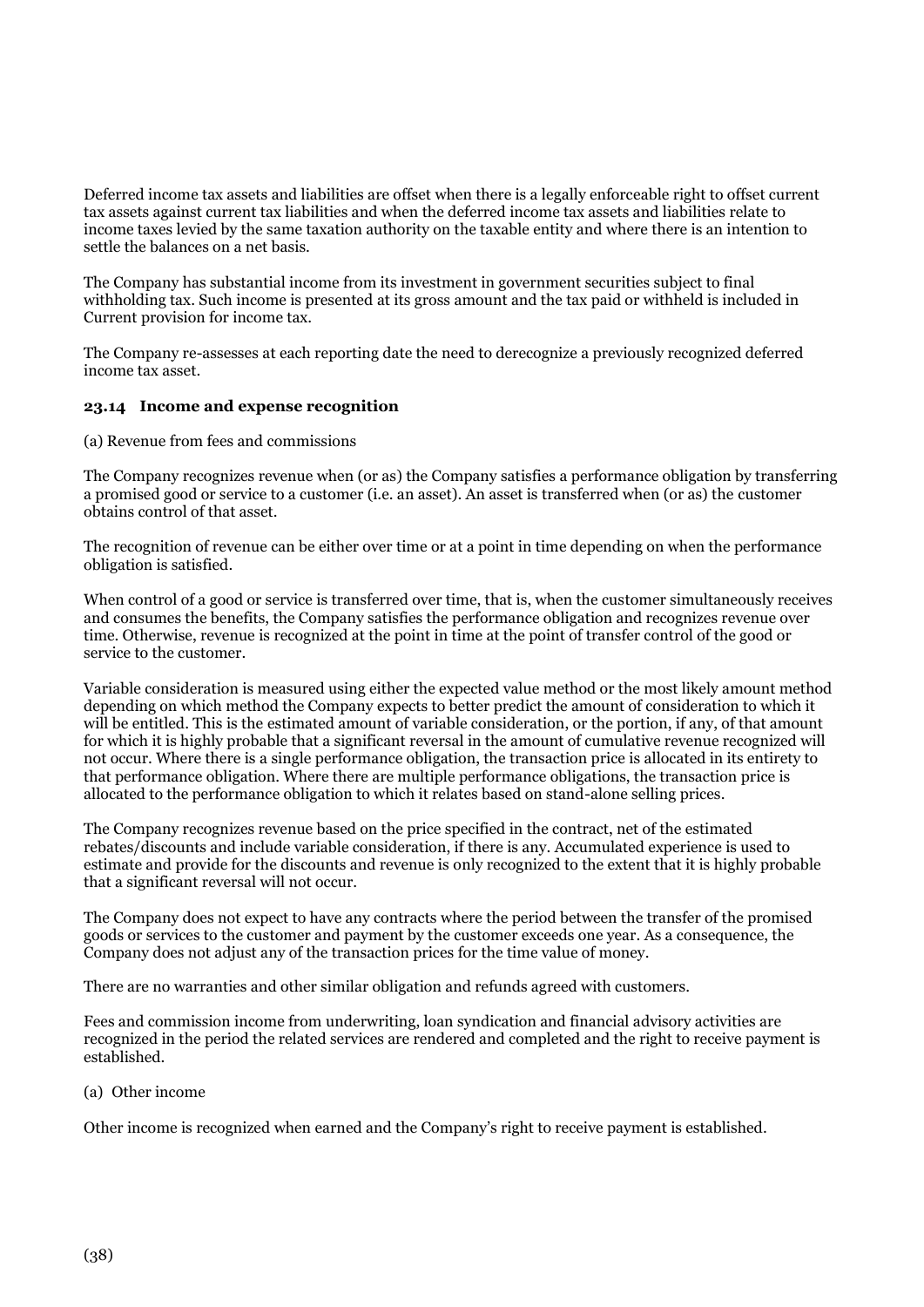#### (c) Cost and expenses

Costs and expenses are recognized in profit or loss when a decrease in future economic benefit related to a decrease in an asset, or an increase in a liability has arisen, that can be measured reliably.

Brokerage fees and underwriting fees pertain to payments made by the Company to broker-dealers for brokering and underwriting services rendered related to certain underwritten deals.

# **23.15 Employee benefits**

#### (a) Pension benefits

The Company has both defined benefit and defined contribution plans. A defined benefit plan is a pension plan that defines an amount of pension benefit that an employee will receive on retirement, usually dependent on one or more factors such as age, years of service and compensation. A defined contribution plan is a pension plan under which the Company pays fixed contributions into a separate fund. Under a defined contribution plan, the Company has no legal or constructive obligations to pay further contributions if the fund does not hold sufficient assets to pay all employees the benefits relating to employee service in the current and prior periods.

# *Defined benefit plan*

The Company's defined benefit plan is funded through payments to a trustee-administered fund as determined by periodic actuarial calculations.

The defined benefit obligation is calculated annually by independent actuaries using the projected unit credit method. The present value of the defined benefit obligation is determined by discounting the estimated future cash outflows using interest rates of government bonds that are denominated in Philippine Peso, and that have terms to maturity approximating the terms of the related retirement benefit obligation.

The liability recognized in the statement of financial position in respect of defined benefit plans is the present value of the defined benefit obligation at the end of the reporting period less the fair value of plan assets. In cases when the amount determined results in a surplus (being an excess of the fair value of the plan assets over the present value of the defined benefit obligation), the Company measures the resulting asset at the lower of the surplus in the defined benefit plan and the present value of future benefits in the form of refunds or reductions in future contributions to the plan.

Restricted or non-transferrable assets of the fund are excluded in the determination of the fair value of plan assets.

Remeasurement gains and losses arising from experience adjustments and changes in actuarial assumptions are charged or credited directly to other comprehensive income under remeasurement loss or gain in the period in which they arise.

All past service costs are recognized immediately in profit or loss.

The net interest cost is calculated by applying the discount rate to the net balance of the defined benefit obligation and the fair value of plan assets. This cost is included as part of retirement benefit expense recognized in profit or loss.

When the benefits of a plan are changed or when a plan is curtailed, the resulting change in benefit that relates to past service or the gain or loss on curtailment is recognized immediately in profit or loss. The Company recognizes gains or losses on the settlement of a defined benefit plan when the settlement occurs.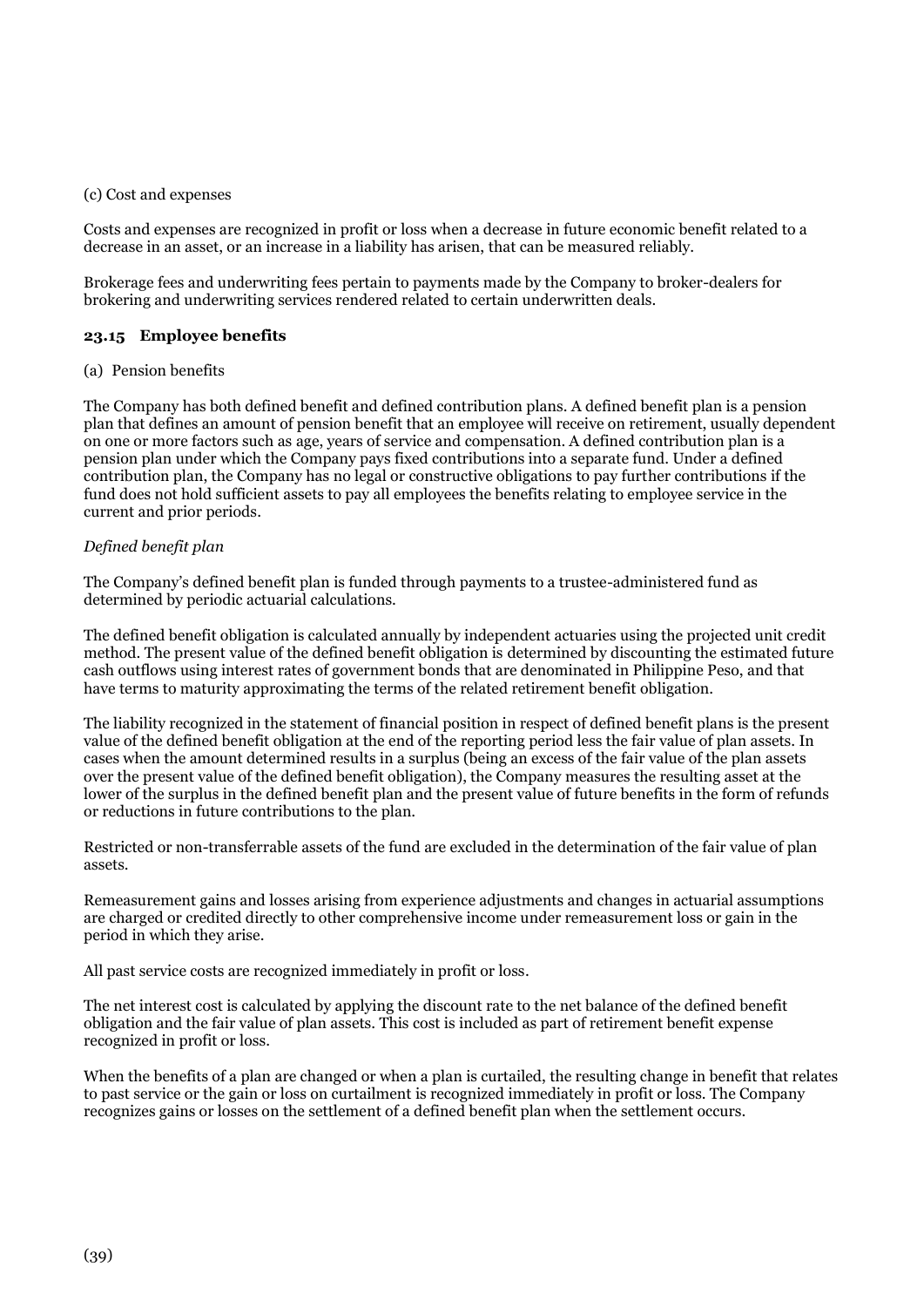#### *Defined contribution plan*

The Company also maintains a defined contribution plan that covers certain full-time employees. Under its defined contribution plan, the Company pays fixed contributions based on the employees' monthly salaries to a privately trusteed-administered fund. Contribution is determined by periodic actuarial calculations and compensation. The Company, however, is covered under RA No. 7641, otherwise known as The Philippine Retirement Law, which provides for its qualified employees a defined benefit minimum guarantee. The defined benefit minimum guarantee is equivalent to a certain percentage of the monthly salary payable to an employee at normal retirement age with the required credited years of service based on the provisions of RA No. 7641. Accordingly, the Company accounts for its retirement obligation under the higher of the defined benefit obligation relating to the minimum guarantee and the obligation arising from the defined contribution plan.

For the defined benefit minimum guarantee plan, the liability is determined based on the present value of the excess of the projected defined benefit obligation over the projected defined contribution obligation at the end of the reporting period. The defined benefit obligation is calculated annually by a qualified independent actuary using the projected unit credit method.

The liability recognized in the statement of financial position in respect of defined benefit pension plans is the present value of the defined benefit obligation at the reporting date less the fair value of plan assets. The present value of the defined benefit obligation is determined by discounting the estimated future cash outflows using interest rates of government bonds that are denominated in the currency in which the benefits will be paid, and that have terms to maturity approximating the terms of the related pension liability. The fair value of plan asset is the defined contribution assets upon which the defined contribution benefits depend, with an adjustment for margin on asset returns, if any, where this is reflected in the defined contribution benefits.

The Company has no further payment obligations once the contributions have been paid. The contributions are recognized as employee benefit expense when these are due. Prepaid contributions are recognized as an asset to the extent that a cash refund or a reduction in the future payments is available.

Remeasurement gains and losses arising from experience adjustments and changes in actuarial assumptions are charged or credited to equity in other comprehensive income in the period in which they arise.

Past-service costs are recognized immediately in profit or loss.

# (b) Profit-sharing and bonus plans

The Company recognizes a liability and an expense for bonuses and profit-sharing, based on a formula that takes into consideration the profit attributable to the Company's shareholders after certain adjustments. The Company recognizes a provision where contractually obliged or where there is a past practice that has created a constructive obligation.

#### (c) Share-based compensation

The Company's management awards high-performing employees bonuses in the form of options to purchase Parent Bank's common shares, from time to time, on a discretionary basis. The options are subject to certain service vesting conditions.

The fair value of the services received is measured by reference to the fair value of the shares or share options granted on the date of the grant. The grant by BPI of the options over its equity instruments to the employees of the Company is recorded in equity. The fair value of employee services received by the Company in respect of the options granted is recognized in profit or loss over the period that the services are received, which is the vesting period. The Company is recharged by BPI for the share-based payment when the award vests. The subsidiary recognizes the recharge over the vesting period as a charge to equity.

The fair value of the options granted is determined using option pricing models which take into account the exercise price of the option, the current share price, the risk-free interest rate, the expected volatility of the share price over the life of the option and other relevant factors.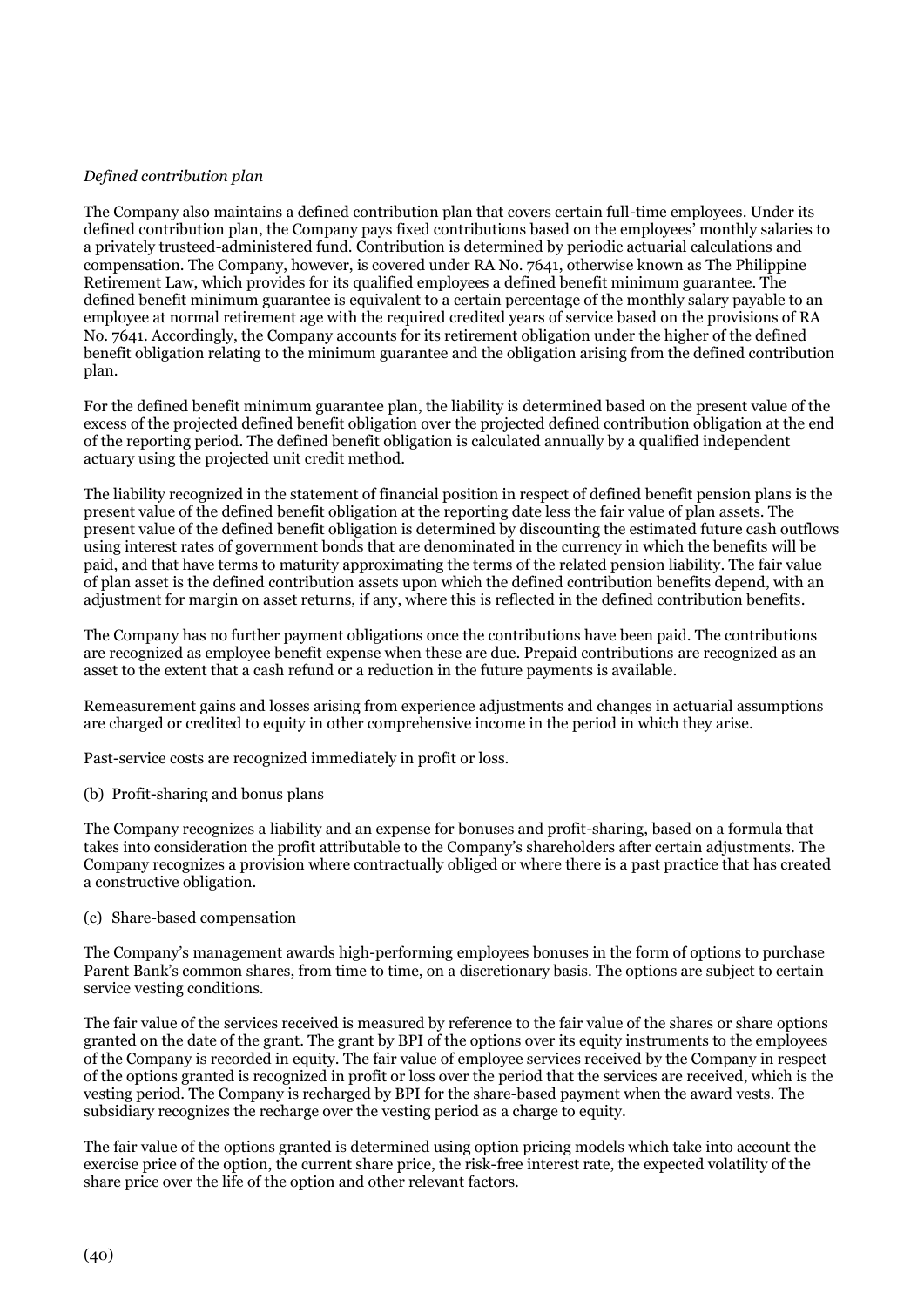When the stock options are exercised, the proceeds received, net of any directly attributable transaction costs, are credited to share capital (par value) and share premium for the excess of exercise price over par value.

# (d) Termination benefits

Termination benefits are payable when employment is terminated by the Company before the normal retirement date, or whenever an employee accepts voluntary redundancy in exchange for these benefits. The Company recognizes termination benefits at the earlier of the following dates: (a) when the Company can no longer withdraw the offer of those benefits; and (b) when the entity recognizes costs for a restructuring that is within the scope of PAS 37 and involves the payment of termination benefits. In the case of an offer made to encourage voluntary redundancy, the termination benefits are measured based on the number of employees expected to accept the offer. Benefits falling due more than 12 months after the end of the reporting period are discounted to their present value.

# **23.16 Share capital; retained earnings**

Common shares are classified as equity and are measured at par value for all shares issued. The amount of proceeds from the issuance or sale of shares representing the aggregate par or stated value is credited to share capital. Proceeds in excess of the aggregate par or stated value of shares, if any, are credited to share premium. Incremental costs directly attributable to the issue of new shares or options are shown in equity as a deduction from the proceeds, net of tax.

After initial recognition, share capital and share premium are carried at historical cost and are classified as equity in the statement of financial position.

Retained earnings represent the accumulated profit or loss as a result of the operations of the Company less any dividends declared.

# **23.17 Dividends on common shares**

Dividends on common shares are recognized in the period in which they are approved by the Board of Directors.

# **23.18 Leases (the Company is the lessee)**

Assets and liabilities arising from a lease are initially measured on a present value basis. The interest expense is recognized in the statements of income over the lease period so as to produce a constant periodic rate of interest on the remaining balance of the liability for each period. The right-of-use asset is depreciated over the shorter of the asset's useful life and the lease term on a straight-line basis.

#### *Measurement of lease liabilities*

- Lease liabilities include the net present value of the following lease payments:
- fixed payments (including in-substance fixed payments), less any lease incentives receivable
- variable lease payment that are based on an index or a rate
- amounts expected to be payable by the lessee under residual value guarantees
- the exercise price of a purchase option if the lessee is reasonably certain to exercise that option
- payments of penalties for terminating the lease, if the lease term reflects the lessee exercising that option

Lease payments to be made under reasonably certain extension options are also included in the measurement of the liability.

The lease payments are discounted using the interest rate implicit in the lease. If that rate cannot be readily determined, which is generally the case for leases in the Company, the lessee's incremental borrowing rate is used, being the rate that the individual lessee would have to pay to borrow the funds necessary to obtain an asset of similar value to the right-of-use asset in a similar economic environment with similar terms, security and conditions.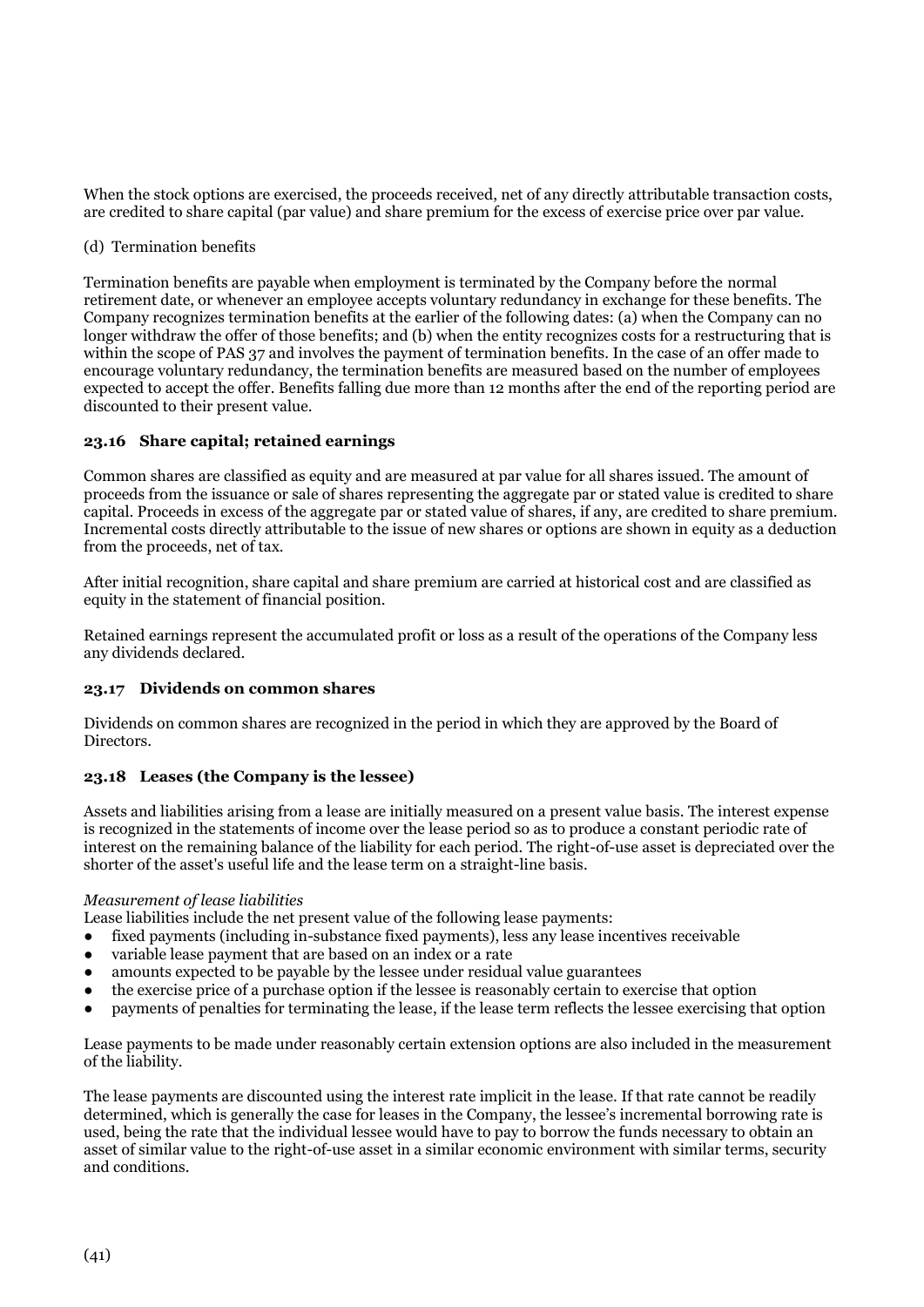To determine the incremental borrowing rate, the Company:

- where possible, uses recent third-party financing received by the individual lessee as a starting point, adjusted to reflect changes in financing conditions since third party financing was received,
- uses a build-up approach that starts with a risk-free interest rate adjusted for credit risk for leases held for entities which do not have recent third-party financing, and
- makes adjustments specific to the lease (i.e. term, currency and security).

Lease payments are allocated between principal and interest expense. The interest expense is charged to profit or loss over the lease period so as to produce a constant periodic rate of interest on the remaining balance of the liability for each period.

#### *Measurement of right-of-use assets*

Right-of-use assets are measured at cost comprising the following:

- the amount of the initial measurement of lease liability,
- any lease payments made at or before the commencement date less any lease incentives received,
- any initial direct costs, and
- restoration costs.

Right-of-use assets are generally depreciated over the shorter of the asset's useful life and the lease term on a straight-line basis. If the Company is reasonably certain to exercise a purchase option, the right-of-use asset is depreciated over the underlying asset's useful life.

#### *Extension and termination options*

In determining the lease term, management considers all facts and circumstances that create an economic incentive to exercise an extension option, or not exercise a termination option. Extension options (or periods after termination options) are only included in the lease term if the lease is reasonably certain to be extended (or not terminated). The lease term is reassessed if an option is actually exercised (or not exercised) or the Company becomes obliged to exercise (or not exercise) it. The assessment of reasonable certainty is revised only if a significant event or a significant change in circumstances occurs, which affects this assessment, and that is within the control of the lessee.

#### *Short-term leases and leases of low-value assets*

Payments associated with short-term leases and leases of low-value assets are recognized on a straight-line basis as an expense in the statements of income. Short-term leases are leases with a lease term of 12 months or less. Low-value assets comprise IT-equipment and small items of office furniture.

#### *Lease modification*

Lease modifications are accounted either as a separate lease or not a separate lease. The Company accounts for the lease modification as a separate lease if both:

- the modification increases the scope of the lease by adding the right of use to one or more underlying assets; and
- the consideration for the lease increases by an amount commensurate with the stand-alone price for the increase in scope and any appropriate adjustments to that stand-alone price to reflect the circumstances of the particular contract.

For lease modification that is not accounted for a separate lease, at the effective date of lease modification, the Company:

- allocates the consideration in the modified contract on the basis of the relative stand-alone price of the lease component and the aggregate stand-alone price of the non-lease components;
- determine the lease term of the modified lease; and
- remeasure the lease liability by discounting the revised lease payments using a revised discount rate.

The revised discount rate is determined as the interest rate implicit in the lease for the remainder of the lease term, or the lessee's incremental borrowing rate at the effective date of the modification, if the interest rate implicit in the lease cannot be readily determined.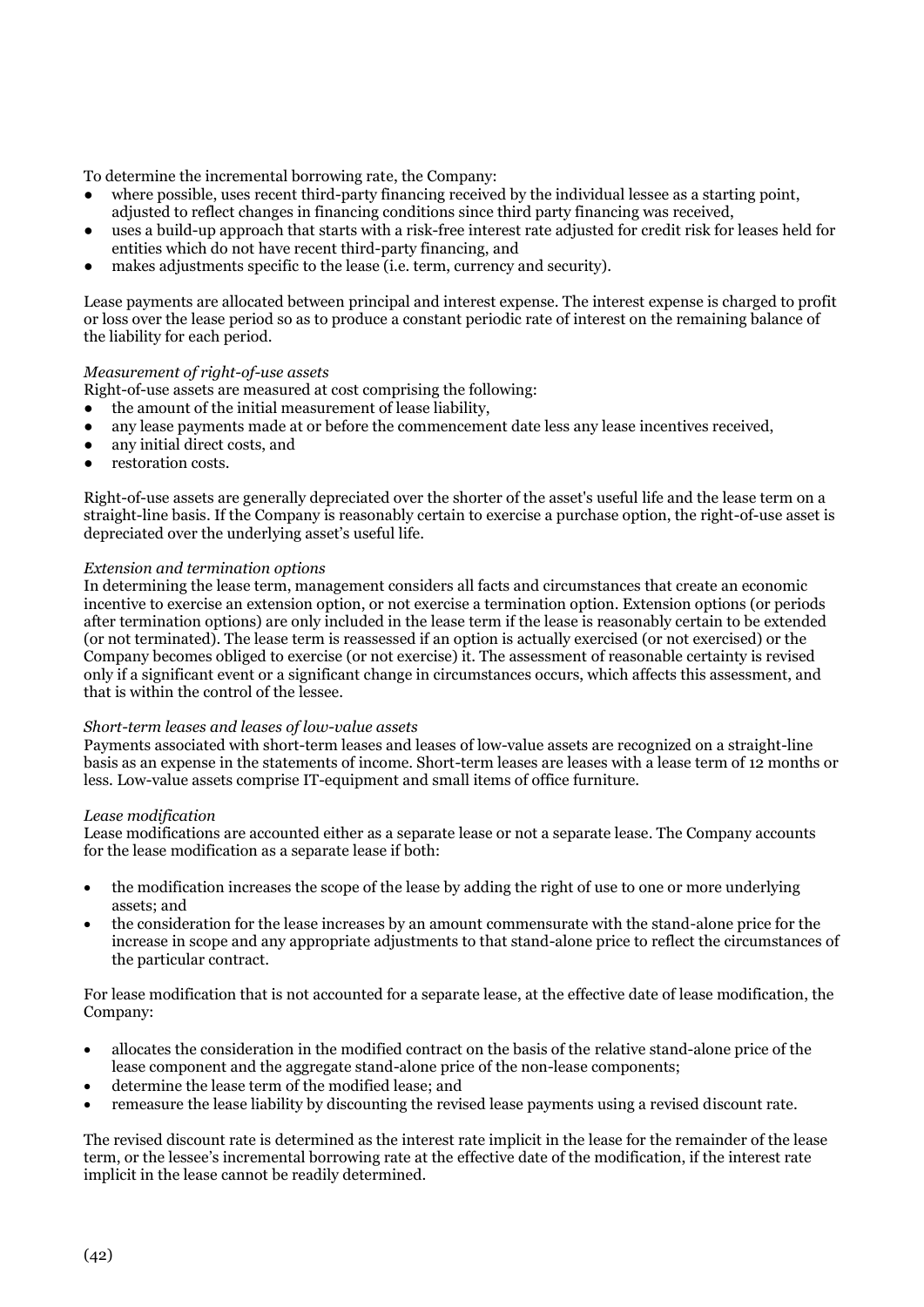For a lease modification that is not accounted for as a separate lease, the Company accounts for the remeasurement of the lease liability by:

- decreasing the carrying amount of the right-of-use asset to reflect the partial or full termination of the lease for lease modifications that decrease the scope of the lease; and
- making a corresponding adjustment to the right-of-use asset for all other lease modifications.

The Company recognizes in profit or loss any gain or loss relating to the partial or full termination of the lease.

# **23.19 Related party relationships and transactions**

Related party relationships exist when one party has the ability to control, directly, or indirectly through one or more intermediaries, the other party or exercises significant influence over the other party in making financial and operating decisions. Such relationships also exist between and/or among entities which are under common control with the reporting enterprise, or between, and/or among the reporting enterprise and its key management personnel, directors, or its shareholder. In considering each possible related party relationships, attention is directed to the substance of the relationship and not merely the legal form.

#### **23.20 Foreign currency transactions and translation**

#### *Functional and presentation currency*

Items included in the financial statements of the Company are measured using the currency of the primary economic environment in which the entity operates ('the functional currency'). The financial statements are presented in Philippine Peso, which is the Company's functional and presentation currency.

#### *Transactions and balances*

Foreign currency transactions are translated into Philippine Peso using the exchange rates prevailing at the dates of the transaction. Foreign exchange gains and losses resulting from the settlement of foreign currency transactions and from the translation at the year-end exchange rates of monetary assets and liabilities denominated in foreign currencies are recognized in profit or loss.

#### **23.21 Subsequent events**

Post year-end events that provide additional information about the Company's position at the end of the reporting period (adjusting events) are reflected in the financial statements. Post year-end events that are not adjusting events are disclosed in the notes to the financial statements when material.

# **Note 24 - Supplementary information required by Revenue Regulations No. 15-2010**

The following information is presented for purposes of filing with the BIR and is not a required part of the basic financial statements.

# *(i) Withholding taxes*

Withholding taxes accrued and/or withheld and paid as at and for the year ended December 31, 2020 consists of:

|                                                     | Paid       | Accrued   | Total      |
|-----------------------------------------------------|------------|-----------|------------|
| Final income taxes withheld on interest on deposits |            |           |            |
| and yield on deposit substitutes                    |            |           |            |
| Income taxes withheld on compensation               | 37,232,476 | 3,017,678 | 40,250,154 |
| Final income taxes withheld on income payment       | 2,112,205  | 177,095   | 2,289,300  |
| Creditable income taxes withheld (expanded)         | 3,833,156  | 258,755   | 4,091,911  |
| Fringe benefit tax                                  | 1,290,604  | 239,671   | 1,530,275  |
| VAT withholding tax                                 | 1,062,581  | 115,946   | 1,178,527  |
|                                                     | 45,531,022 | 3,809,145 | 49,340,154 |